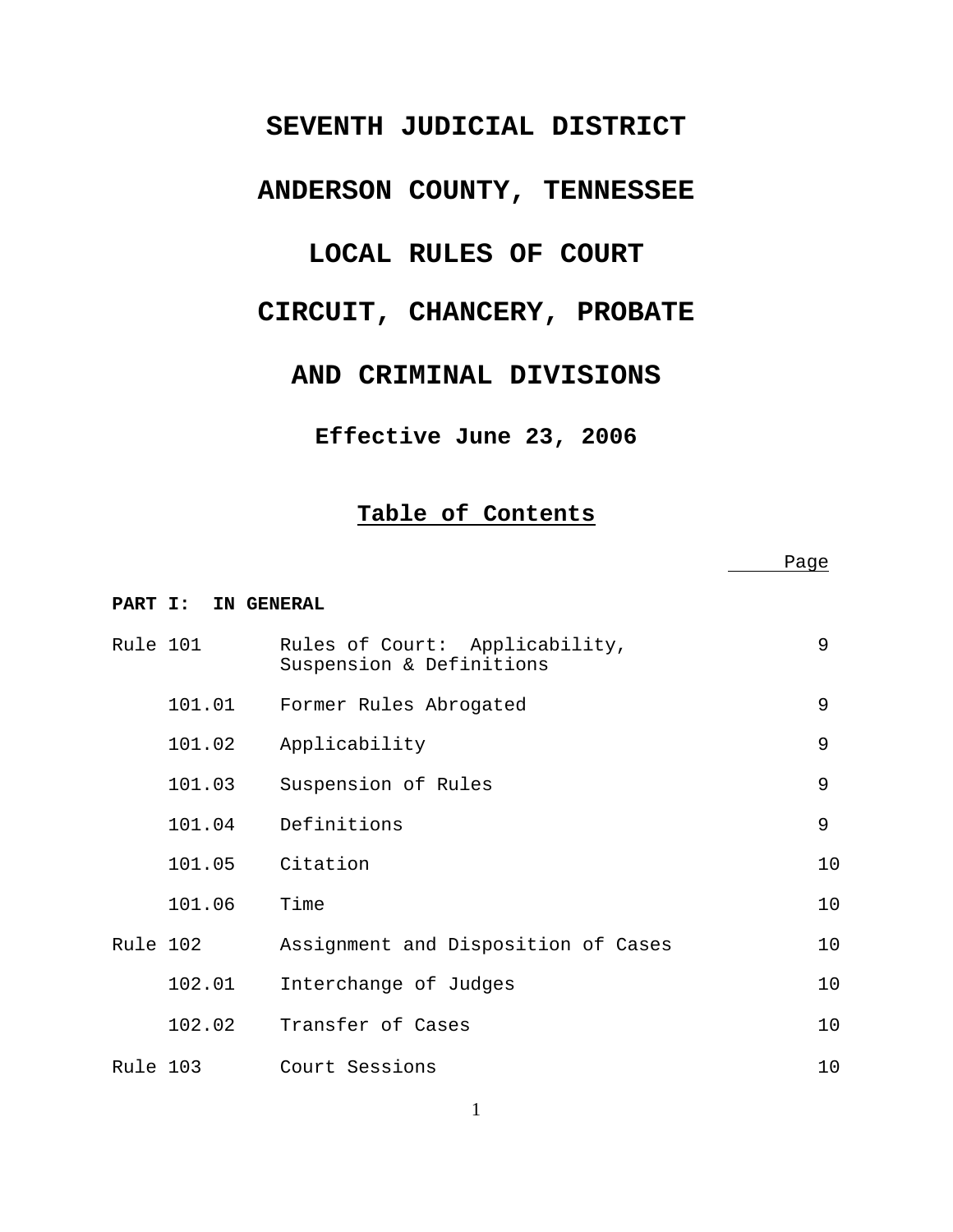|          | 103.01 | Time                                                          | 10 |
|----------|--------|---------------------------------------------------------------|----|
|          | 103.02 | Trial Calendar                                                | 11 |
| Rule 104 |        | Appearance and Conduct of Counsel                             | 11 |
|          | 104.01 | Counsel of Record: Entry of Appearance<br>and Notice to Clerk | 11 |
|          | 104.02 | Withdrawal of Counsel                                         | 12 |
|          | 104.03 | No Appearance Entered: Copies of Pleadings                    | 12 |
|          | 104.04 | Conduct of Counsel                                            | 12 |
|          | 104.05 | Contacting Jurors                                             | 13 |
|          | 104.06 | Intra-Professional Conduct                                    | 13 |
|          | 104.07 | Contacting Judge                                              | 14 |
|          | 104.08 | Judges' Chambers                                              | 14 |
| Rule 105 |        | Court Files                                                   | 15 |
| Rule 106 |        | Filing and Service of Papers                                  | 15 |
|          | 106.01 | Filing with the Clerk                                         | 15 |
|          | 106.02 | Names and Addresses of Parties                                | 15 |
|          | 106.03 | Certificate of Service                                        | 16 |
|          | 106.04 | Fax Machine                                                   | 16 |
|          | 106.05 | Consolidated Cases                                            | 16 |
| Rule 107 |        | Trial Calendars                                               | 16 |
| Rule 108 |        | Attorney Fees                                                 | 17 |
| Rule 109 |        | Attorneys' Signature                                          | 17 |
| Rule 110 |        | Smoking                                                       | 17 |
| Rule 111 |        | Photographs, Videos, Sound Recording<br>and Broadcasting      | 18 |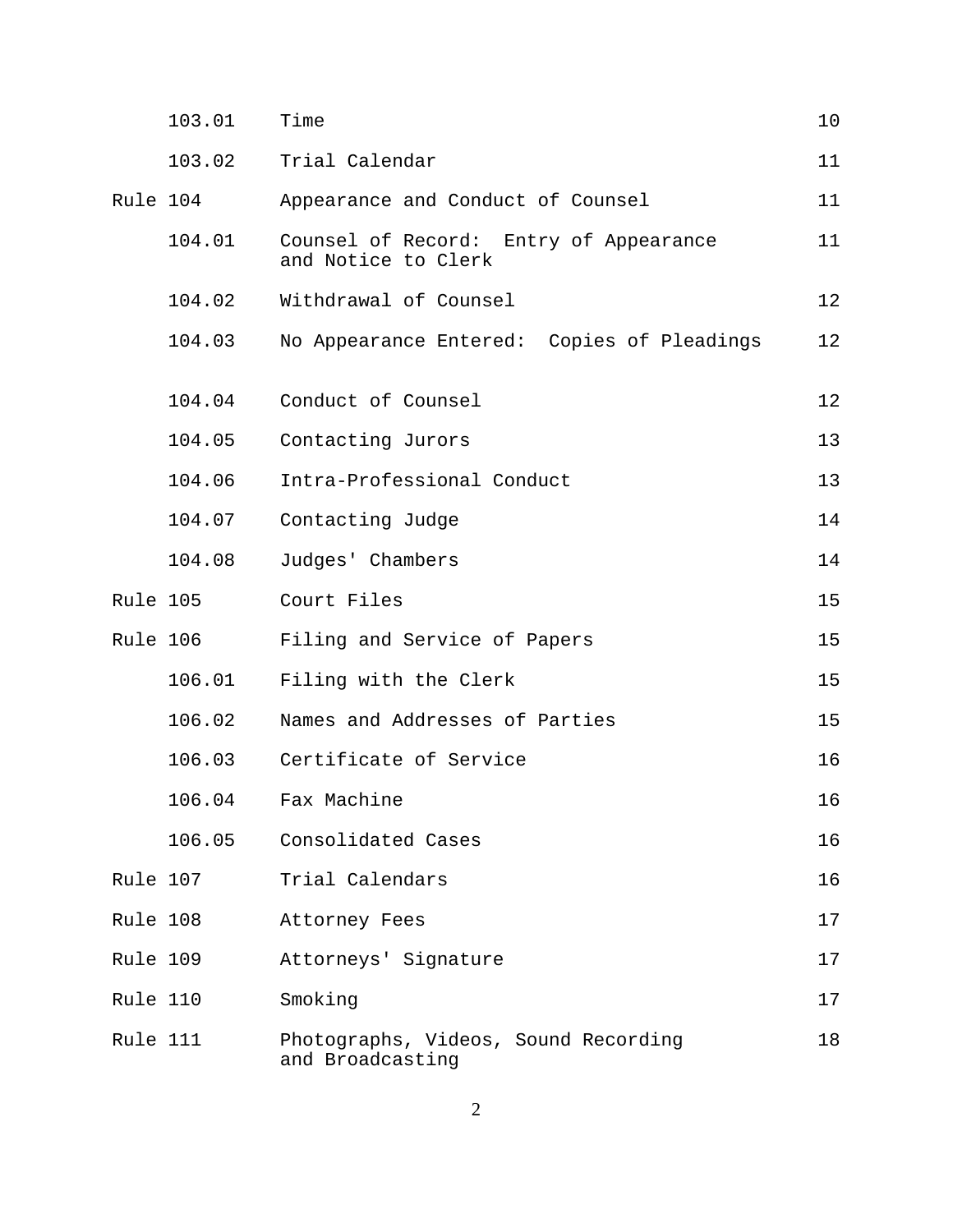| Rule 112 |        | Fees                                                                   | 18 |
|----------|--------|------------------------------------------------------------------------|----|
| Rule 113 |        | Funds Paid Into Court                                                  | 18 |
| Rule 114 |        | Non Jury Docket - Mondays and Fridays -<br>Circuit and Criminal Courts | 19 |
| Rule 115 |        | Jury Demand (See Rule #202 of Chancery Court)                          | 19 |
|          | 115.01 | Jury Demand                                                            | 19 |
|          | 115.02 | Number of Jurors                                                       | 20 |
|          | 115.03 | Challenges - Minority or Female Juror                                  | 20 |
| Rule 116 |        | Discovery                                                              | 21 |
|          | 116.01 | Discovery Pleadings                                                    | 21 |
|          | 116.02 | Responses to Discovery                                                 | 21 |
|          | 116.03 | Interrogatories                                                        | 21 |
|          | 116.04 | Discovery Disputes and Controversies                                   | 22 |
|          | 116.05 | Motions to Compel Discovery                                            | 22 |
|          | 116.06 | Inspections Made Pursuant to Court Order                               | 23 |
|          | 116.07 | Video Depositions - Use for Video Discovery                            | 23 |
|          | 116.08 | Discovery Completion - 30 Day Rule                                     | 23 |
| Rule 117 |        | Motions in Civil Cases                                                 | 24 |
|          | 117.01 | Time for Filing Pretrial Motions                                       | 24 |
|          | 117.02 | Time for Filing Responses to Motions                                   | 24 |
|          | 117.03 | Briefs on Motions and Responses                                        | 24 |
|          | 117.04 | Setting for Hearing and Notice                                         | 24 |
|          | 117.05 | Striking or Postponement of Motions                                    | 25 |
|          | 117.06 | Agreed Orders                                                          | 26 |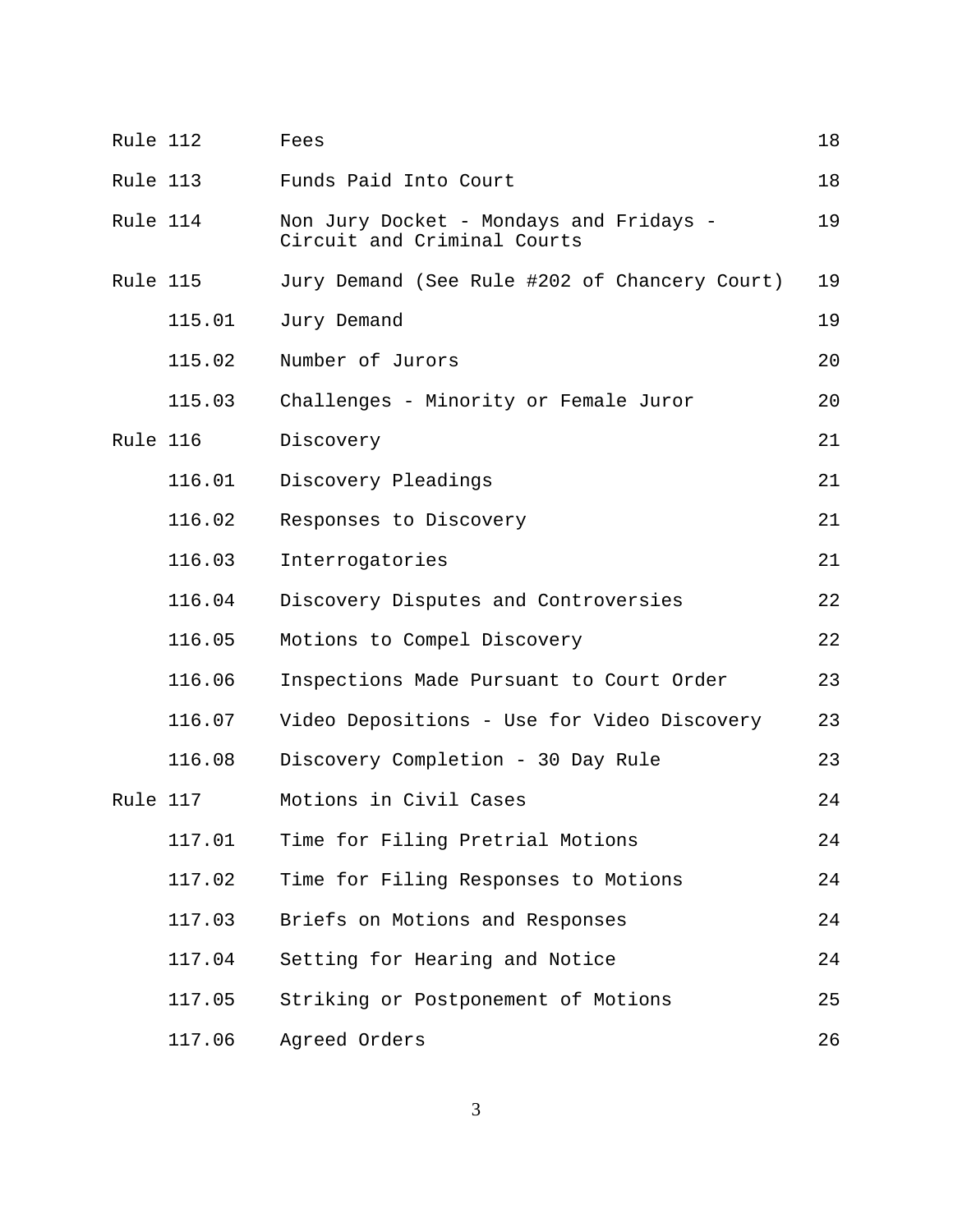|          | 117.07 | Waiver of Oral Argument                                              | 26 |
|----------|--------|----------------------------------------------------------------------|----|
|          | 117.08 | Failure to Appear at the Motion Hearing:<br>Late Appearance          | 26 |
|          | 117.09 | Motion on Oral Testimony                                             | 26 |
|          | 117.10 | Special Setting of Motion                                            | 26 |
| Rule 118 |        | Setting Cases for Trial and Continuances -<br>12:00 Noon Contingency | 26 |
|          | 118.01 | Method of Setting                                                    | 26 |
|          | 118.02 | Certifying Cases Ready When Set                                      | 27 |
|          | 118.03 | Deadline for Trial Preparation                                       | 27 |
|          | 118.04 | Continuances                                                         | 27 |
|          | 118.05 | 12:00 Noon Contingency                                               | 28 |
|          | 118.06 | Scheduling Cases for Trial                                           | 29 |
|          | 118.07 | Settlement of Cases                                                  | 30 |
|          | 118.08 | Priority Docket                                                      | 31 |
| Rule 119 |        | Pretrial Procedure                                                   | 31 |
|          | 119.01 | List of Witnesses - Inspection of Exhibits                           | 31 |
|          | 119.02 | Pretrial Conference                                                  | 32 |
|          | 119.03 | Discovery Complete - Thirty Day Rule                                 | 32 |
|          | 119.04 | Proposed Jury Instructions and Proposed Jury<br>Verdict Form         | 32 |
|          | 119.05 | Pre-Trial Scheduling Order                                           | 33 |
| Rule 120 |        | Settlement Plan - Ten Days Before Trial                              | 34 |
| Rule 121 |        | Exhibits                                                             | 34 |
|          | 121.01 | Depositions and Discovery Material                                   | 34 |
|          | 121.02 | Disposition of Exhibits                                              | 35 |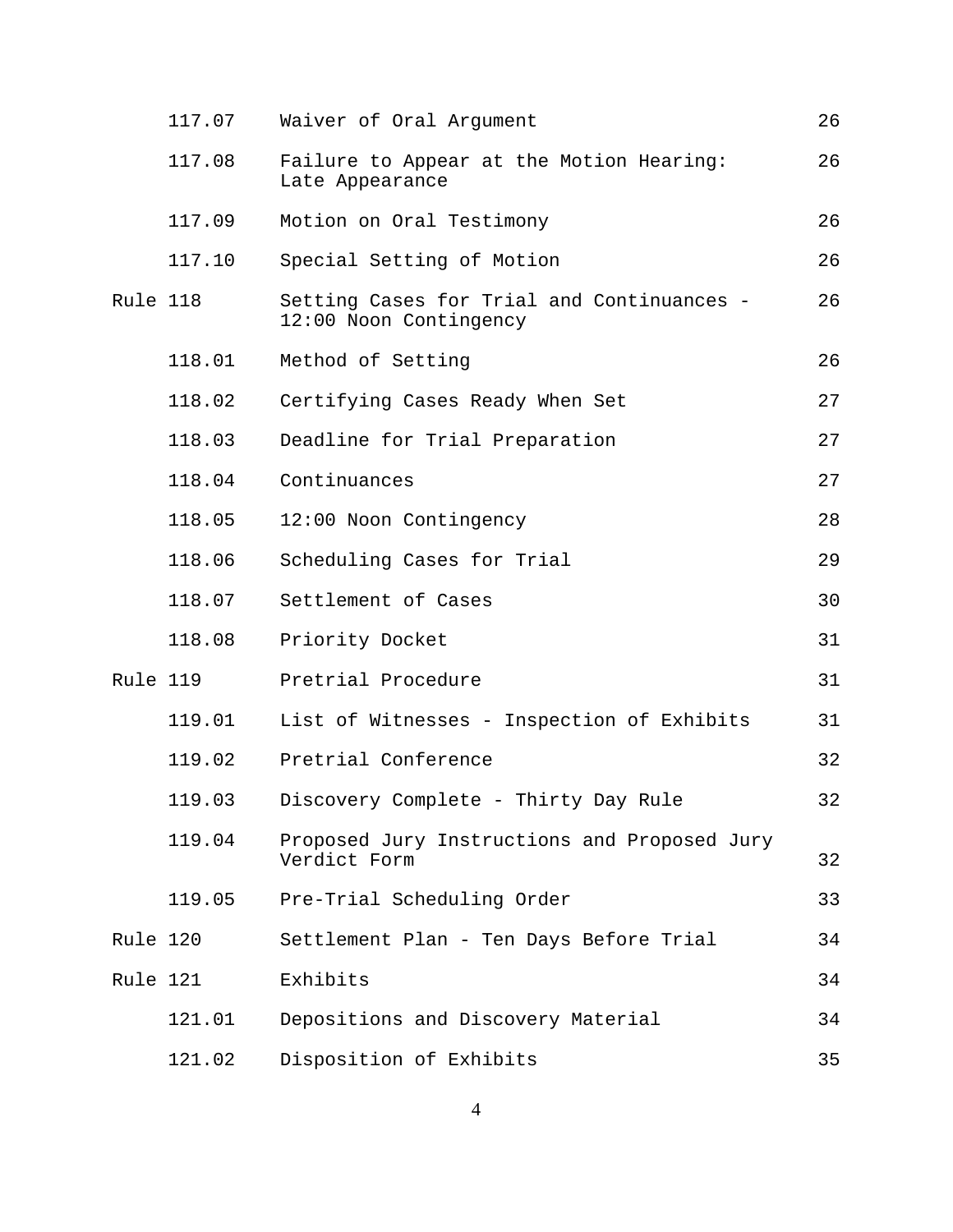| Rule 122 |        | Orders and Judgments                                                 | 35 |
|----------|--------|----------------------------------------------------------------------|----|
|          | 122.01 | Orders - Title of Subject                                            | 35 |
|          | 122.02 | Preparation and Submission                                           | 35 |
|          | 122.03 | Disagreements Over Contents of Orders and<br>Judgments               | 36 |
|          | 122.04 | Court Cost                                                           | 36 |
|          | 122.05 | "Need Order Date"                                                    | 37 |
| Rule 123 |        | Suggestions for Additur or Suggestion for<br>Remittitur - Time Frame | 37 |
| Rule 124 |        | Non-Minute Entry Orders                                              | 37 |
| Rule 125 |        | Payment and Satisfaction of Judgment                                 | 38 |
|          | 125.01 | Funds Held By The Clerk                                              | 38 |
| Rule 126 |        | Judges' Signature - Jurors Names                                     | 38 |
|          | 126.01 | Judges' Name on Orders                                               | 38 |
|          | 126.02 | Jurors Names Contained in Orders                                     | 38 |
| Rule 127 |        | Subpoenas                                                            | 38 |
|          | 127.01 | Subpoenas Issued by Clerk                                            | 38 |
|          | 127.02 | Time for Issuing Subpoenas                                           | 39 |
|          | 127.03 | Responsibility of Counsel                                            | 39 |
| Rule 128 |        | Court Reporters in Civil Cases                                       | 39 |
| Rule 129 |        | Workers Compensation                                                 | 39 |
|          | 129.01 | Workers Compensation Benefit Review<br>Conference                    | 39 |
|          | 129.02 | Approval of Workers Compensation<br>Settlements - Schedule           | 39 |
| Rule 130 |        | Dormant Cases: Docket Calls                                          | 40 |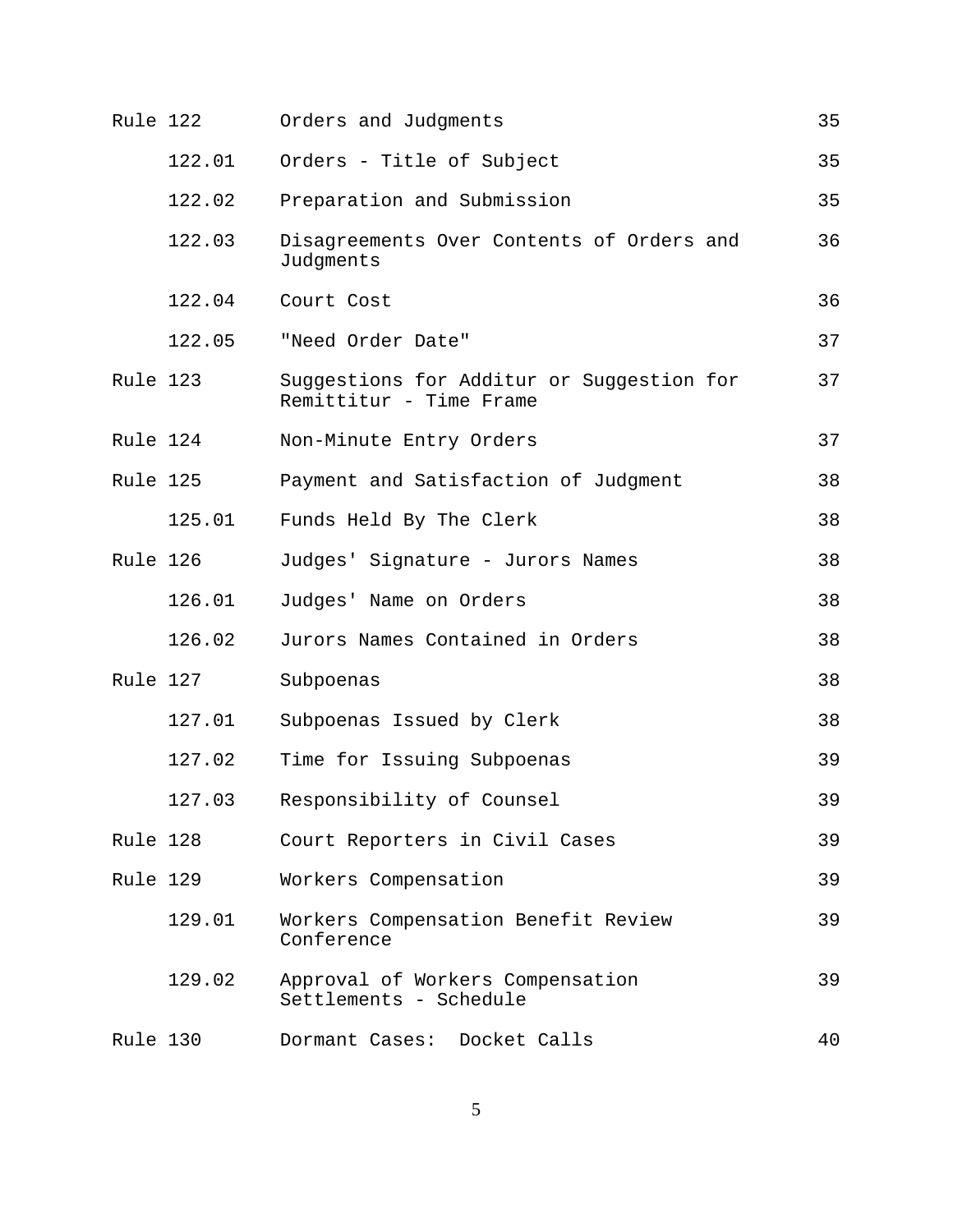|          | 130.01 | Dismissal of Dormant Cases                                   | 40 |
|----------|--------|--------------------------------------------------------------|----|
|          | 130.02 | Dismissal for Want of Prosecution                            | 40 |
| Rule 131 |        | Docket Calls                                                 | 40 |
| Rule 132 |        | Agreed Alternate Dispute Resolution<br>(Reserved)            | 40 |
|          |        | PART II: CHANCERY/PROBATE                                    |    |
| Rule 201 |        | Probate Cases                                                | 41 |
|          | 201.01 | Reports, Audits and Exceptions                               | 41 |
|          | 201.02 | Fees                                                         | 41 |
|          | 201.03 | Funds Paid Into Court                                        | 41 |
|          | 201.04 | "Deleted"                                                    | 42 |
|          | 201.05 | Pleadings and Orders                                         | 42 |
|          | 201.06 | Clerk and Master Act                                         | 42 |
|          | 201.07 | Review                                                       | 43 |
| Rule 202 |        | Jury Trials in Chancery                                      | 43 |
|          | 202.01 | Jury Trials Demanded                                         | 43 |
|          | 202.02 | Issues for the Jury                                          | 43 |
|          | 202.03 | Jury Instructions                                            | 43 |
| Rule 203 |        | Domestic Relations Cases                                     | 43 |
|          | 203.01 | Financial Statements                                         | 43 |
|          | 203.02 | Temporary Custody Proceedings                                | 44 |
|          | 203.03 | Mediation                                                    | 45 |
|          | 203.04 | Announced Settlements in Domestic Cases                      | 45 |
|          | 203.05 | Duration of Temporary Restraining Order in<br>Domestic Cases | 45 |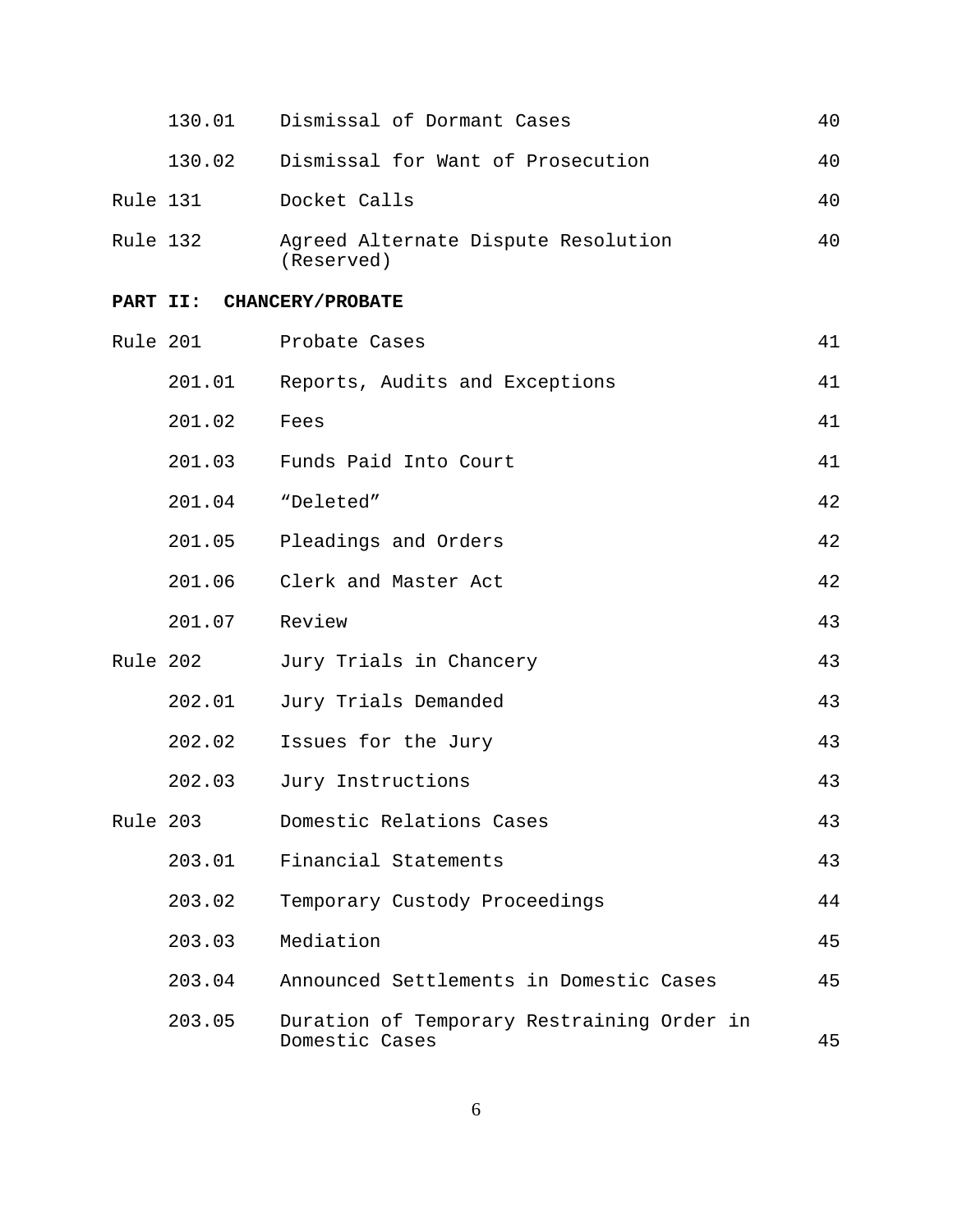|                      | SAMPLE (Pleadings, Orders and Motions)                                 | 47 |
|----------------------|------------------------------------------------------------------------|----|
|                      | Comment                                                                | 48 |
|                      | <sup>1</sup> PART 111 - CRIMINAL COURT                                 | 49 |
|                      | Rule 300 - Discovery in Criminal Cases                                 | 49 |
| 300.01               | Discovery by the Defendant                                             | 49 |
| 300.02               | Discovery by the State                                                 | 49 |
| 300.03               | Notice of Intent to Use Audio/Video Recording<br>Is Required           | 49 |
| Rule 301 - Subpoenas |                                                                        | 49 |
| 301.01               | Subpoenas Issued by Clerk                                              | 49 |
| 301.02               | Timing for Issuing Subpoenas                                           | 50 |
| 301.03               | Address of Witness                                                     | 50 |
| 301.04               | Prison Inmates Housed by the Department of<br>Corrections              | 50 |
|                      | 301.05 Prison Inmates Housed in Local Jails                            | 51 |
|                      | Rule 302 - Motions in Criminal Cases                                   | 51 |
| 302.01               | Time for Filing Pre-Trial Motions                                      | 51 |
| 302.02               | Failure to Appear at a Motion Hearing                                  | 51 |
| 302.03               | Motions in Limine                                                      | 52 |
|                      | 302.04 Statement of Facts and Legal Authority                          | 52 |
|                      | Rule 303 - Setting Cases for Trial and Continuances:<br>Criminal Cases | 52 |
| 303.01               | Method of Setting                                                      | 52 |
| 303.02               | Continuances                                                           | 52 |

<sup>1</sup>Rule 300 - Criminal Court added 6/21/06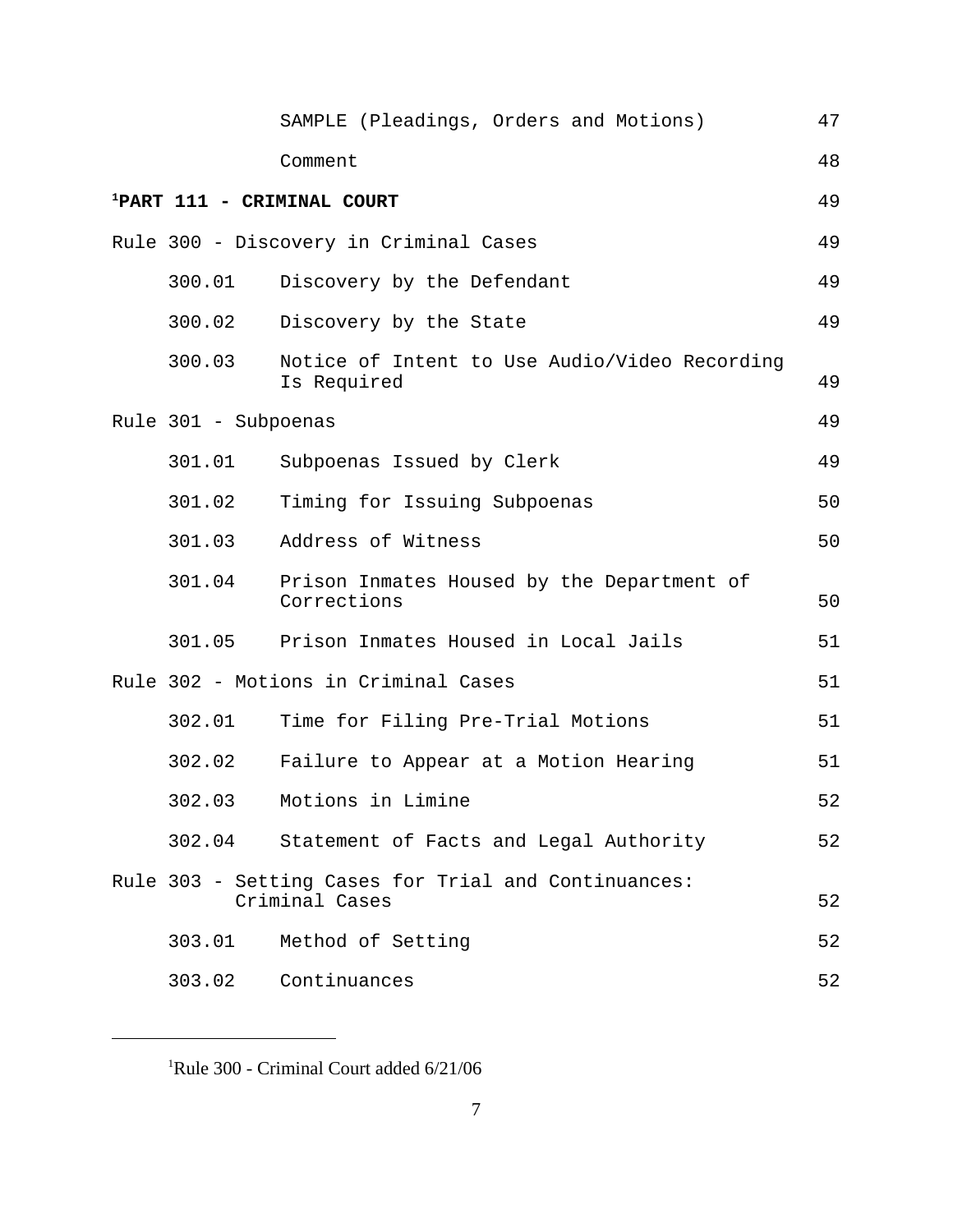| 303.03 | Jury Instructions and Verdict Forms                              | 53 |
|--------|------------------------------------------------------------------|----|
|        | Rule 304 - Negotiations and Settlements in Criminal Cases        | 53 |
|        | 304.01 Pre-Trial Order                                           | 53 |
|        | 304.02 Plea/Set Deadline                                         | 54 |
|        | 304.03 Notice to Victims                                         | 54 |
|        | Rule 305 - Orders and Judgments in Criminal Court                | 55 |
| 305.01 | Preparation and Submission of Orders and<br>Judgments by Counsel | 55 |
| 305.02 | Disagreements over Contents of Orders and<br>Judgments           | 56 |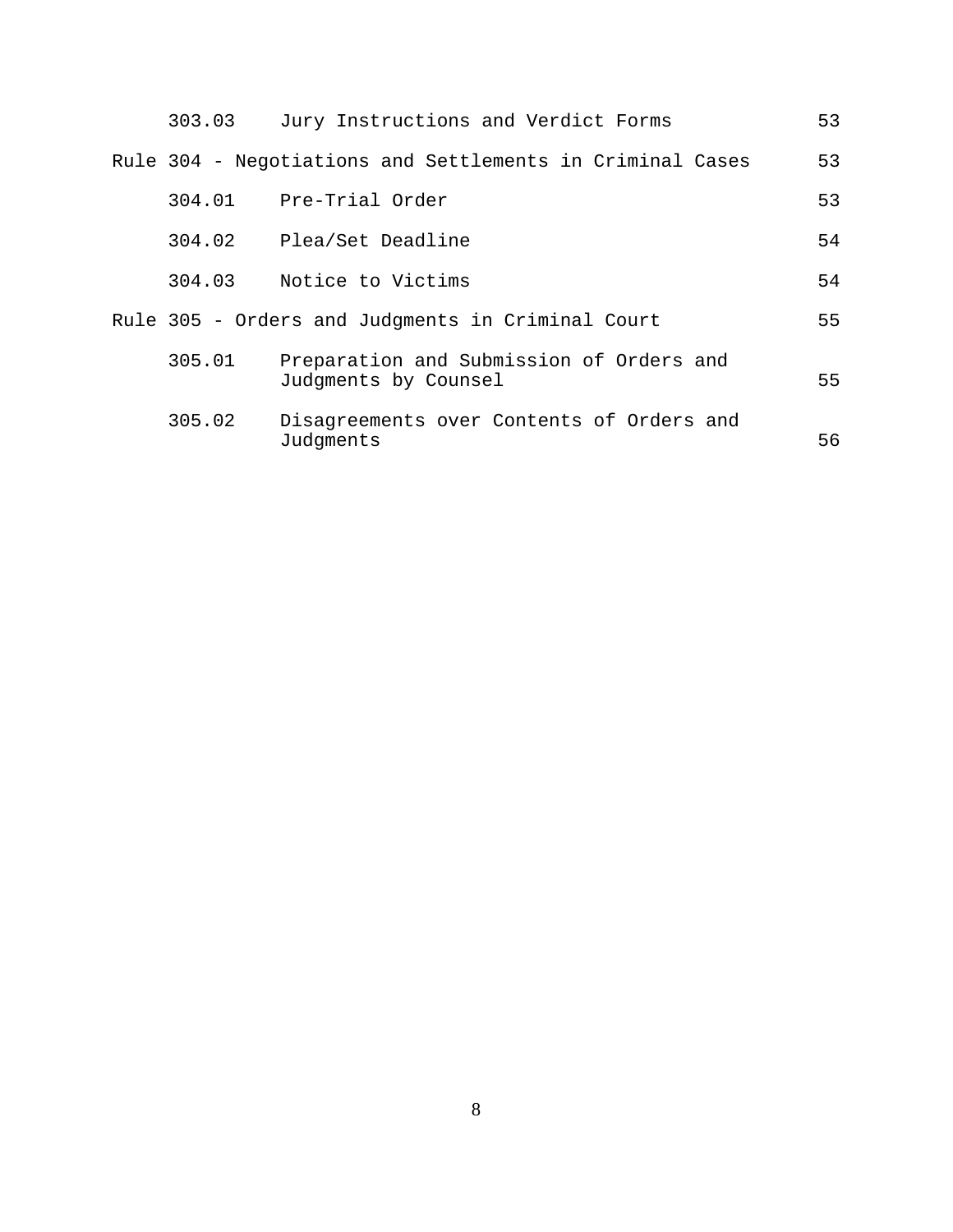#### **PART I: IN GENERAL**

## **RULE 101 - RULES OF COURT: APPLICABILITY SUSPENSION & DEFINITIONS**

#### **EFFECTIVE JUNE 23, 2006**

#### **101.01 Former Rules Abrogated**

All former rules of local practice except as readopted herein are abrogated.

#### **101.02 Applicability**

Each rule is applicable in each Division of the Seventh Judicial District of Anderson County unless otherwise indicated by a particular rule. Each rule in Part #100 is applicable in all cases in all COURTS unless otherwise indicated by a particular rule. Each rule in Part #200 is applicable to all cases in CHANCERY/PROBATE COURT unless otherwise indicated by a particular rule. Each rule in Part #300 applies to all cases in CRIMINAL COURT unless otherwise directed by a particular rule. When a rule's applicability is designed to apply to a particular type of case (e.g. Civil Cases, Criminal Cases, Chancery Cases, or Probate Cases) it is applicable to all cases of that type regardless of which division is hearing the case.

#### **101.03 Suspension of Rules**

Whenever the COURT determines that justice requires it, the Court may suspend any of these rules.

#### **101.04 Definitions**

The following definitions apply to terms used in these rules:

CLERK: The CIRCUIT COURT CLERK, the CLERK and MASTER of the CHANCERY COURT, and the CRIMINAL COURT CLERK, as applicable or their designees.

SECRETARY: The SECRETARY of the JUDGE where indicated.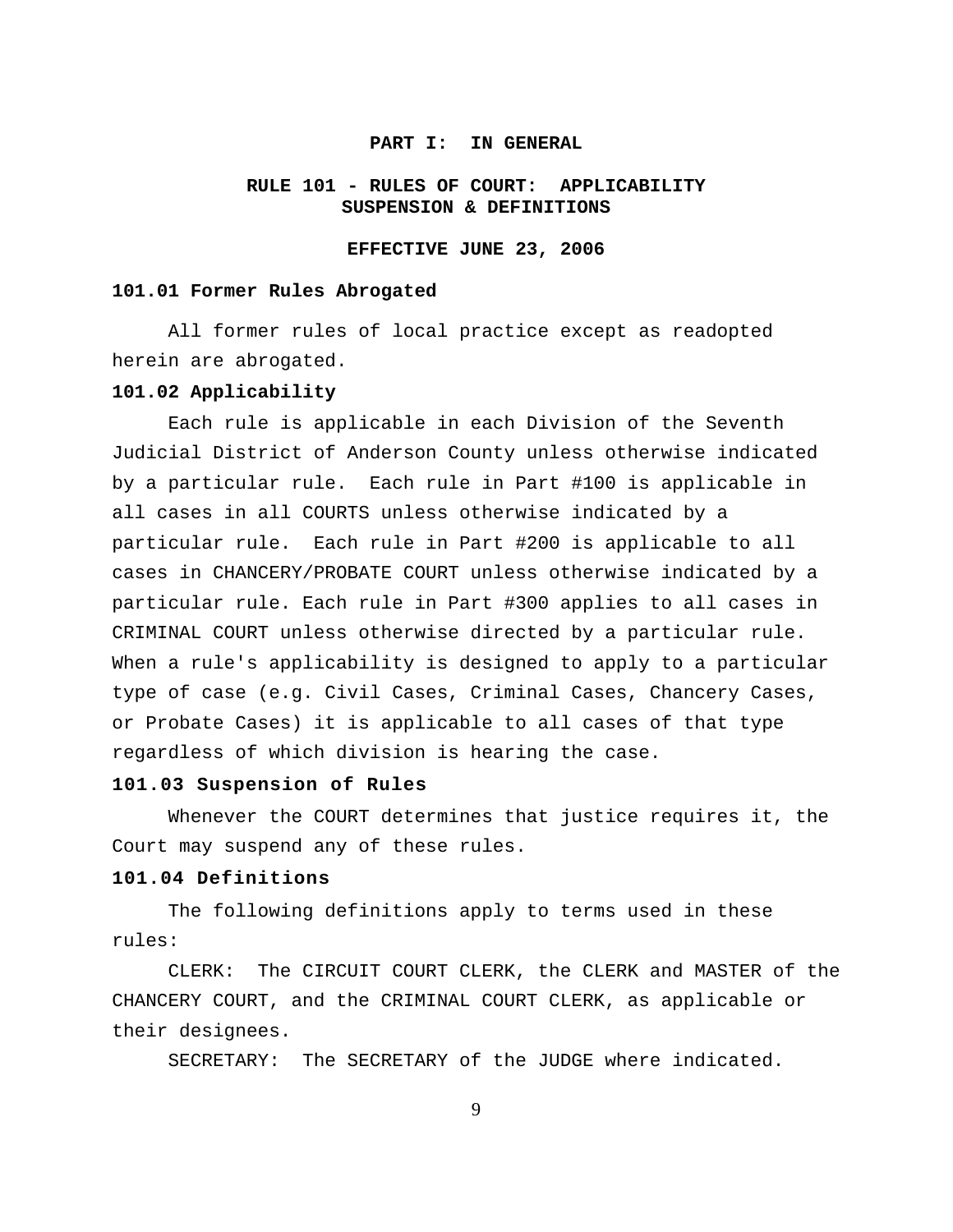#### **101.05 Citation**

These rules may be cited as "Local Rules of Practice. Sec. ".

### **101.06 Time**

Time shall be calculated by the Tennessee Rules of Civil and Criminal Procedure.

## **RULE 102 - ASSIGNMENT AND DISPOSITION OF CASES**

#### **102.01 Interchange of Judges**

When necessary for the efficient administration of justice, a JUDGE may hear and determine any matter by interchange for another JUDGE without necessity of transferring the case from one COURT to another or from one division to another.

## **102.02 Transfer of Cases**

The JUDGES may transfer cases among themselves by mutual consent. It is not necessary that the parties or their counsel consent to such transfer. A party requesting a transfer of a case from one division to another division will obtain an Order from the COURT in which the case is filed, transferring the case. Any litigation tax or filing fees will be repaid and a reexecution of a performance bond may still be required.

#### **RULE 103 - COURT SESSIONS**

#### **103.01 Time**

Each regular session of the CIRCUIT, CRIMINAL and CHANCERY COURTS of Anderson County will convene each Monday through Friday at 9:00 A.M. and will recess from time to time as the COURT finds necessary.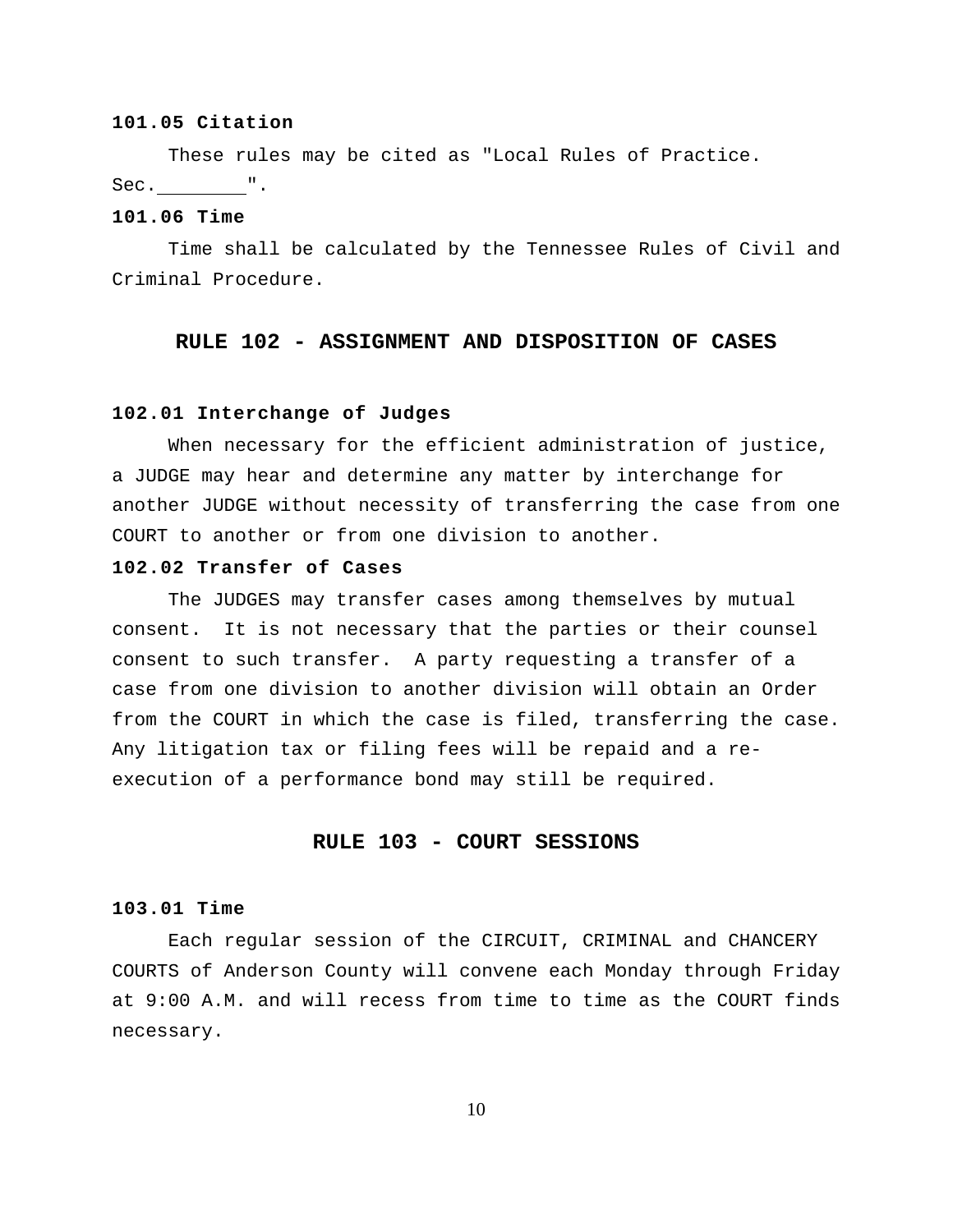#### **103.02 Trial Calendar**

Unless otherwise directed by the Court, the Criminal docket will be set for the first and third full weeks of every month and the Civil docket will be set the second and fourth full weeks of every month.

Those days on the beginning of or ending of a month where a partial week ends or begins will be committed to the Civil docket when appropriate.

#### **RULE 104 - APPEARANCE AND CONDUCT OF COUNSEL**

## **104.01 Counsel of Record: Entry of Appearance and Notice to Clerk**

All counsel who have entered an appearance in a case will be counsel of record. Entry of an appearance shall be made in one of the following ways:

- (1) A written request by counsel to the CLERK that an appearance be entered;
- (2) The filing of a pleading; **(CAVEAT see paragraph 6)**
- (3) The filing of a formal notice of appearance;
- (4) Appearance as counsel in open COURT; **(CAVEAT see paragraph 6)**
- (5) Appearance at a docket call; **(CAVEAT see paragraph 6)**
- (6) Unless the CLERK is notified in writing of the appearance of an attorney in Civil cases with address and phone number; the setting and dismissal of cases will be accomplished without "notice" to the attorney. **CAVEAT - This rule requires the attorney to formally notify the clerk in writing of the appearance in behalf of a client. Physical appearance of the attorney or client, nor the mere announcement, nor the filing of**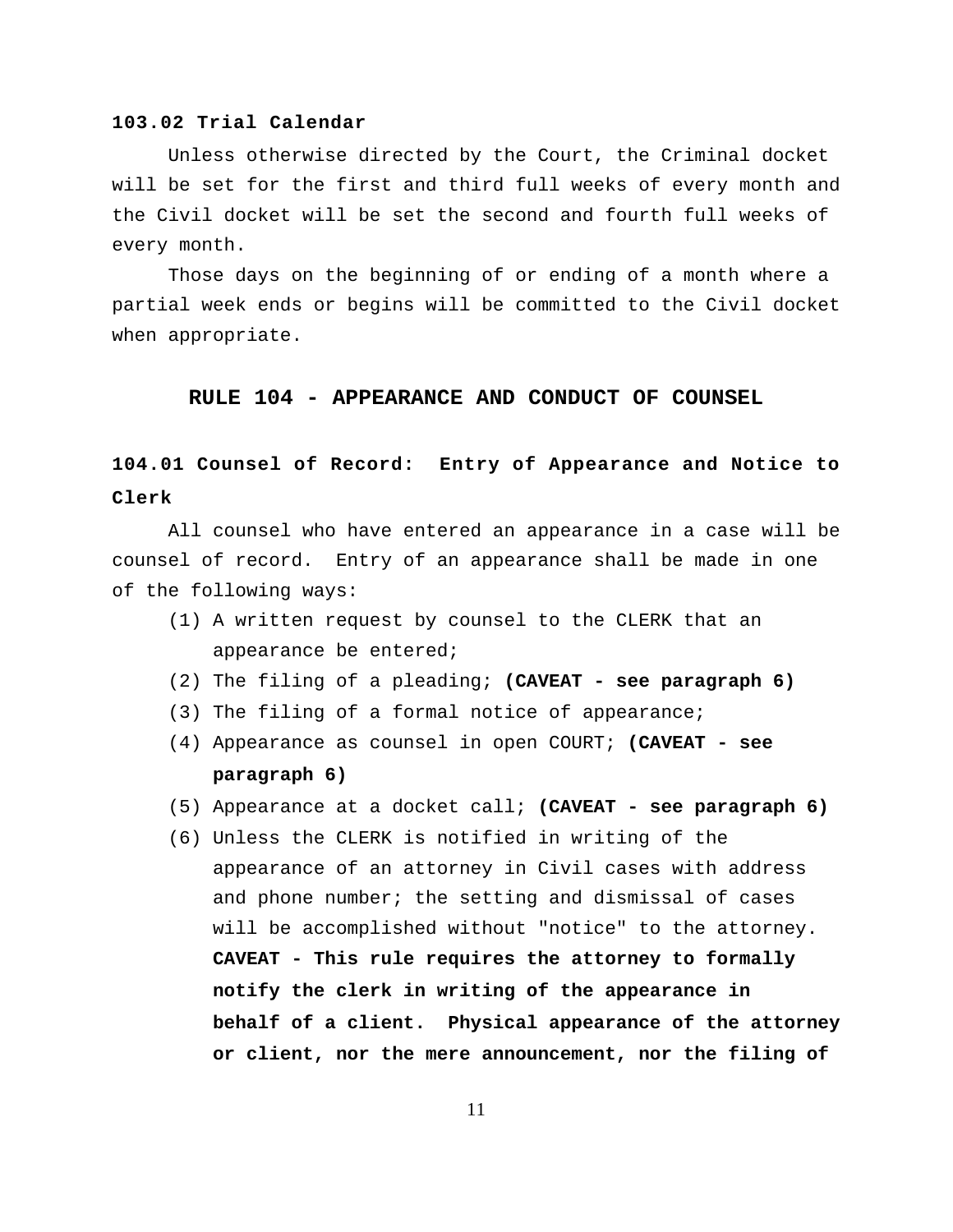**papers or documents will be deemed sufficient to receive notice. There must be the "Notice of Appearance" in the COURT file.**

#### **104.02 Withdrawal of counsel**

No attorney may be allowed to withdraw except for good cause and by leave of COURT upon motion after notice to the parties.

## **104.03 No Appearance Entered: Copies of Pleadings**

If a party does not have counsel of record, copies of the pleadings filed shall be furnished to the party. If a party does not have counsel of record, that fact shall be called to the attention of the COURT before any action is taken on any pleading filed which substantially affects the case.

## **104.04 Conduct of Counsel**

(a) During trial, counsel shall not exhibit familiarity with witnesses, jurors, or opposing counsel and the use of first names for adults shall be avoided. During opening statement or argument, no juror shall be addressed individually by name.

(b) Bench conferences should be requested only when absolutely necessary in aid of a fair trial.

(c) Counsel should refrain from interrupting the COURT or opposing counsel until the statement being made is fully completed, and should respectfully await the completion of the COURT'S statement or OPINION before undertaking to point out objectionable matters. When objection is made to a question asked, counsel should refrain from asking the witness another question until the COURT has had an opportunity to rule upon the objection. Objecting counsel shall state the legal grounds without argument or discussion except by leave of COURT.

(d) Unless permission is granted by the COURT, attorneys shall stand while examining witnesses or addressing the jury or the COURT.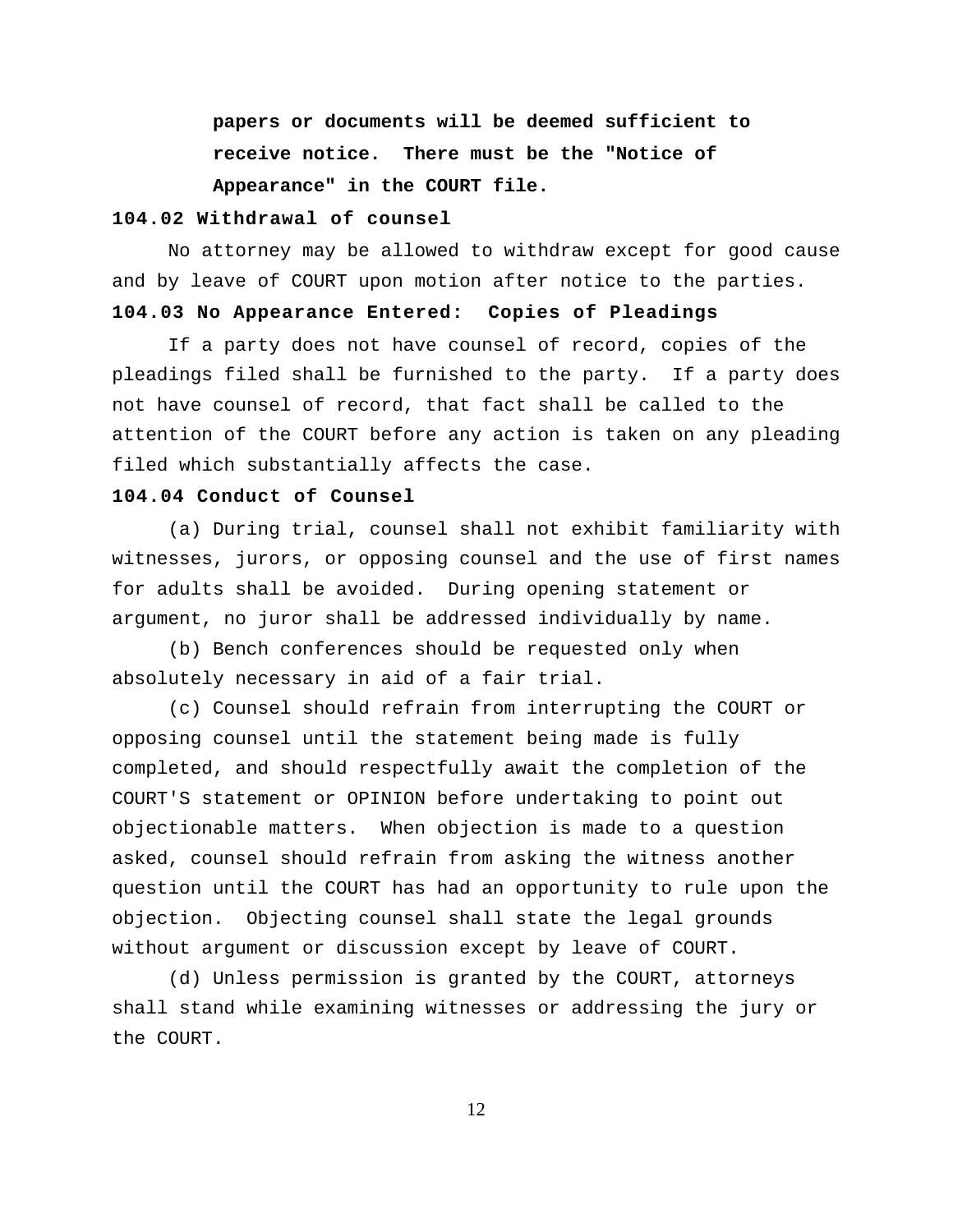#### **104.5 Contacting Jurors**

(a) Before Trial: All attorneys will fully comply with Rule 8, DR 7-108 of the Rules of the Tennessee Supreme Court.

(b) After Trial as it Relates to Trial Jurors: After a case is heard and decided by a jury, no attorney or party will discuss the case with a member of the jury panel hearing that case unless the attorney or party reminds the juror that the juror is not required to discuss the case with the person or attorney. Nothing shall prevent a juror from contacting an attorney or party and discussing the case with the person contacted. However, Rule 606(b) of the Tennessee Rules of Evidence should be consulted by the attorney concerning any issue pertaining to the validity of the jury verdict.

### **104.6 Intra-Professional Conduct**

(a) During presentation of matters in open COURT counsel shall refrain from addressing opposing counsel, but direct all comments and questions to the COURT.

(b) Standards of Intra-Professional Conduct:

- 1. A lawyer should avoid taking action adverse to the interests of a litigant known to be represented without notice to adversary counsel sufficient to permit response.
- 2. A lawyer should promptly respond to attempts by other lawyers to contact them, whether by telephone or correspondence.
- 3. A lawyer should respect opponent's schedule by seeking agreement on deposition dates and COURT appearances (other than routine motions) rather than merely serving notice.
- 4. A lawyer should avoid making besmirching accusations of unethical conduct toward an opponent.
- 5. A lawyer should not engage in intentionally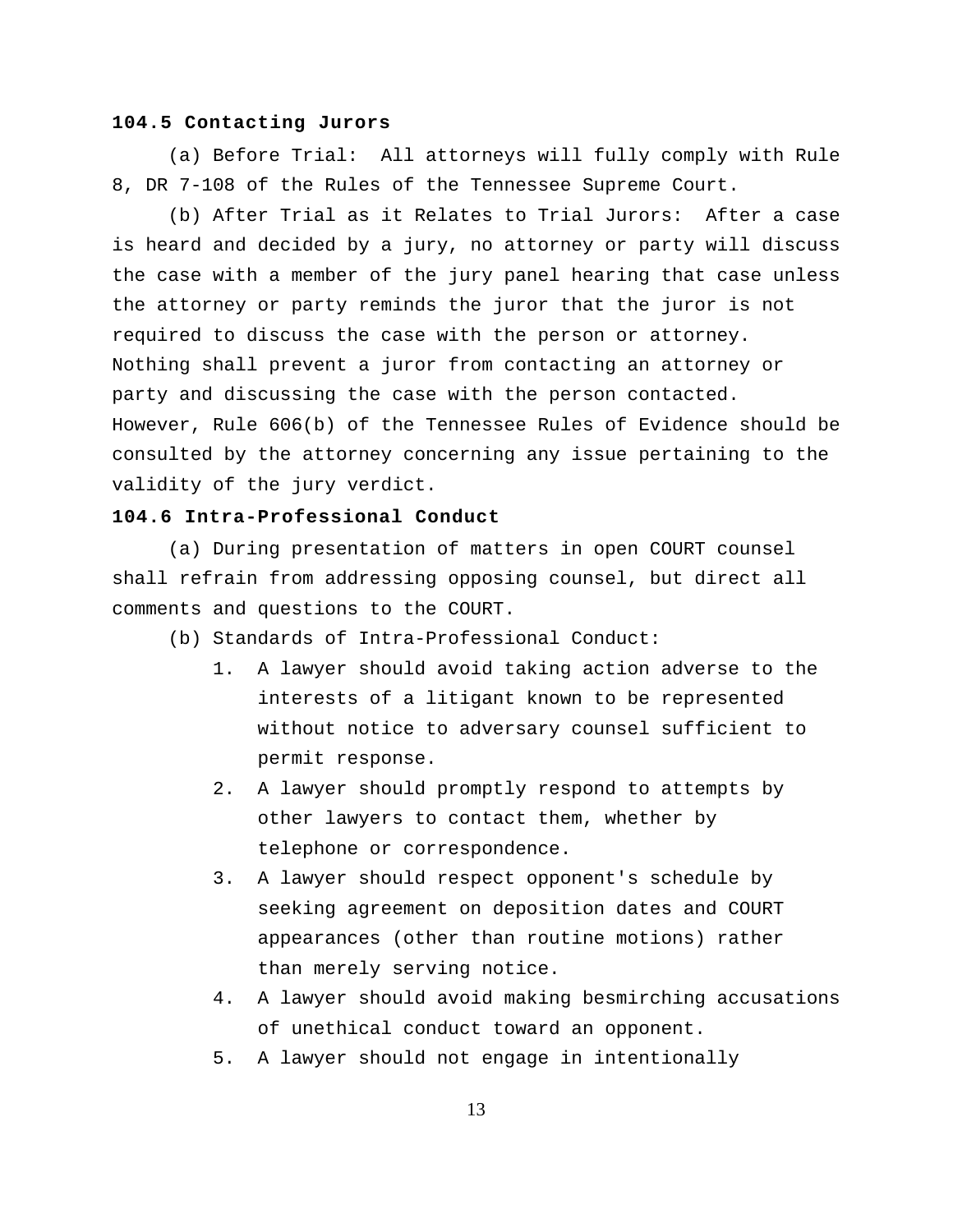discourteous behavior for the purpose of obtaining an advantage.

- 6. A lawyer should never intentionally embarrass another attorney and should avoid personal criticism of opponent in the presence of a client or other counsel.
- 7. A lawyer should not seek sanctions against or disqualification of another attorney unless necessary for the protection of a client and fully justified by the circumstances, and never for the mere purpose of obtaining a tactical advantage.
- 8. A lawyer should strive to maintain a courteous tone in correspondence, pleadings, and other written communications.
- 9. A lawyer should never intentionally mislead or deceive an adversary and should honor promises or commitments made.
- 10. A lawyer should acknowledge that the conflicts within which they are involved is professional and not personal and should endeavor to maintain a friendly and collegial relationship with his or her adversaries. In short, a lawyer should "leave the argument at the courtroom door."

## **104.07 Contacting Judge**

Neither counsel nor a party to a pending action shall contact the JUDGE before whom a Civil matter is pending about the merits of the pending matter unless there is an emergency, except by letter or orally with other counsel of record present. A copy of all such letters shall be sent to all counsel of record.

## **104.08 Judges' Chambers**

The JUDGES' CHAMBERS and staff offices will be respected by the attorneys and their clients so that an orderly discharge of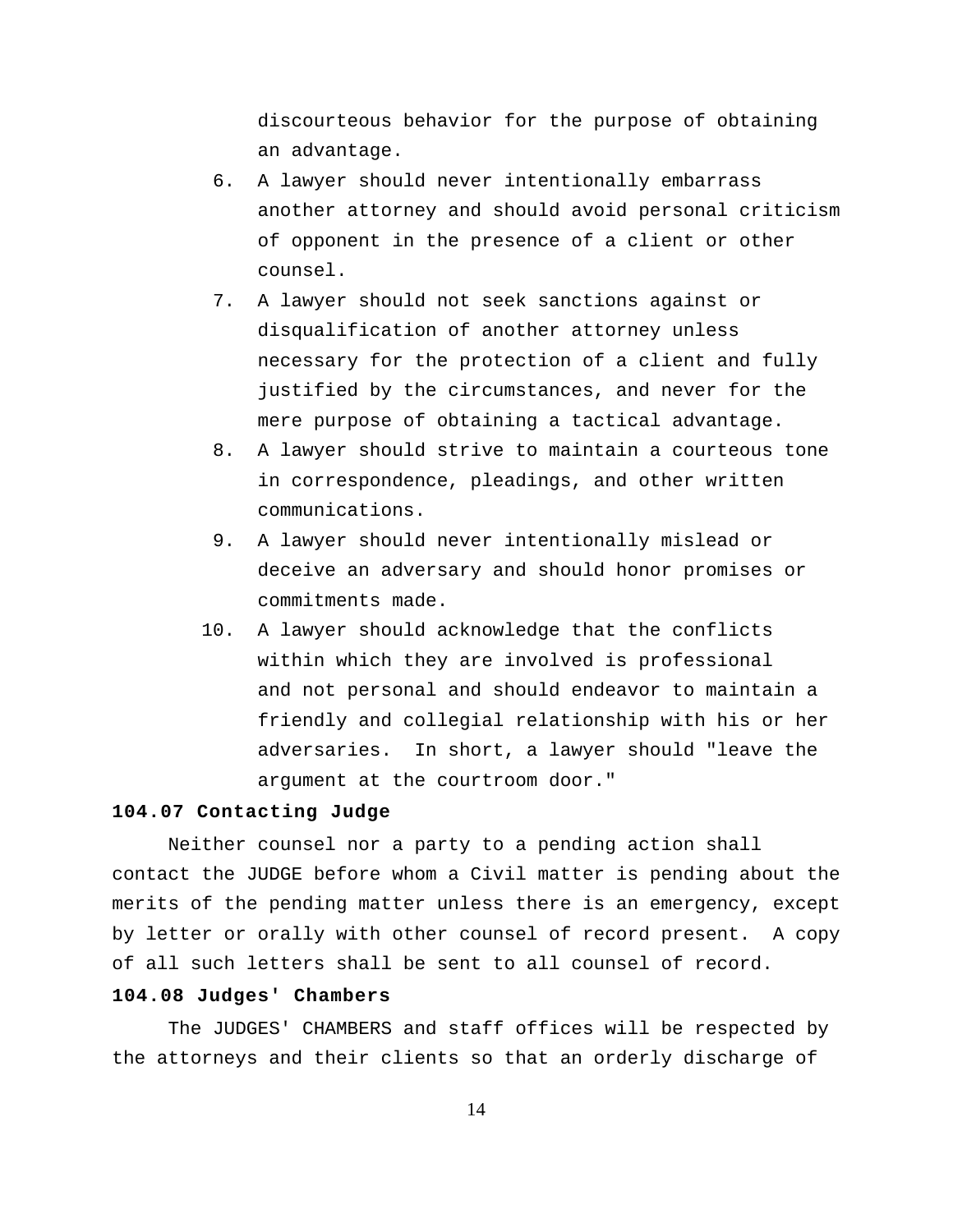business can be conducted by the JUDGE and his staff.

## **RULE 105 - COURT FILES**

All papers and records of the COURT shall be in the custody of the CLERK. Files may be withdrawn only by counsel of record at any time with permission of the CLERK or JUDGE. Depositions and records of administrative tribunals may be withdrawn with permission of the CLERK. Copies of the content of files shall be furnished by the CLERK at a reasonable cost.

(The CLERK may establish such procedures as necessary to observe this rule and for the purpose of preserving the record with appropriate court order.)

#### **RULE 106 - FILING AND SERVICE OF PAPERS**

#### **106.01 Filing with the Clerk**

All papers, including pleadings, motions, briefs, and proposed judgments and orders shall be filed or noted by the CLERK with appropriate notation. All judgments and orders, after signed by the JUDGE, shall be filed and entered on the minutes in due course after filed with the CLERK. Papers should not be mailed to or left with the JUDGE, except under unusual circumstances and when the CLERK of the COURT is unavailable. All subsequent pleadings prepared by attorneys shall indicate on the face thereof the number of such case as it appears on the Rule Docket. The title of the pleading and the party or parties seeking a relief or claim in the pleading should be prominently noted in the "Caption." (See Rules 109, 115 and Sample)

## **106.02 Names and Addresses of Parties**

The names and addresses of all plaintiffs and defendants involved in the litigation will be included in the style of the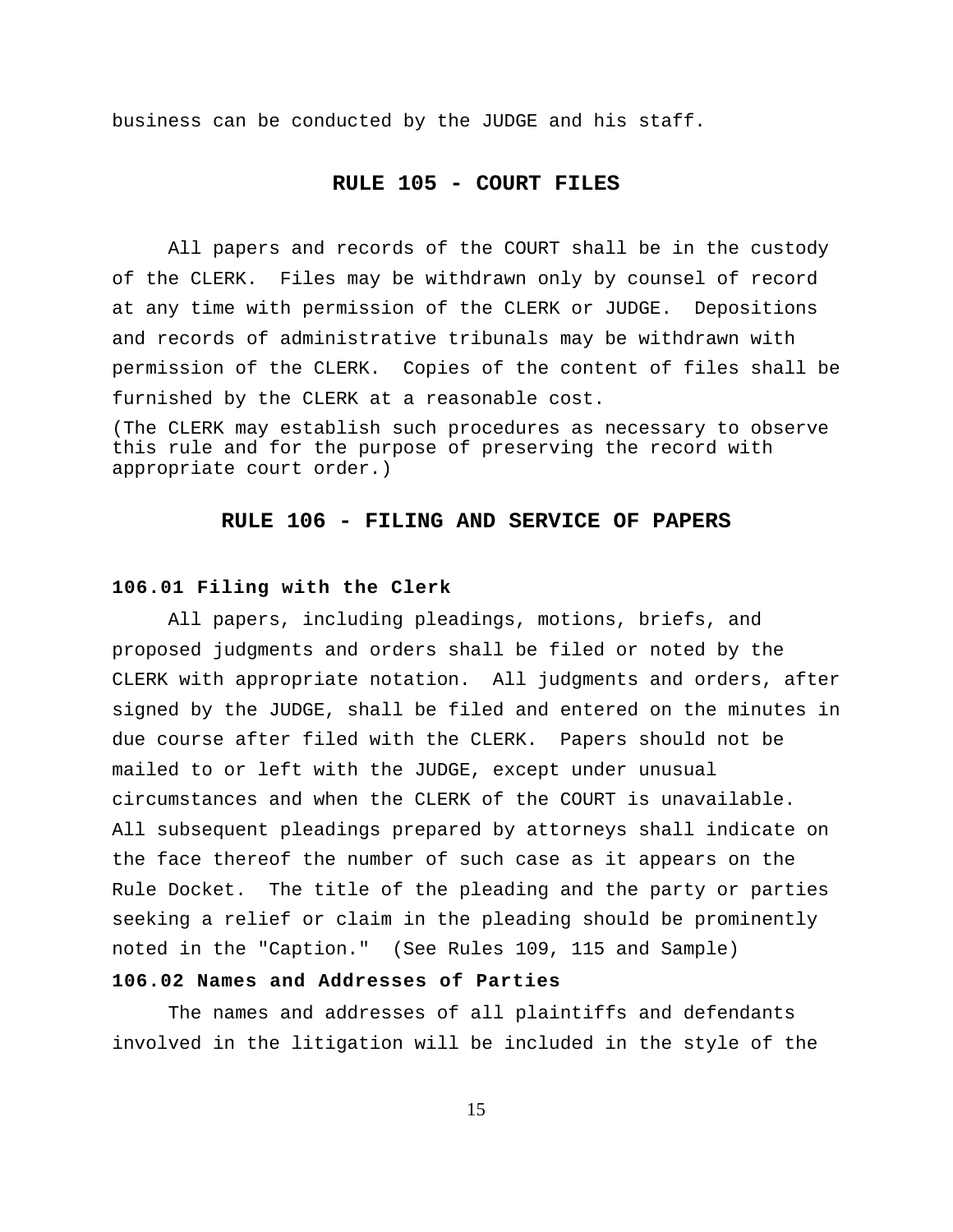case; or if due to the number of litigants, the name and address may be included in the body of the complaint. (See Sample)

## **106.03 Certificate of Service**

All papers, except those signed by all parties or their counsel, must contain a certificate of service which must contain the date of service and the name of the person or persons served and other information required by the local rules. The attorney or person filing papers will furnish to the CLERK a specific location where parties can be found. The CLERK may refuse to file papers without a certificate which complies with these rules and all applicable rules of Civil and Criminal or Appellate procedure.

## **106.04 Fax Machine <sup>2</sup>**

The facsimile filing of papers shall be consistent with and in compliance with Rule 5A of the Tennessee Rules of Civil Procedure, the same being incorporated herein by reference as if copied herein verbatim.

## **106.05 Consolidated Cases**

When Civil cases are consolidated for trial an Order of Consolidation should be submitted to the COURT for approval and filed with the CLERK. The CLERK will consolidate these files into the lowest docket number and all future pleadings should reflect this lower number.

## **RULE 107 - TRIAL CALENDARS**

Daily trial calendars will be prepared by the CLERK or the SECRETARY. When possible, a copy of the daily calendar will be

 $^{2}$ Rule 106.04 Revised 6/21/06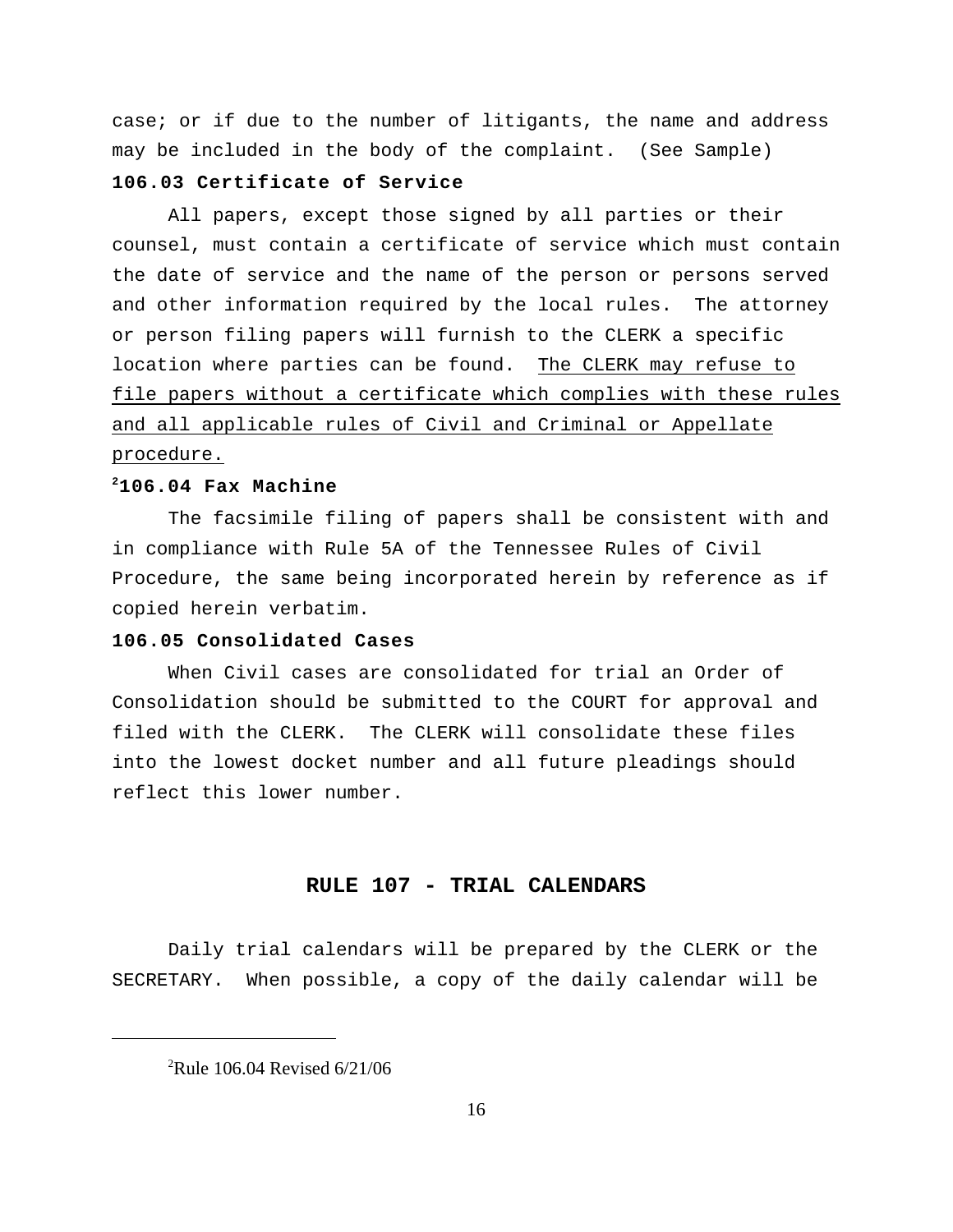posted outside the courtroom of each COURT. **It is suggested that all attorneys consult TCA 20-9-101 thru TCA 20-9-510 for legal <sup>3</sup> authority for trial procedure.**

#### **RULE 108 - ATTORNEY FEES**

Whenever it is necessary for the COURT to fix fees of attorneys, the attorney shall file a sworn affidavit with a schedule of time and activities spent on the case, a statement of his fee arrangement with his client, if any, and a suggestion of the amount of a proper fee or any other information requested by the COURT.

#### **RULE 109 - ATTORNEY'S SIGNATURE**

Pursuant to Rule 11 of the Tennessee Rules of Civil Procedure and this Local Rule, all pleadings, orders, briefs and other papers submitted for consideration shall be personally or facsimile signed by the attorney and his or her individual name, style of the case, telephone number, (Board of Professional Responsibility Number) and address contained thereon and plaintiff's and defendant's address. (See Rule 115.01 and Sample)

## **RULE 110 - SMOKING**

There will be no smoking in the Courtroom nor is smoking allowed in the Courthouse. If during a recess of court proceedings an attorney plans to leave the Courthouse to smoke, it must be with approval of the COURT so the hearings will not be delayed.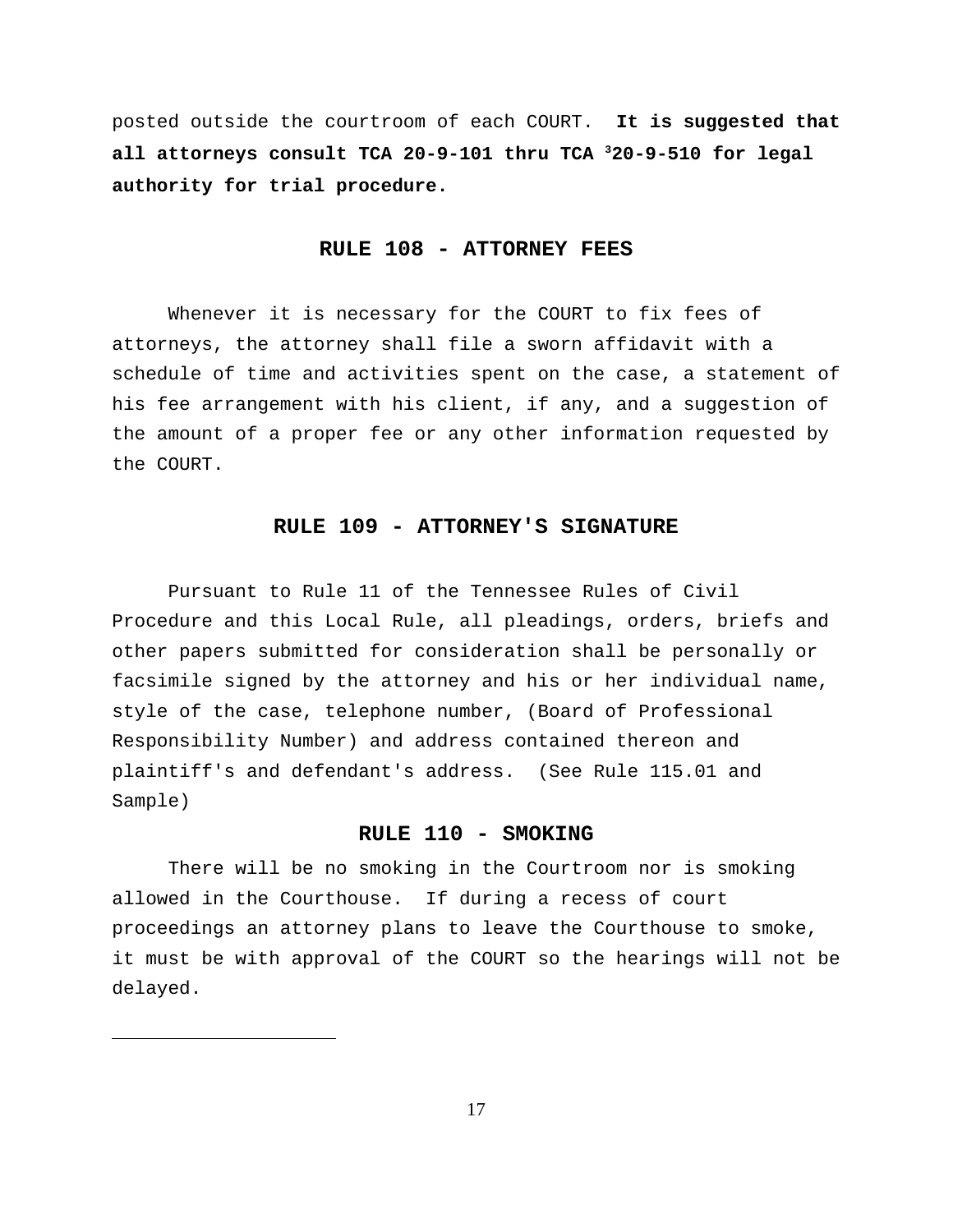# **RULE 111 - PHOTOGRAPHS, VIDEOS, SOUND RECORDING AND BROADCASTING**

Supreme Court Rule 26 and Rule 10, Cannon 3, of Rules of the Tennessee Supreme Court: No Court proceeding shall be photographed, video taped, sound recorded, or broadcast without advance Court permission and consent of the parties and then only in accordance with such limitations as the Court may set to promote the administration of justice, and then only when in full compliance with appropriate Rules of the Tennessee Supreme Court.

## **RULE 112 - FEES**

If approval in writing of all interested parties is not obtained, all requests for fees shall be approved by the Court by Order upon written application, supporting affidavits and notice. All applications for fees shall be supported by affidavits including the amount of time expended, the nature of the effort undertaken, and such other pertinent information as may be called for. Applications shall include a certificate of service on all interested parties.

#### **RULE 113 - FUNDS PAID INTO COURT**

Except as provided in Rule 68 of the Tennessee Rules of Civil Procedure, Eminent Domain cases or other rule of law, no litigant funds shall be paid into court without the COURT'S order. Funds paid into court are not invested for the benefit of the litigants unless the COURT so directs. Upon COURT order, the CIRCUIT COURT CLERK or the CLERK and MASTER shall invest the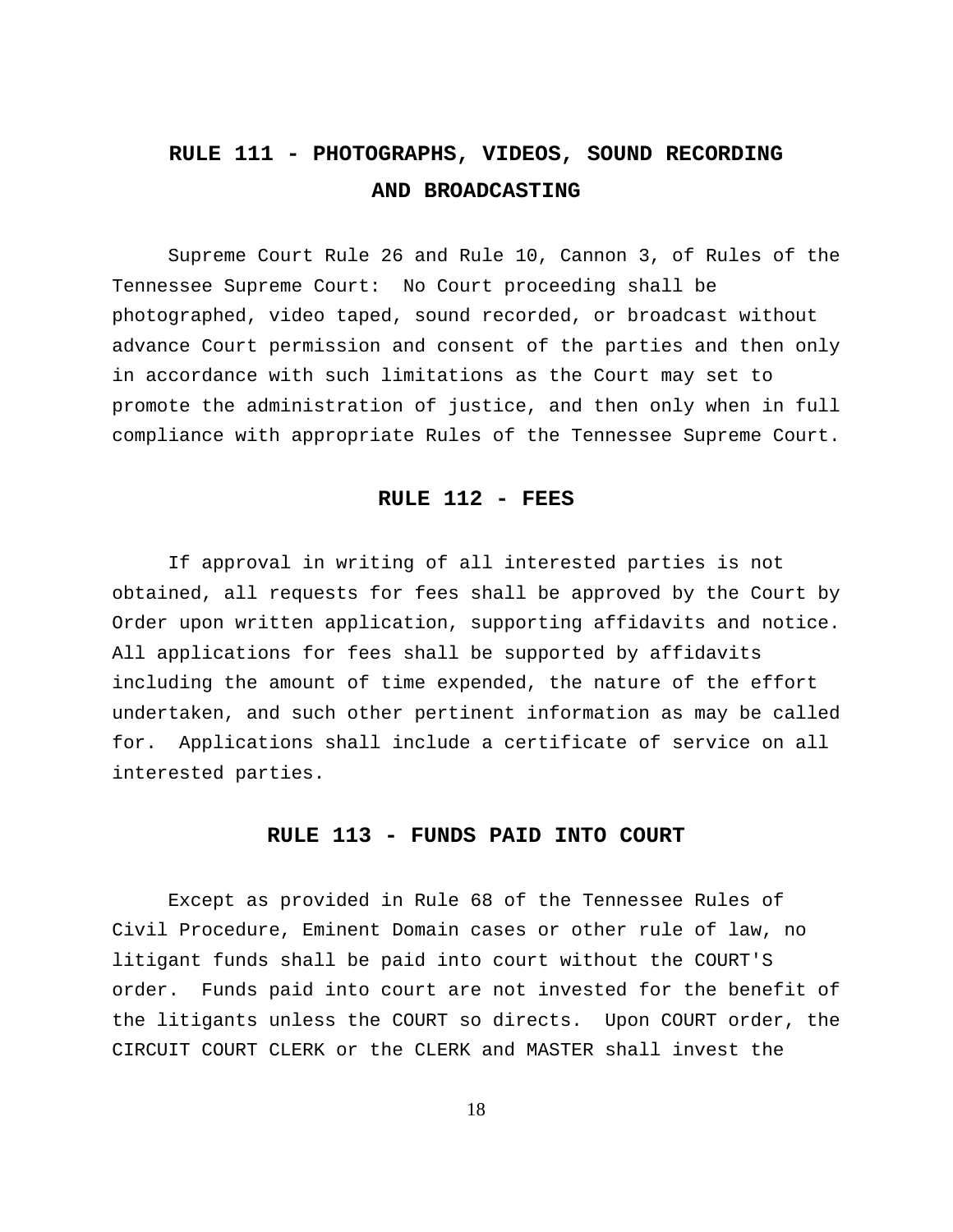litigants' funds into a qualified financial institution to receive the highest and best interest available, considering the circumstances involved. In the event the funds are to be invested at a particular institution, or to be invested in a particular type of account, the order of the COURT shall specify. The Taxpayer Identification Number or Social Security Number of all potential recipients of the funds shall be included in the order submitted to the COURT. It is the duty of the attorney or litigant seeking investment of the funds to specifically call to the attention of the CIRCUIT COURT CLERK or the CLERK and MASTER that the funds are to be invested.

# **RULE 114 - NON JURY DOCKET MONDAYS AND FRIDAYS CIRCUIT AND CRIMINAL COURTS**

The COURT will first inquire as to announcements on noncontested matters. After announcements, motions will be considered before contested cases. Contested non-jury cases will normally be tried in the order of the time committed to dispose of the case. Cases having a greater duration for COURT time will be those last to be heard unless otherwise directed by the COURT.

Attorneys having business in other COURTS must give notice to the COURT SECRETARY and/or the CLERK or sanctions will be imposed.

# **RULE 115 - JURY DEMAND (SEE RULE #202 OF CHANCERY COURT)**

#### **115.01 Jury Demand**

In any civil case in which a jury is demanded, the words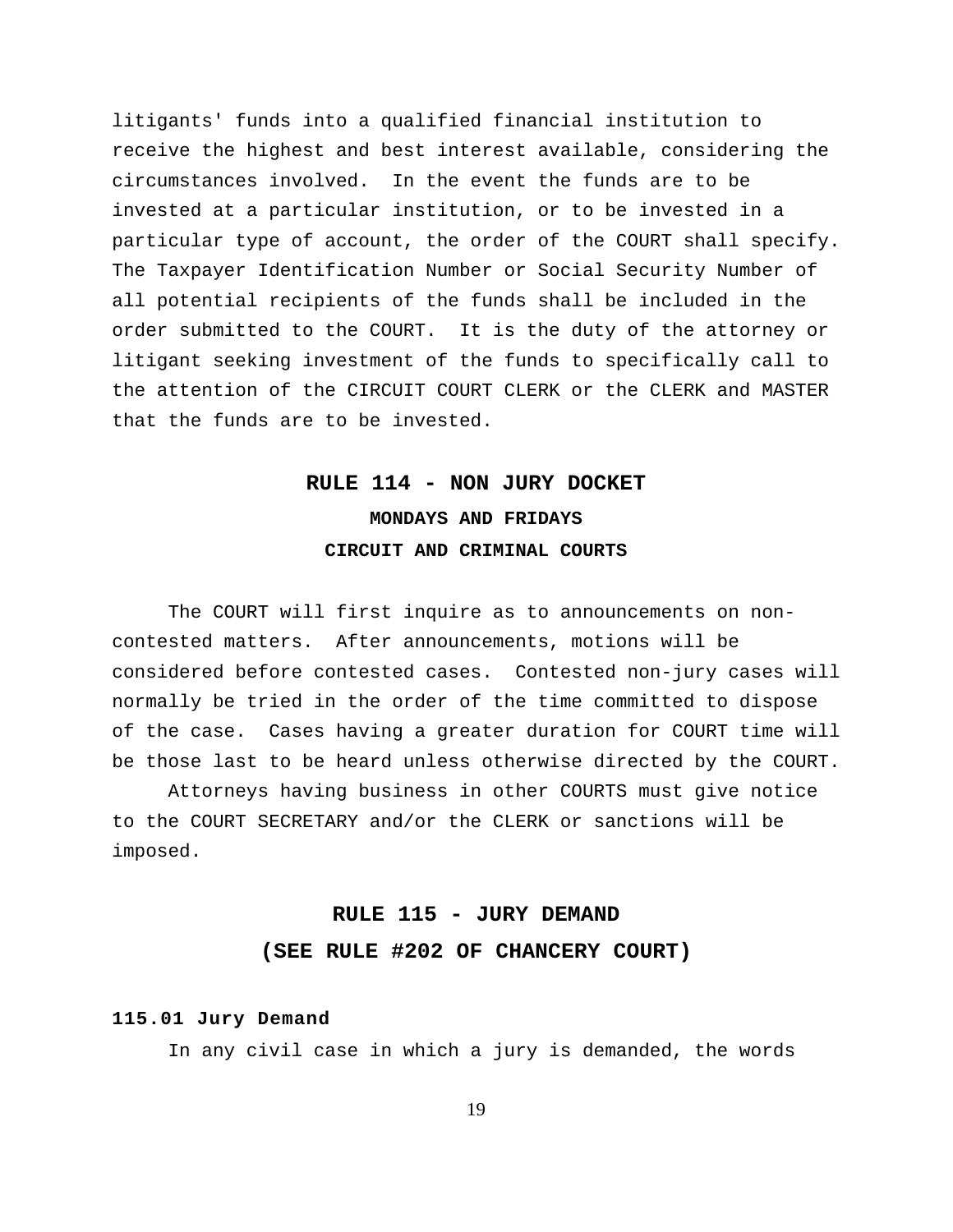"JURY DEMAND" shall be typewritten in capital letters on the first page of the pleading opposite the style of the case below the space reserved for the case number. Failure to note as described may result in the Jury Demand being dishonored. (See Rule 109, 106.01 and Sample)

## **115.02 Number of Jurors**

In all Civil cases, the parties may stipulate that the jury will consist of any number of persons less than twelve. Unless otherwise expressly demanded, the CLERK will provide a six person jury. The demand should be: "12 Person Jury Requested" and this should be prominently displayed beneath the place reserved for a designated case number. (See Sample)

## **115.03 Challenges - Minority or Female Juror**

(a) The six person jury rule will not affect the number of challenges nor the manner of making them. Back-striking is allowed. Attorneys will submit legible challenges to the COURT.

(b) To insure due process of law to all jurors, the COURT will expect from the attorney exercising the peremptory challenge a specific reason for excusing members of racial minorities and female jurors. The reason will be stated in the challenge on the record, out of hearing of the jury, and preferably at a bench conference and the minority class or gender will be referred to on the record.

This will be accomplished before the juror (subject to the peremptory challenge) leaves the courtroom.

In the event the COURT finds the excuse is racially or gender motivated or there is no just reason for the excusing of the juror other than race or gender, the juror will be allowed to remain as a qualified juror.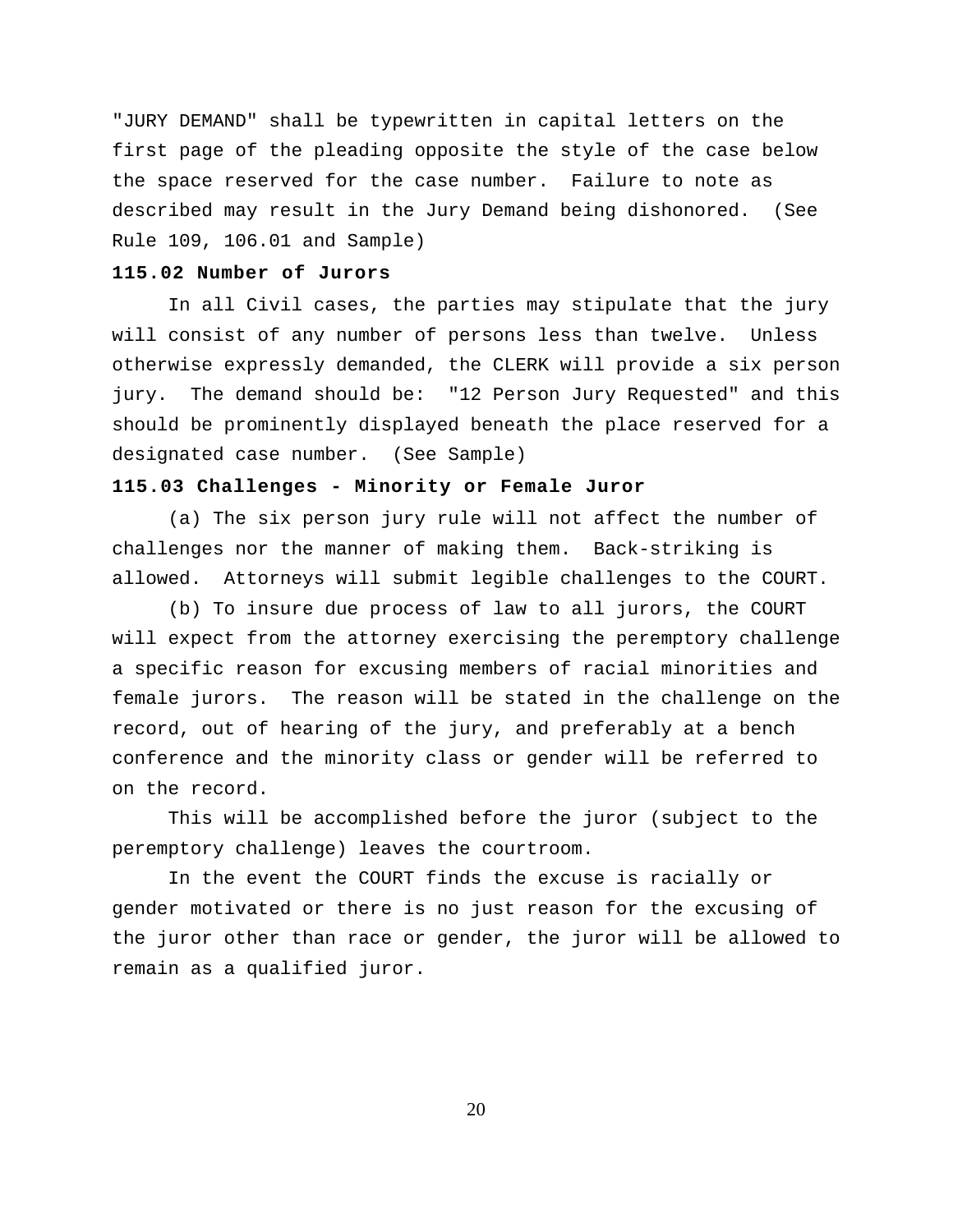#### **RULE 116 - DISCOVERY**

#### **116.01 Discovery Pleadings**

Pursuant to the provisions of Rule 5.05 of the Tennessee Rules of Civil Procedure, depositions, interrogatories, and requests for documents shall not be filed with the CLERK'S office except by ORDER of the COURT. However, relevant portions of discovery documents may be filed in support of contested motions.

#### **116.02 Responses to Discovery**

Pursuant to the previous rule (116.01), responses to discovery and objections shall not be filed with the CLERK'S office except by ORDER of the COURT or for use in the proceedings.

(Comment: The purpose of Rules 116.01 and 116.02 is to reduce redundant paper in the COURT'S file and to reduce storage costs. Rule 5.05 of the Tennessee Rules of Civil Procedure permits the COURT to adopt this rule as a Local COURT Rule, which shall constitute an "ORDER" on the COURT'S initiative. Requests for admissions are deleted from the suggested rules because of the importance of such requests, and the failure to answer same, as being a part of the trial evidence.)

#### **116.03 Interrogatories**

No set of interrogatories shall exceed thirty questions per party without prior leave of the COURT. Any interrogatory that contains subparts shall be counted as one interrogatory as long as each subpart is closely related to the original question. Should it appear to the COURT that a party has used subparts as a means to circumvent the limitation on the number, the party, along with the filing attorney, may be subjected to sanctions. Answers to interrogatories must be supplemented as may be required by the Tennessee Rules of Civil Procedure.

(Comment: This proposed rule reads the same as the appropriate discovery rule in the Eastern Division of the United States District Court. This rule is obviously designed to place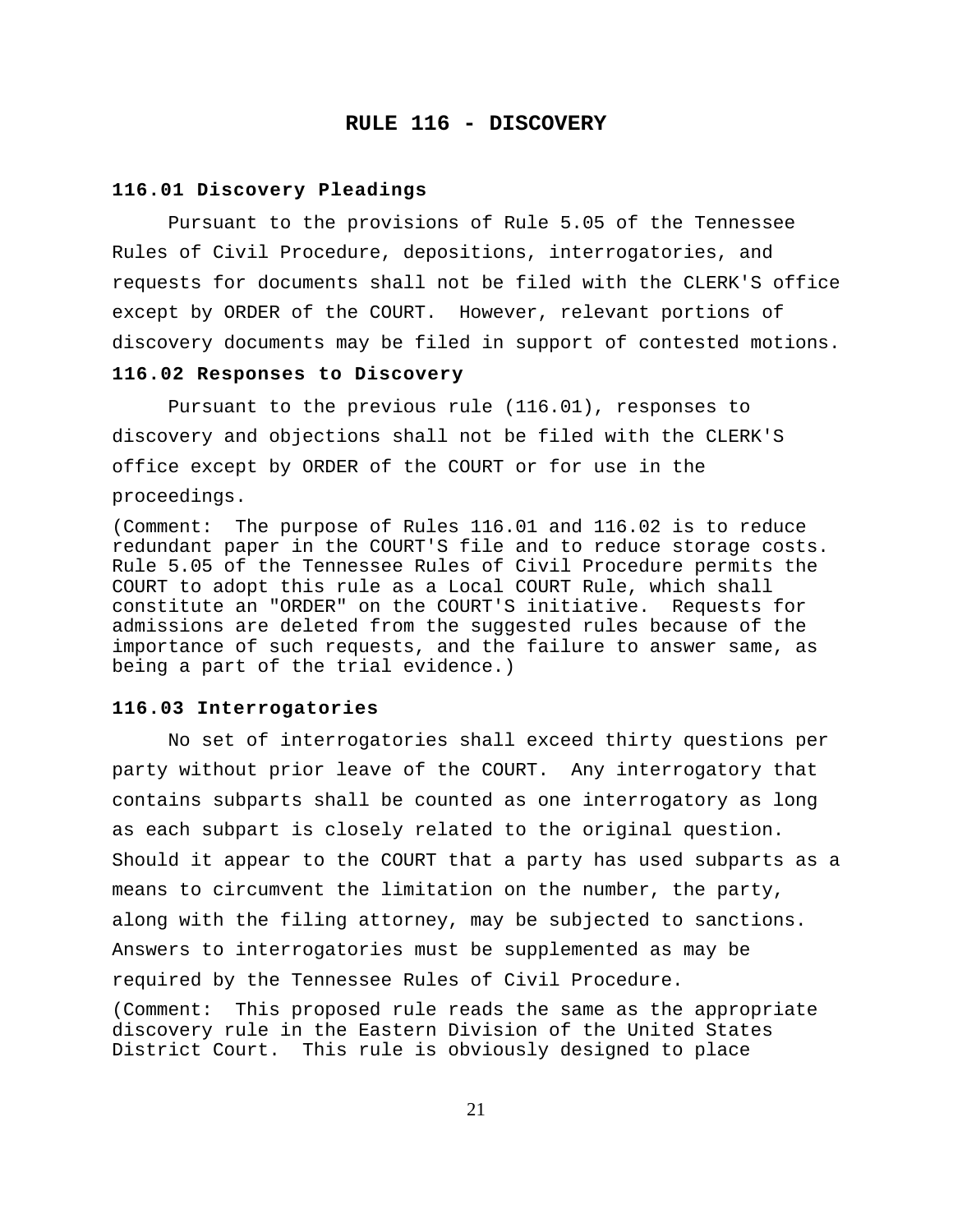reasonable limits upon discovery interrogatories that are propounded so as to prevent undue harassment and accumulation of paper which may have to ultimately be filed with the COURT. In the complicated cases, the rule allows the COURT, upon application by the requesting party, to propound additional interrogatories.)

#### **116.04 Discovery Disputes and Controversies**

All motions concerning discovery or requests for admissions pursuant to Rules 26 through 27 of the Tennessee Rules of Civil Procedure shall be accomplished by a certificate of counsel affirming that, after consultation between the parties to the controversy, they are unable to reach an accord. The certificate must contain the names of counsel participating and the manner of consultation. The burden will be on counsel filing the motion to initiate a conference attempting to resolve discovery disputes. Failure to file an accompanying certificate of consultation may be deemed good grounds for denying any motion concerning discovery or requests for admissions. If relief is sought under Rule 26.03 or Rule 37 of the Tennessee Rules of Civil Procedure concerning any requests for discovery, copies of the portions of the interrogatories, requests, answers, or responses in dispute shall be filed with the motions. The filing or serving of unnecessary discovery motions, applications, requests, or objections will subject the offender to appropriate remedies, including the imposition of costs and counsel fees. (Comment: This rule is obviously designed to limit discovery disputes and the COURT'S involvement in same.

## **116.05 Motions to Compel Discovery**

All motions to compel discovery will be accompanied by a proposed order which will be entered ten days after filing unless the adverse party requests a hearing. Frivolous demands for hearings will be discouraged.

(Comment: This rule is similar to the rule in Knox County Circuit Court concerning motions to compel discovery. It seems to be an additional method by which discovery disputes can be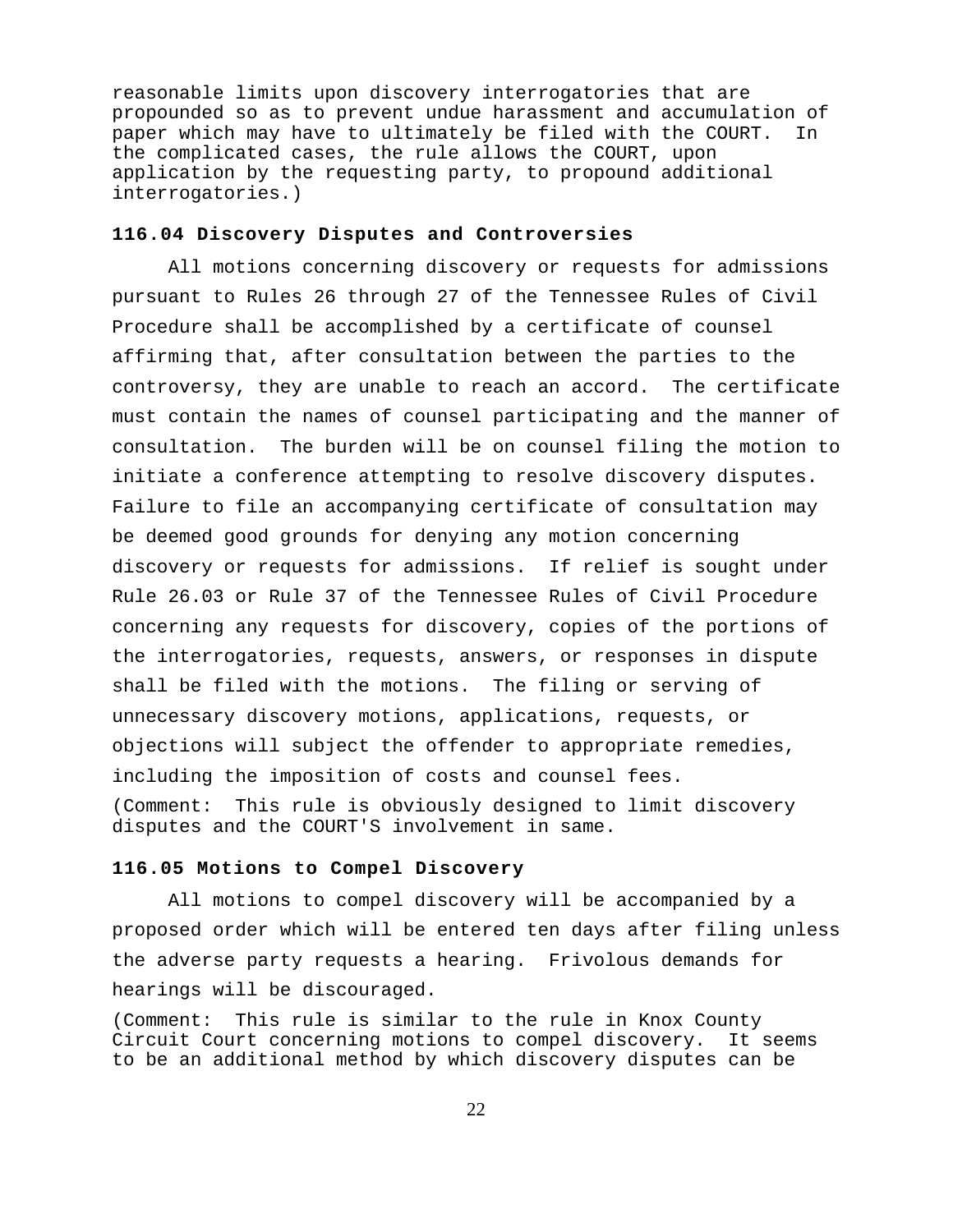resolved without the direct involvement of the COURT.)

#### **116.06 Inspections Made Pursuant to Court Order**

When any party to any action before the COURT is permitted, pursuant to an ORDER of the COURT, to inspect the records of any person not a party to the action, the party inspecting such records shall, within a reasonable time period, provide all other parties to the action with an opportunity to copy any document obtained or copied as a result of such inspection. (Comment: This rule is taken almost verbatim from the Local Rules of the United States District Court for the Eastern

District.

#### **116.07 Video Depositions - Use for Video Discovery**

Video depositions shall be taken and/or used only in strict compliance with the Tennessee Rules of Civil Procedure. Any party offering a video deposition into evidence shall make adequate preparations for stopping the recording at the appropriate time, if objections are made, and for eliminating portions of the deposition which the COURT finds to be inadmissible. The party shall also take adequate steps to insure that the deposition is presented in such a fashion as to preclude unnecessary description at trial. Video discovery may be denied if application be timely and meritoriously presented for COURT protection.

## **116.08 Discovery Completion - 30 Day Rule**

**IN ALL JURY TRIALS**, discovery should be completed so that cases will be heard without continuing the case.

In no event will a case be continued because discovery is not complete unless within 30 working days before trial a motion for a continuance is filed and scheduled to be heard setting forth the reason or reasons why discovery is not complete. If the motion for continuance is not heard expeditiously so that justice and the Court docket are served, then in that event, the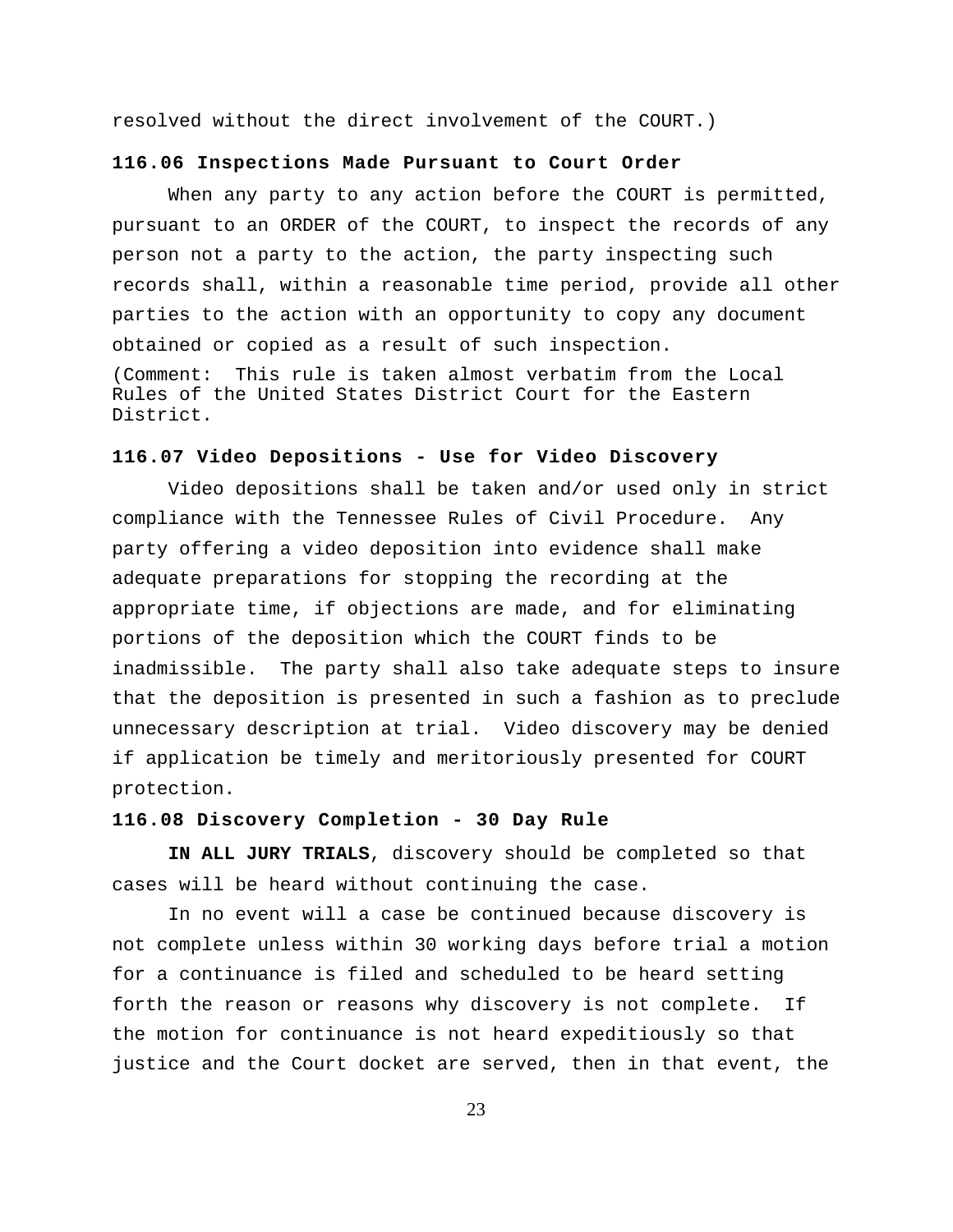COURT may deny the continuance or impose appropriate sanctions.

(Comment: Attorneys are reminded 130.01 provides that after two (2) years dormant cases are stricken from the docket. One of the purposes of this rule is to provide the maximum use of both Chancery and Circuit Court dockets by providing sufficient leadtime to reset the docket for jury and nonjury or domestic cases.

## **RULE 117 - MOTIONS IN CIVIL CASES**

## **117.01 Time for Filing Pretrial Motions**

All motions will contain in the caption the subject matter of the motion and the party addressed.

Pretrial motions, which can be dispositive on one or more issues in a case on the merits, must be filed or disposed of 10 days prior to trial. This rule still allows for motions in limine, etc.

## **117.02 Time for Filing Responses to Motions <sup>3</sup>**

Responses to motion, including counter-affidavits, depositions, briefs or any other matters being presented in oppositions to motions must be filed and served no later than 48 hours prior to the hearing on the motion.

## **117.03 Briefs on Motions and Responses**

Every motion which may require the resolution of an issue of law and every motion in which legal authority is relied upon may be accompanied by a memorandum of law and facts in support thereof. The JUDGE may order briefs on his own motion at any stage. Reply briefs must be filed and served no later than 24 hours in advance of the hearing on the motion so that judges and chancellors may review all pleadings before oral argument.

## **117.04 Setting for Hearing and Notice**

(a) Time for Hearings

 ${}^{3}$ Rule 117.02 Revised 6/5/95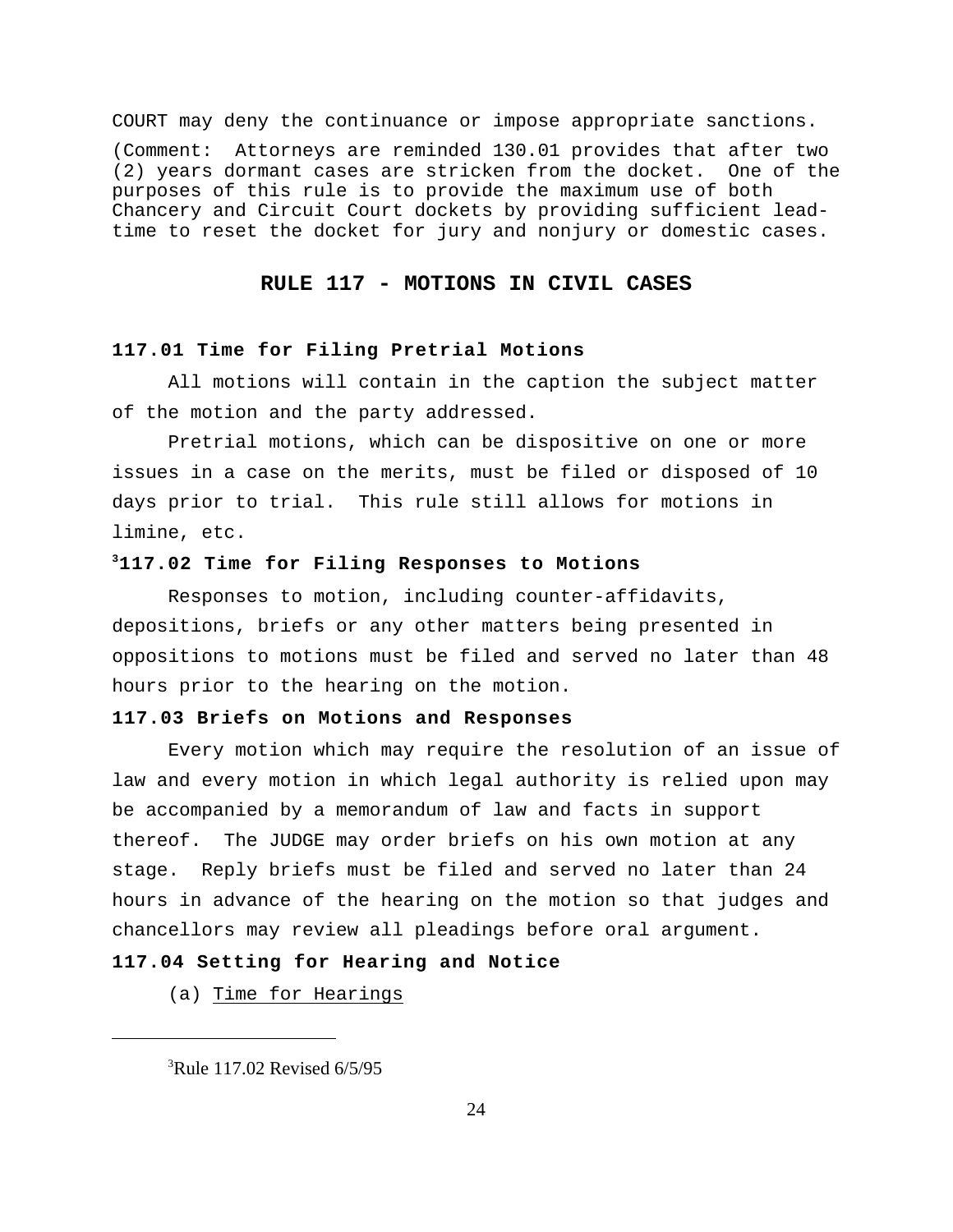Motions will be heard in Circuit Court and Chancery Court at 9:00 A.M. on Mondays and Fridays.

(b) Docketing Motions for Hearing

 All motions filed before the closing business day on Friday cannot be set before the following Monday week unless otherwise directed by the COURT.

- (c) Notice to Opposing Counsel/Clerk The motion must contain a "Notice of Hearing" having been given or served on the opponent of the motion within the times contained in 117.04(b), otherwise, the CLERK will not set the motion on the docket for hearing.
- (d) Not Called Abandoned

 It shall be the responsibility of the moving party to call all pretrial motions for hearing as far in advance of the trial date as is reasonably possible. All such motions not called for hearing prior to trial date will be deemed to have been abandoned unless otherwise ordered by the COURT for good cause shown.

## **117.05 Striking or Postponement of Motions**

After a motion has been docketed, no party may strike or postpone a motion without the agreement of all parties. In the absence of an agreement, the COURT may order postponement of a motion hearing upon motion. If a motion is to be stricken or postponed by agreement, counsel shall notify the CLERK or $3$ SECRETARY as soon as practicable. If any party strikes or postpones a motion without agreement of all parties of record or without leave of COURT, the COURT may tax as costs reasonable fees and expenses to any party who appeared at the scheduled hearing.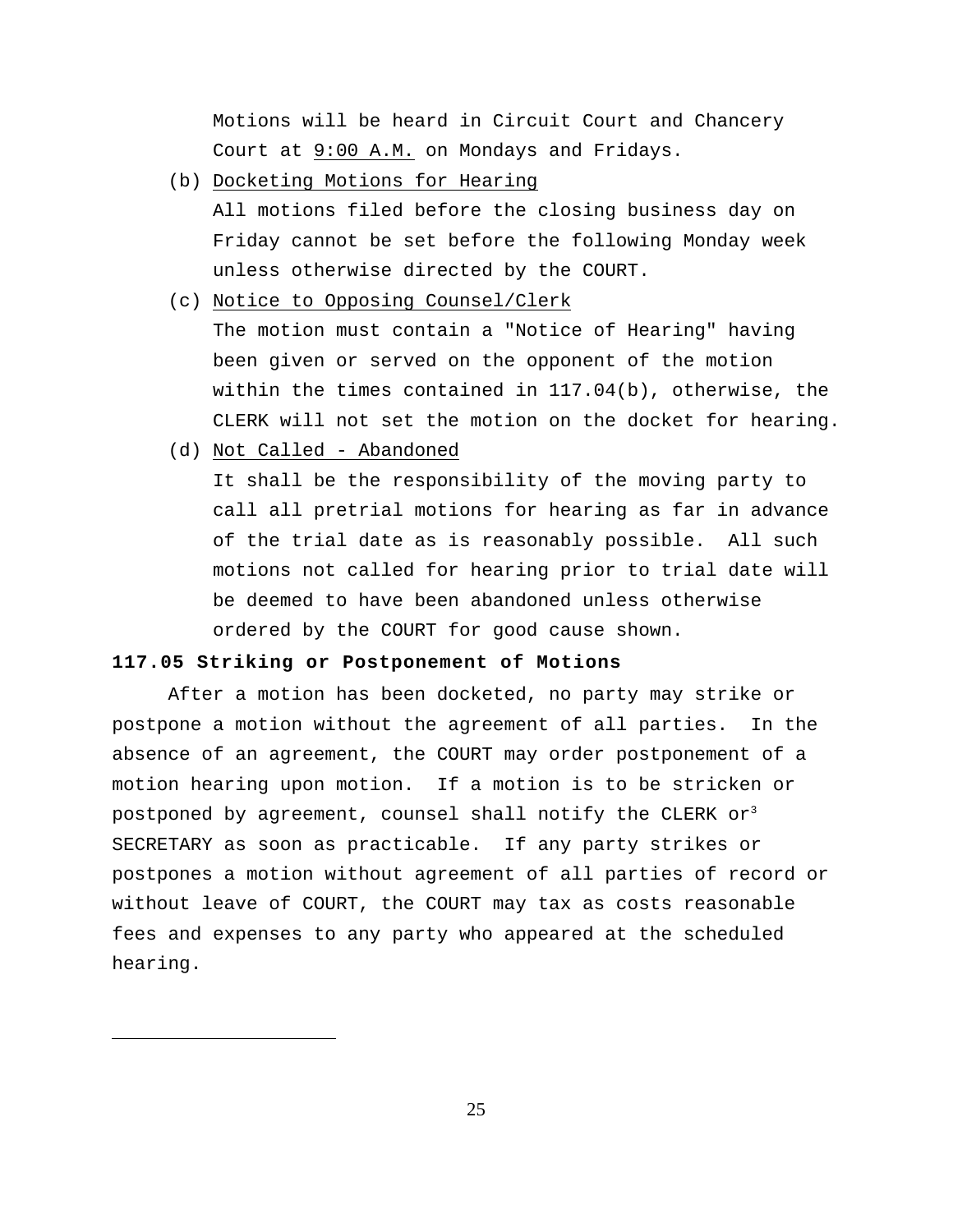#### **117.06 Agreed Orders**

If an agreed order is to be submitted disposing of a motion, counsel shall advise the CLERK or SECRETARY of the COURT prior to the hearing or may so announce at the hearing.

## **117.07 Wavier of Oral Argument**

Oral argument may be waived by agreement of the parties. If oral argument is waived, counsel shall advise the CLERK or SECRETARY prior to the hearing or may so announce at the hearing. **117.08 Failure to Appear at the Motion Hearing: Late**

## **Appearance**

If any party does not appear at a scheduled hearing on a motion or any other matter scheduled to be heard on the motion docket, the COURT may strike or adjudicate the motion. Counsel who will be late for a motion hearing shall notify the CLERK or SECRETARY in advance of the hearing or have an announcement to the effect made at the call of the motion docket.

#### **117.09 Motion on Oral Testimony**

Hearing on motions where testimony will be offered shall be scheduled as provided in Rule 117.01 of these rules.

#### **117.10 Special Setting of Motion**

Where special circumstances warrant, motions may be specially set at times other than on the motion docket by approval of the COURT or SECRETARY.

## **RULE 118 - SETTING CASES FOR TRIAL AND CONTINUANCES 12:00 NOON CONTINGENCY**

## **118.01 Method of Setting**

Cases shall be set for trial in one of the following ways:

(a) By agreement of counsel after consultation with the COURT'S SECRETARY and/or CLERK in CIRCUIT and CRIMINAL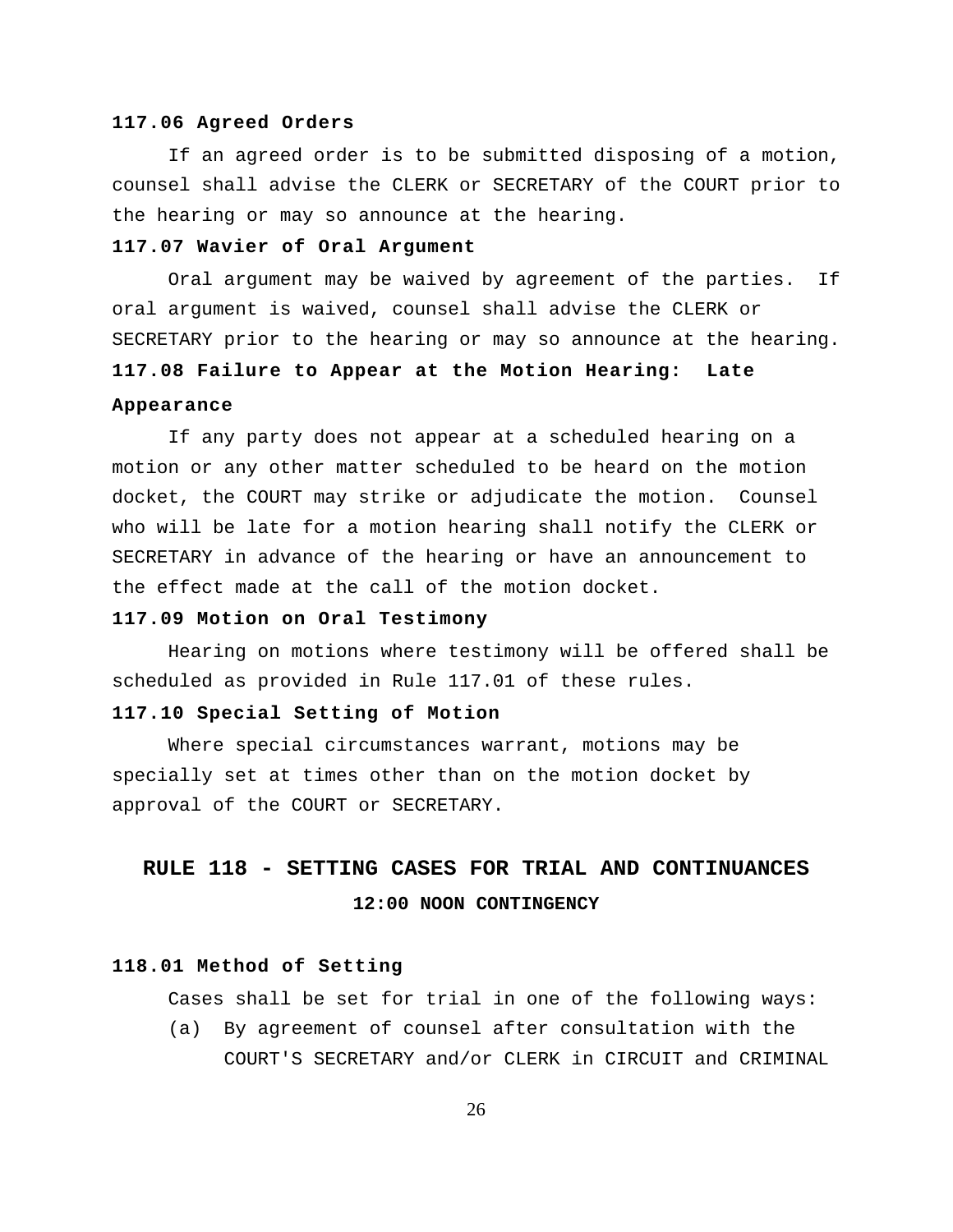cases, or the CLERK and MASTER'S office and/or SECRETARY in CHANCERY and PROBATE cases.

- (b) By motion.
- (c) By docket sounding in Circuit cases; and
- (d) By the COURT with notice to counsel.

## **118.02 Certifying Cases Ready When Set**

When a case is set by docket sounding or agreement or when a case is set by motion, without objection to having it set, all counsel are certifying that the case will be in all respects ready for trial on the trial date.

## **118.03 Deadline for Trial Preparation**

When a party objects to having a case set because trial preparation is not complete, the COURT may establish a deadline for completing trial preparation. (See Rule 116.08)

#### **118.04 Continuances**

(a) Jury and nonjury cases may not be continued by agreement and may be continued only by leave of COURT. Cases will not be continued except for good cause which shall be brought to the attention of the COURT as soon as practicable before the date of the trial.

(Comment: Secretaries of the various attorneys have been calling to continue the nonjury cases. This practice should be discontinued with the attorneys personally requesting continuances even on nonjury matters.

(b) Failure of a material witness to appear at the trial shall not be grounds for a continuance unless a subpoena was issued not less than 10 days before the trial date for witnesses residing in the county and for witnesses residing outside the county, and then only upon a proper showing by affidavit that the witness is in fact a material witness.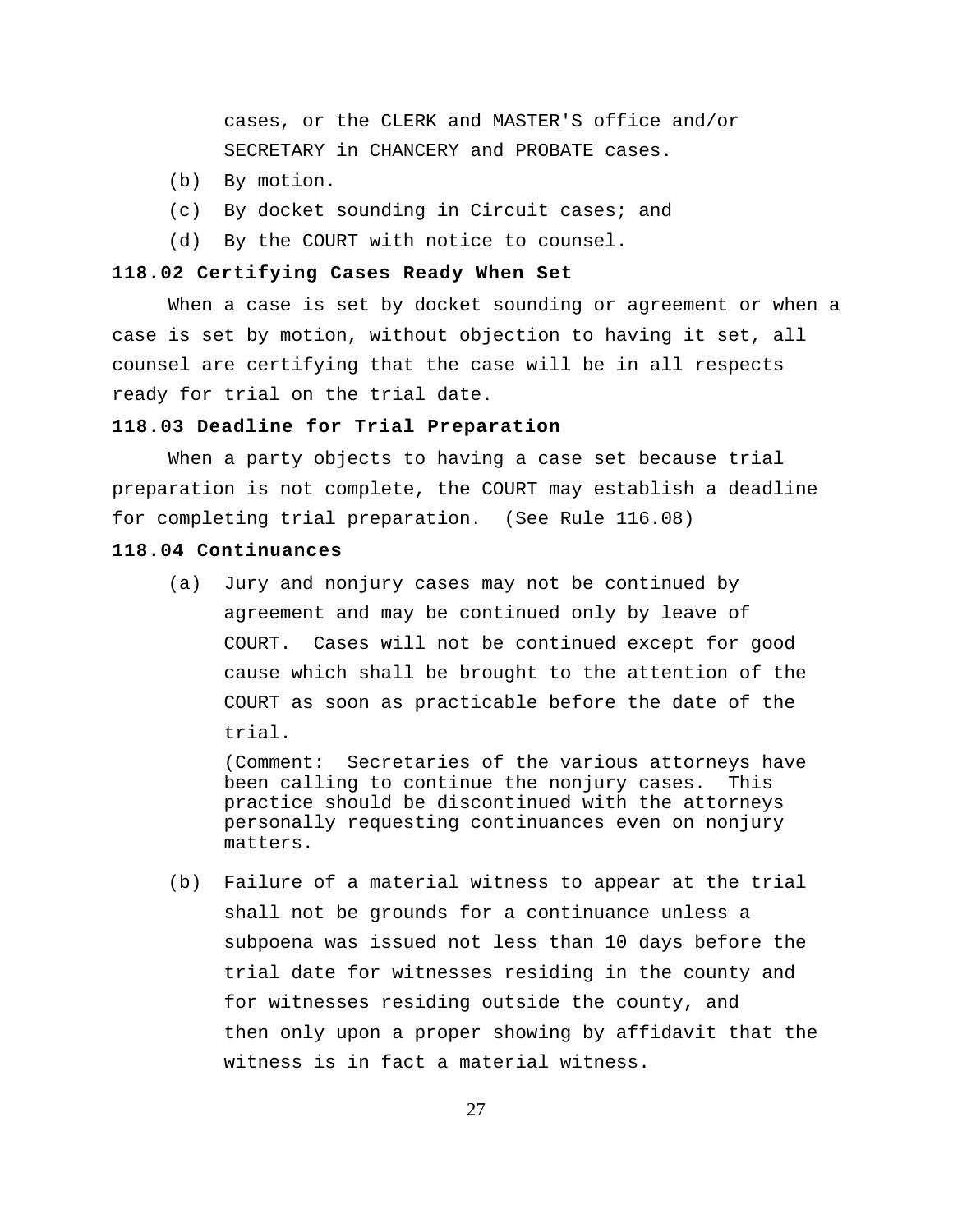- (c) When a case is set by agreement or set upon motion without objection to have it set, failure to have completed discovery, unavailability of counsel on the trial date, inability to take a deposition, or failure to have completed any other trial preparation will not be grounds for a continuance. (See Local 30-Day Rule 116.08)
- (d) In cases continued, the COURT may award expenses and attorney's fees, including compensation to witnesses for lost income and/or travel expenses.
- (e) All continuances granted shall be reflected by proper ORDER of the COURT setting forth which party continued the case, the reason for the continuance and providing a new trial date agreeable to all counsel and the new trial date reflected in the continuance order. Also, the order shall reflect the fact that the COURT has given approval for the continuance. The new trial date to which the case is continued **may not be given a priority setting**, even though the continued case has a lower case number, unless priority is given by the COURT and so reflected in the continuance order.

## **118.05 12:00 Noon Contingency**

(a) If a primary jury case is still scheduled for trial at 12:00 Noon on the last work day preceding the trial date, any cases set for alternates on the same date shall be continued. If a primary case is removed from the docket for any reason prior to 12:00 Noon on the last working day preceding the trial date, the alternate case shall be for trial; therefore, all alternate cases are expected to be ready for trial. Any alternate case not reached because another case was tried on the date originally set may be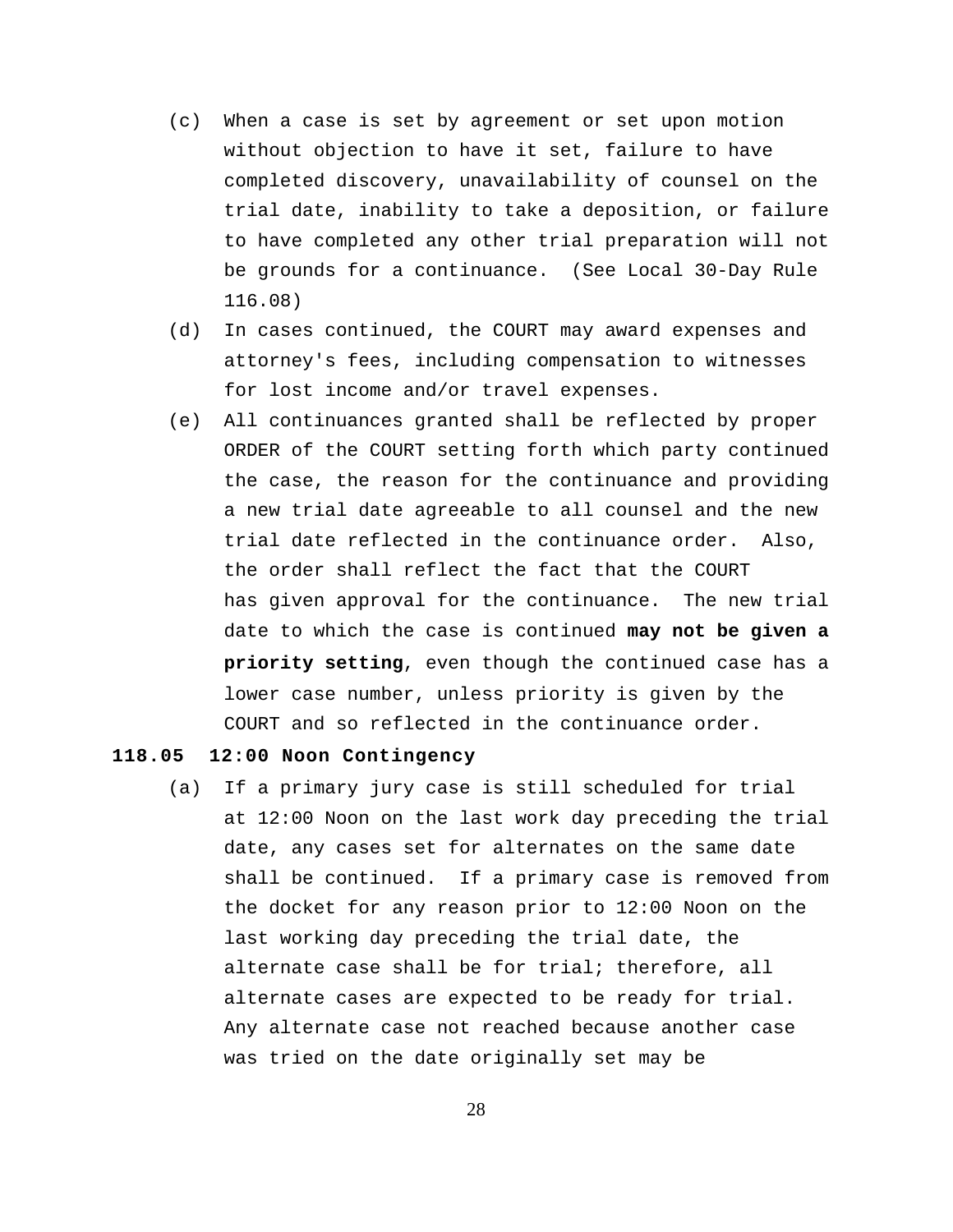immediately set for trial at the first available date agreed upon by all parties and after consultation with the CLERK and/or SECRETARY and an order shall be prepared by plaintiff's attorney reflecting the new date.

(b) The CLERK and/or SECRETARY will notify attorneys or parties as soon as possible when alternate cases are for trial; however, primary responsibility rests with the attorneys or parties to be aware of the status of their cases.

## **118.06 Scheduling Cases for Trial**

- (a) In the absence of COURT approval and Rule  $118.04(e)$ the lower case number has priority.
- (b) The CIRCUIT COURT JUDGE will hold regular docket sounding on the first Monday in February, June, and October for the purpose of setting the docket and scheduling cases. The COURT will also schedule such alternate cases as efficiency requires. Since the docket sounding is established by these rules, lack of notice of docket sounding will not be an accepted excuse for failure to attend.
- (c) All attorneys or parties with cases pending, which have not been set for trial, will be expected to attend docket sounding in person or by representative, provided, however, that all representatives shall be members of the bar except as may otherwise be permitted by rule of the TENNESSEE SUPREME COURT. Absence from docket sounding may result in the COURT scheduling cases for trial on any available date and conflicts in scheduling will not be an acceptable ground for granting a continuance except under extraordinary circumstances.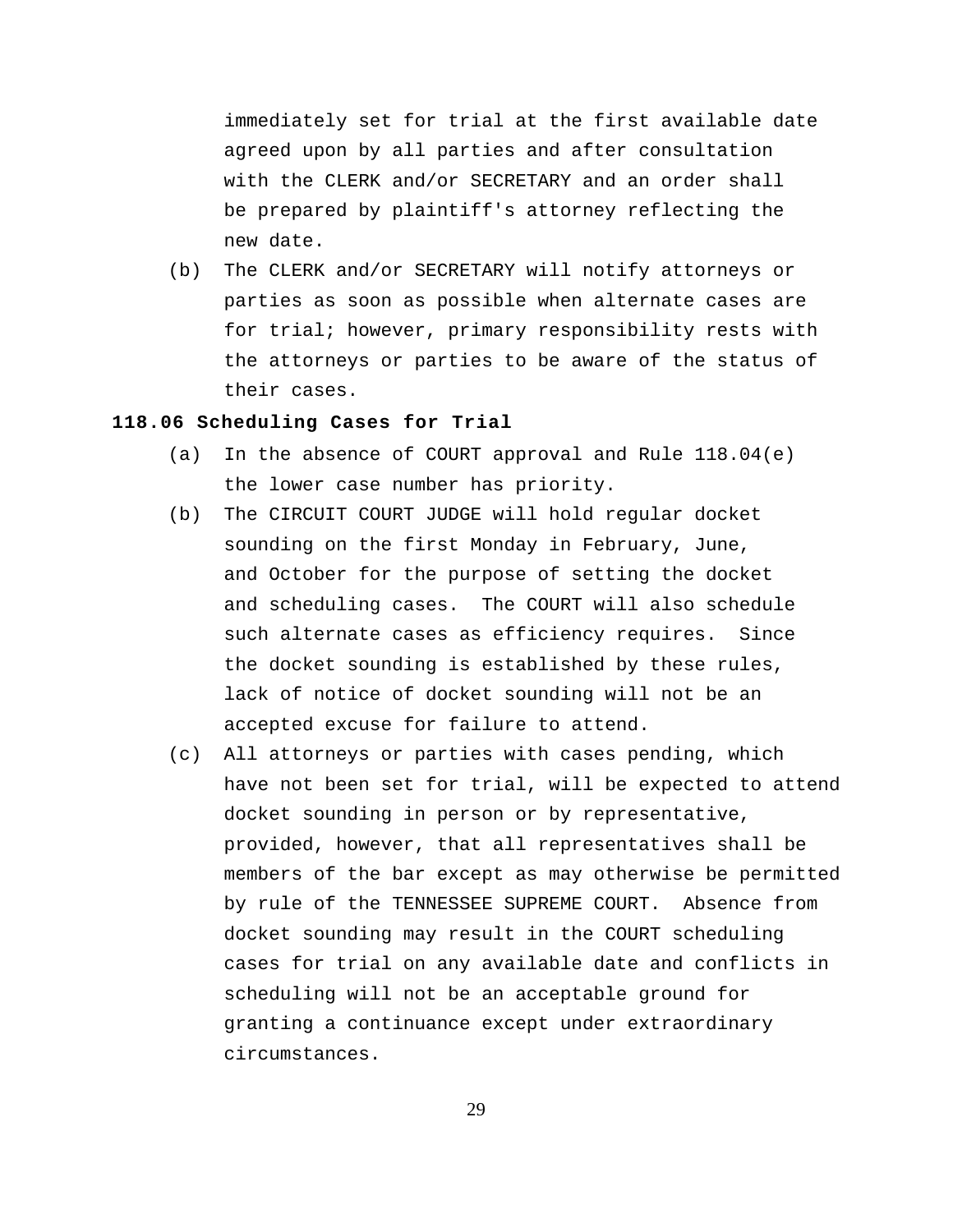- (d) Nonjury matters may be scheduled by the attorneys contacting the CLERK and/or the SECRETARY of the respective COURTS by and upon proper notice to counsel or parties. When nonjury matters are scheduled for trial, counsel will furnish the CLERK and/or SECRETARY with a realistic estimate of the time required for trial. Such nonjury matters must be set for trial not less than 10 days before the trial or hearing. Cases requiring at least one full day for trial should be called to the COURT'S attention for special settings.
- (e) Nonjury cases will be called for trial and tried in the order in which they are set for trial. (See Rule #114) All parties and their attorneys are expected to be in attendance when their cases are called.
- (f) Nonjury appeal cases will be set for trial at the earliest nonjury trial date. Appeal cases requesting a jury will be set promptly by the CLERK and/or COURT SECRETARY.

## **118.07 Settlement of Cases**

- (a) Compromise and settlement of cases are encouraged. Attorneys shall immediately notify the CLERK'S office and JUDGE'S office of settlements. All orders submitted to the COURT which reflect settlement or dismissal of an action which is currently set for trial shall in **bold type set forth the trial date** of such settled case.
- (b) Settlement of jury cases not communicated to the CLERK'S office immediately prior to 12:00 Noon of the prior business day of the trial date shall make the parties equally responsible for all costs associated with the jury and of jurors. Court cost must be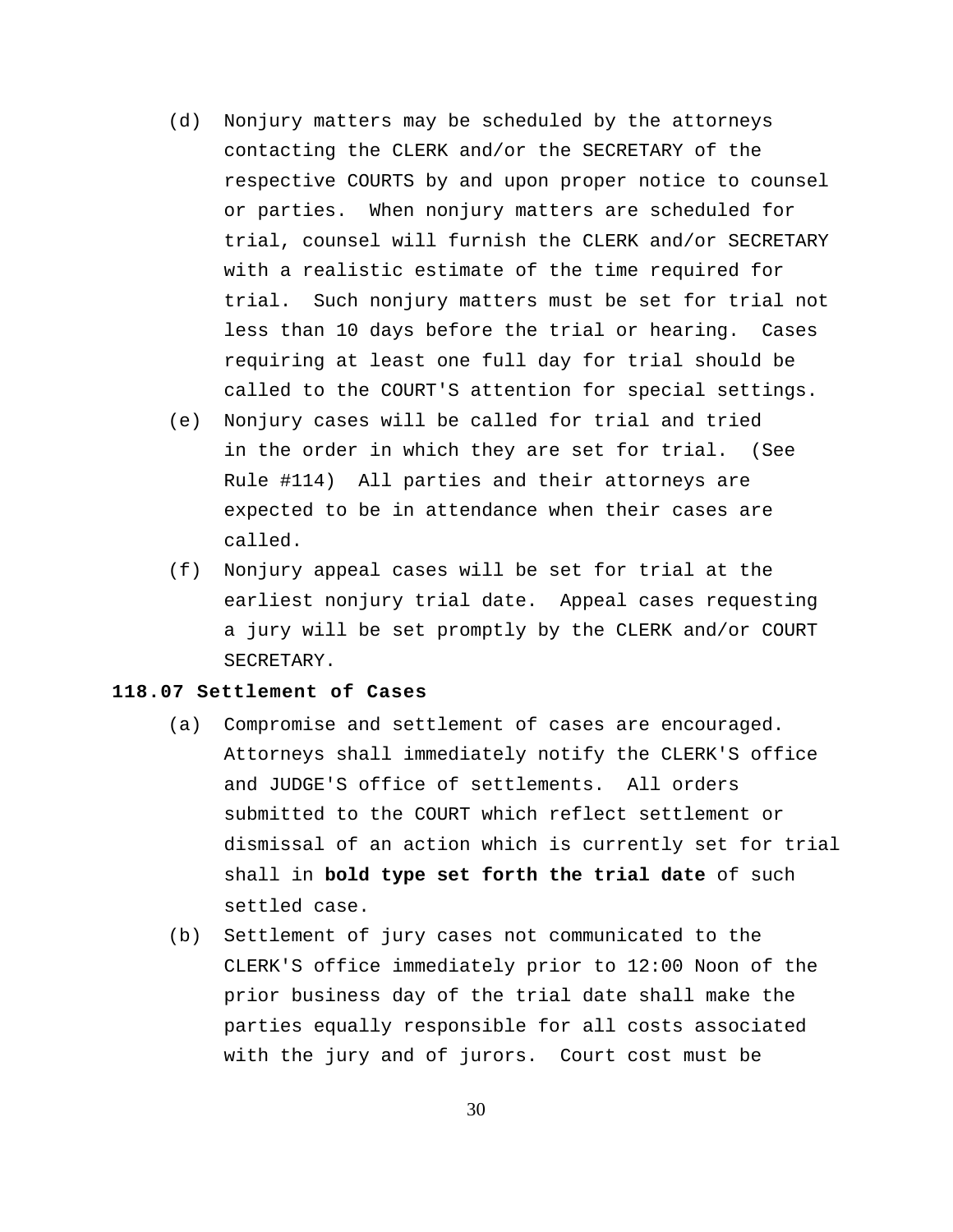assessed before orders are entered with addresses for party or parties responsible for cost.

## **118.08 Priority Docket**

There shall be maintained by the JUDGE'S and CHANCELLOR'S SECRETARY a docket for cases to be expedited or advanced by agreement of counsel for trial. Attorneys desiring placement of a case on this docket shall contact the JUDGE'S SECRETARY. Requirements for this docket shall be as follows:

- (a) A written request signed by all attorneys of record stating their willingness to expedite their case for trial will be considered by the COURT and will be set for trial if docket time is available.
- (b) Habeas Corpus cases and Worker's Compensation cases will be given priority over other nonjury cases set for trial. Criminal cases will be given priority over Civil cases. Jury cases which have been in the process of trial and take longer than originally committed to the COURT docket will, in the absence of COURT order, be tried to conclusion.

## **RULE 119 - PRETRIAL PROCEDURE**

#### **119.01 List of Witnesses - Inspection of Exhibits <sup>4</sup>**

In all Civil actions set for trial on the merits, at least 10 days prior thereto:

(a) The names, phone numbers, if known, and addresses of witnesses shall be furnished opposing counsel and filed with the clerk. Any other witnesses will not be allowed to testify unless good cause is shown for failure to timely disclose and further showing opposing

<sup>&</sup>lt;sup>4</sup>Rule 119.01(a) Amended  $6/21/06$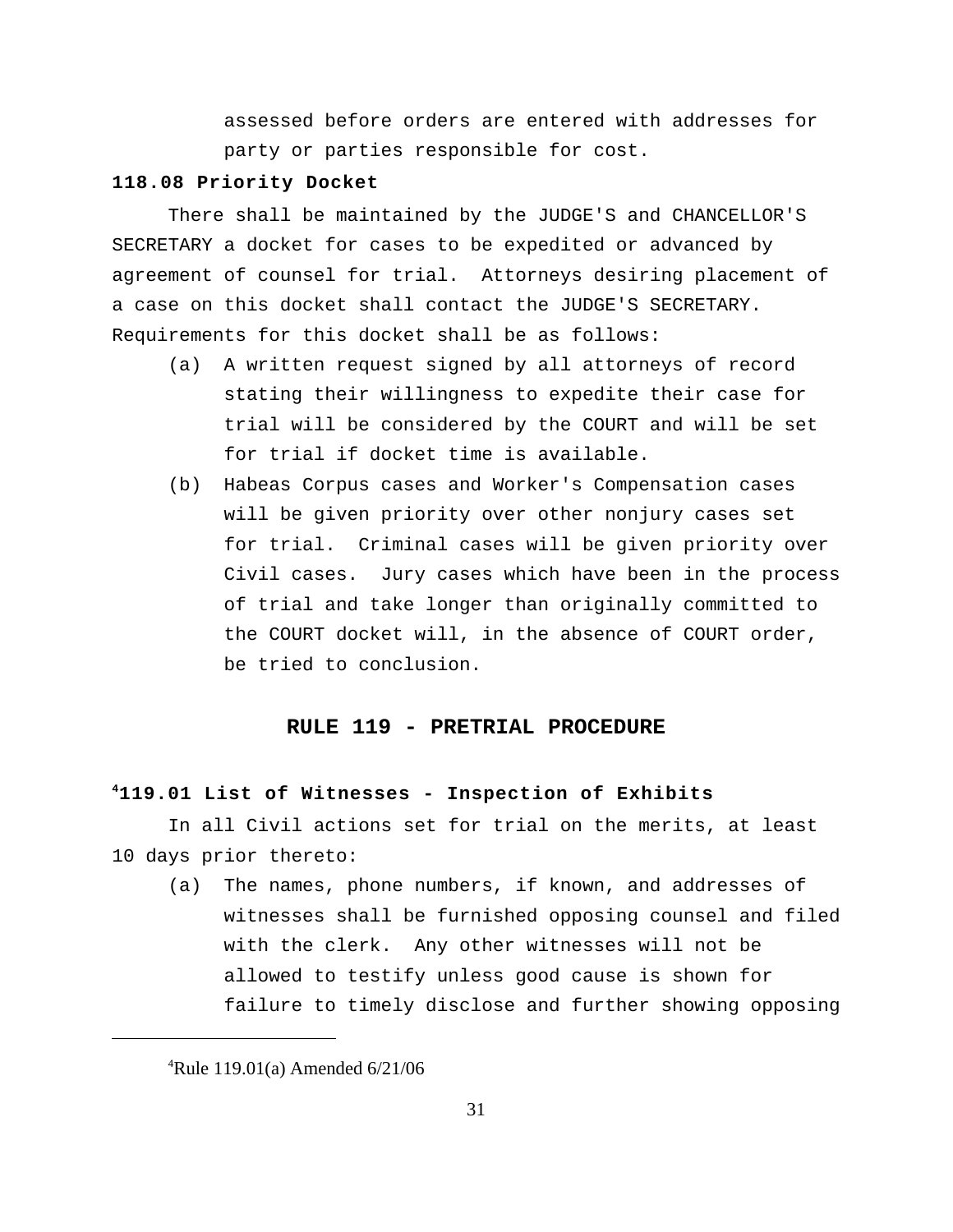counsel was promptly furnished the name, address and telephone number of the witness to be called.

(b) Copies of all trial exhibits which are proposed to be offered shall be available for inspection at reasonable times.

## **119.02 Pretrial Conference**

A pretrial conference may be scheduled by the Trial COURT in complicated litigation, such as:

- (1) Products Liability
- (2) Medical Malpractice
- (3) Construction/Contract
- (4) Other Complex Litigation

## **119.03 Discovery Complete - Thirty Day Rule**

Thirty days before trial all discovery will be complete. No case will be continued if discovery has not been completed unless first complying with **Local Rule 116.08.**

(Comment: This Rule is to avoid the natural inclination of lawyers in not giving priority to cases sufficiently in advance of trial. The Civil docket in Anderson County provides at least 8 months to a year's time for trial preparation and a 30-day before trial rule to complete discovery in the local rules may avoid what is now the most common reason given for request for continuances. Legal secretaries and paralegals could greatly facilitate this rule at the time of filing lawsuits to mark the calendars for the accomplishment of full discovery.)

#### **119.04 Proposed Jury Instructions and Proposed Jury Verdict Form <sup>5</sup>**

No later than noon five (5) days prior to trial the attorneys for both the Plaintiff and Defendant shall jointly submit proposed jury instructions as well as a jointly proposed jury verdict form. Any jury instructions that the parties cannot agree upon shall be filed separately by the party that desires to have that jury instruction(s) specifically charged at the same

 ${}^{5}$ Rule 119.04 added 6/21/06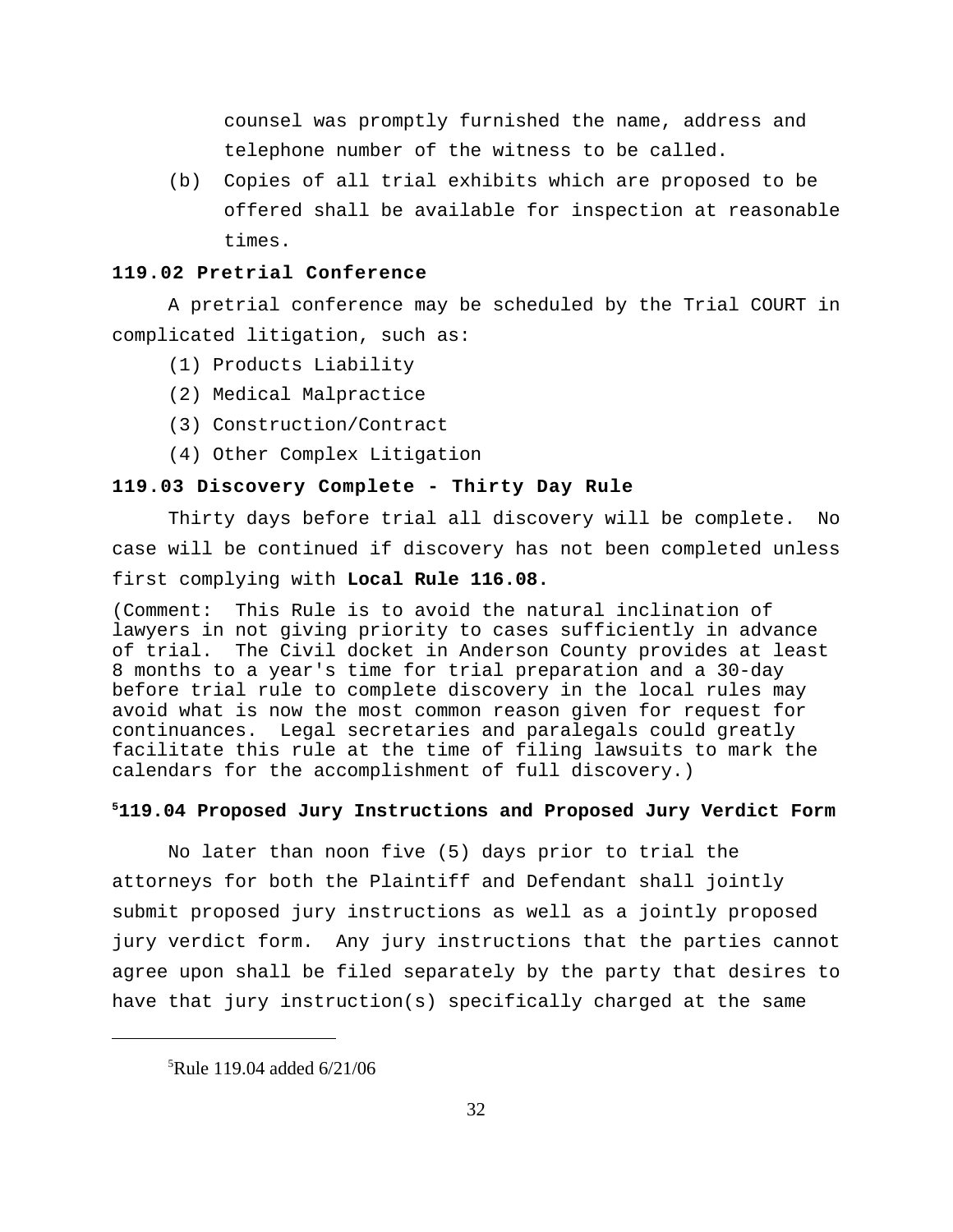time as the jointly submitted jury instructions. Likewise the jury verdict form shall have any specific separate forms filed on which the parties cannot agree, by the party who wants the Court to use said form or forms, and these likewise shall be filed at the same time as the jointly proposed jury verdict form.

(It is the intention of the Court, under this rule, that the parties jointly communicate and jointly prepare both the proposed jury instructions and jury verdict form, and that they jointly file the same. It is further the intention of the Court, under this rule, that only those jury instructions and/or jury verdict form that cannot be agreed upon be filed separately.)

#### **119.05 Pre-Trial Scheduling Order <sup>6</sup>**

Within five (5) days of the setting of all civil cases for trial, whether they are bench trials or jury trials, and whether they are set at "docket sounding" or by agreement of all counsel and the COURT, a "Scheduling Order", prepared and signed by counsel for the parties to the case, shall be submitted to the COURT for entry on the record addressing the following:

- (1) The "ten (10) day rule" as it pertains to witnesses as set out in Local Rule 119.01(a).
- (2) The "ten (10) day" rule as it pertains to exhibits and as set out in Local Rule 119.01(b).
- (3) The setting of the Pre-Trial Conference for those specific cases involving Products Liability, Medical Malpractice, Construction/Contract, or other Complex Litigation as set out in Rule 119.02.
- (4) The "thirty (30) day" rule for discovery as set out in Rule 119.03.
- (5) The filing of Proposed Jury Instructions and Jury Verdict Form in all jury trial cases as set out in Local Rule 119.04 and Local Rule 202.02 and Local Rule

 ${}^{6}$ Rule 119.05 added 6/21/06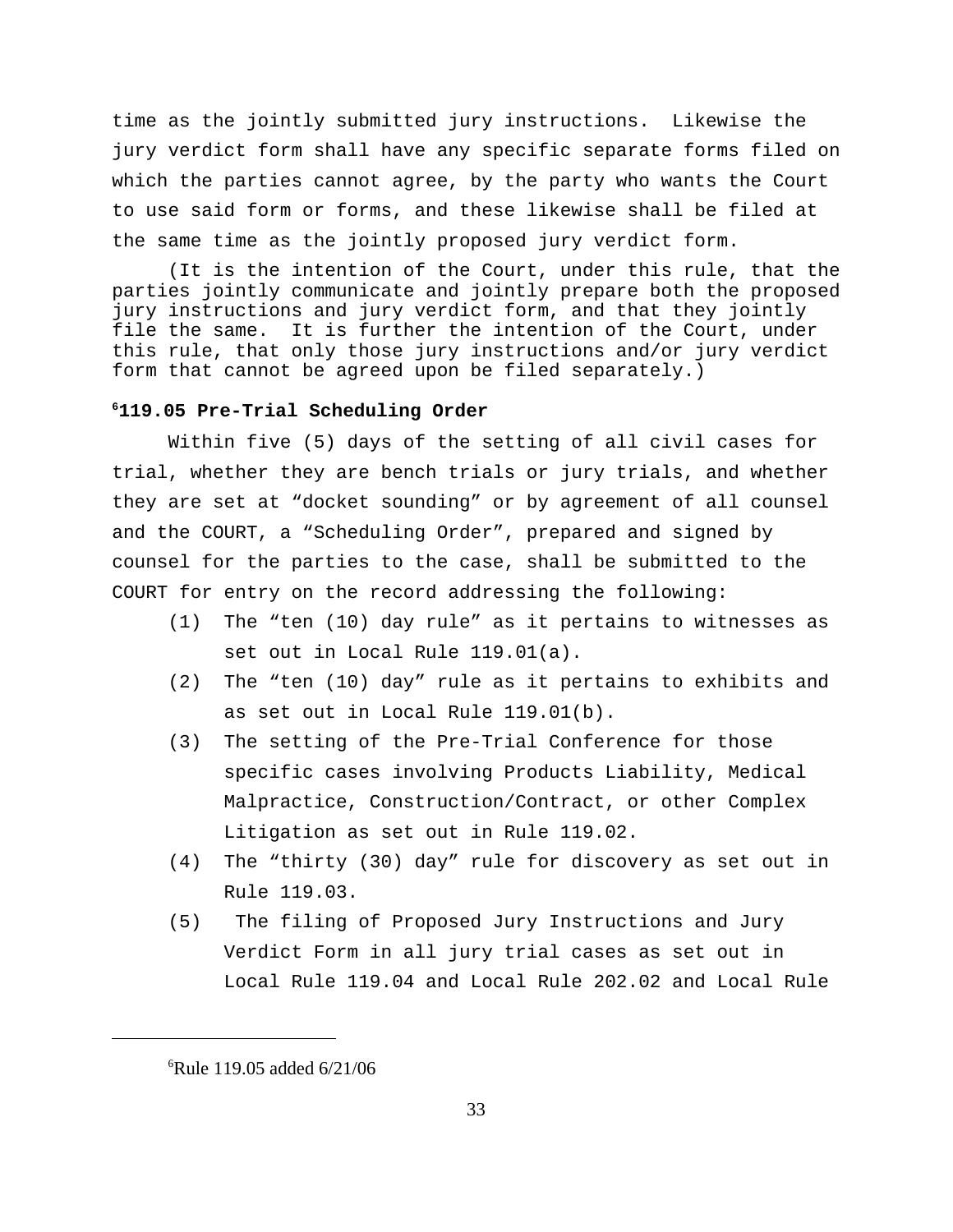202.03.

- (6) For jury trials in Chancery Court also file, pursuant to Local Rule 202.02 the "issues for the jury."
- (7) For jury trials in Chancery Court also file, pursuant to Local Rule 202.03 the jury instructions.
- (8) The parties and their counsel shall meet the morning of the trial well in advance of the scheduled trial time, to pre-mark all exhibits prior to trial.
- (9) All preliminary motions and all motions in limine shall be filed no later than thirty (30) days prior to trial and shall be heard no later than ten (10) days prior to trial.
- (10) All depositions for proof by the parties shall be concluded no later than twenty (20) days prior to trial.
- (11) Any stipulation of the parties shall be reduced to writing and signed by counsel for each party and filed with the clerk at least two (2) days prior to trial.

## **RULE 120 - SETTLEMENT PLAN - TEN DAYS BEFORE TRIAL**

Ten days prior to trial the attorneys must discuss a settlement plan. Failure to contact respective counsel to discuss settlement may result in sanctions. All counsel of record have the burden of contacting other counsel under this rule.

## **RULE 121 - EXHIBITS**

#### **121.01 Depositions and Discovery Material**

(a) Contents of depositions and discovery material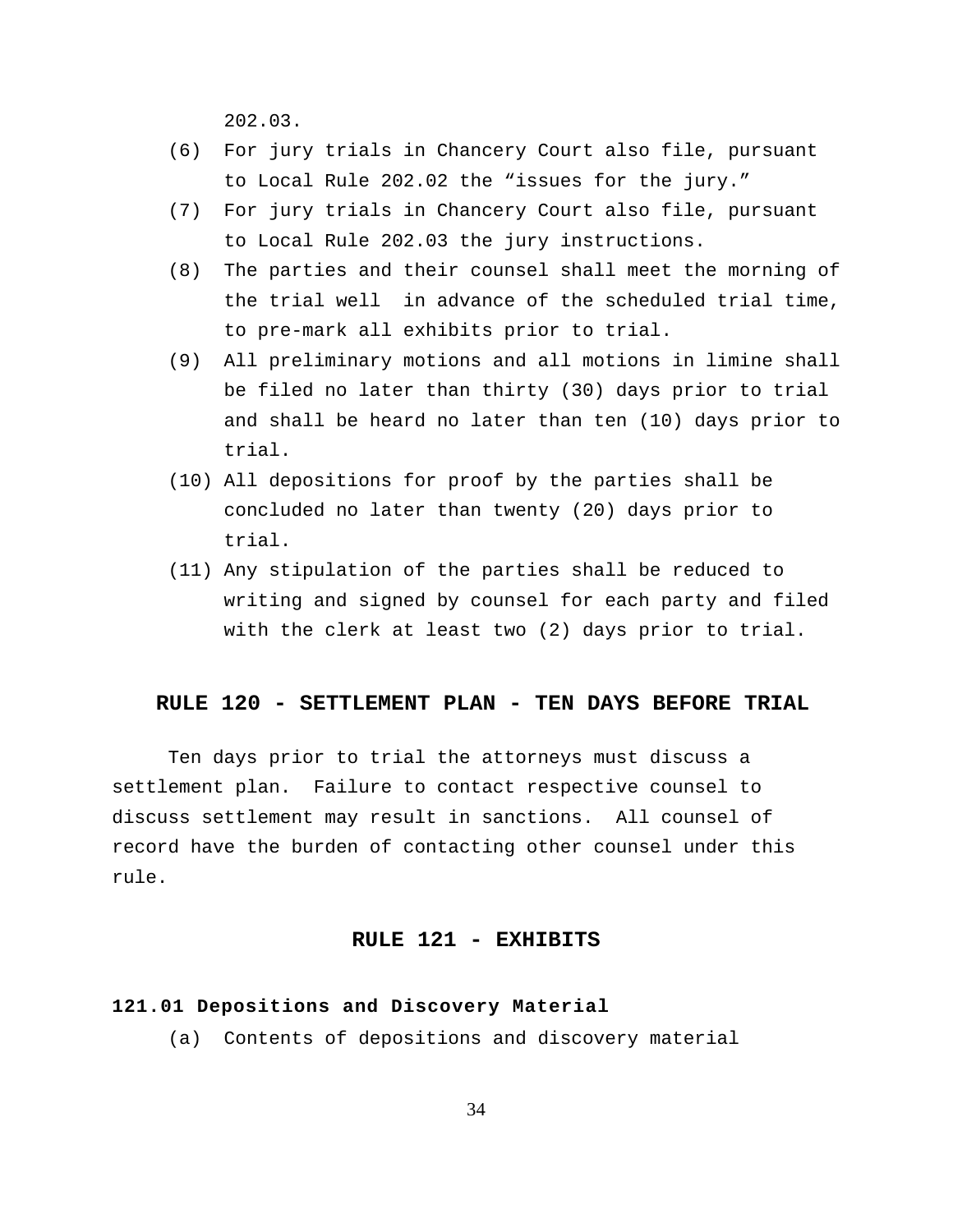submitted to and admitted by the COURT as evidence shall be made trial exhibits but not submitted to the jury except when read in open COURT.

- (b) No proposed exhibits will be shown to the jury until duly admitted into evidence and appropriately marked.
- (c) All trial exhibits shall be accounted for and placed in the custody of the CLERK, unless otherwise directed by the COURT. Large cumbersome exhibits will be withdrawn by counsel with the record preserving this fact and the COURT may allow, at the parties expense, substitution and duplicates of the original documents and photographs of large, intrinsically valuable, or sentimental exhibits.

## **121.02 Disposition of Exhibits**

After final determination of any case, the parties shall have 30 days to withdraw exhibits pursuant to law. The CLERK may destroy or dispose of exhibits not so withdrawn.

## **RULE 122 - ORDERS AND JUDGMENTS**

#### **122.01 Orders - Title of Subject <sup>7</sup>**

All orders of continuance should contain in the caption the old trial date and the new trial date and all other orders submitted should contain in the Caption of the Order the subject matter of the Order. For instance, "Order to Compel Discovery," etc. (See Sample) Also, remember to address in the caption the specific subject and the specific person the Order addresses.

#### **122.02 Preparation and Submission**

Unless the COURT directs otherwise, attorneys for prevailing

<sup>&</sup>lt;sup>7</sup>Rule 122.01 & Rule 122.03 Revised  $6/5/95$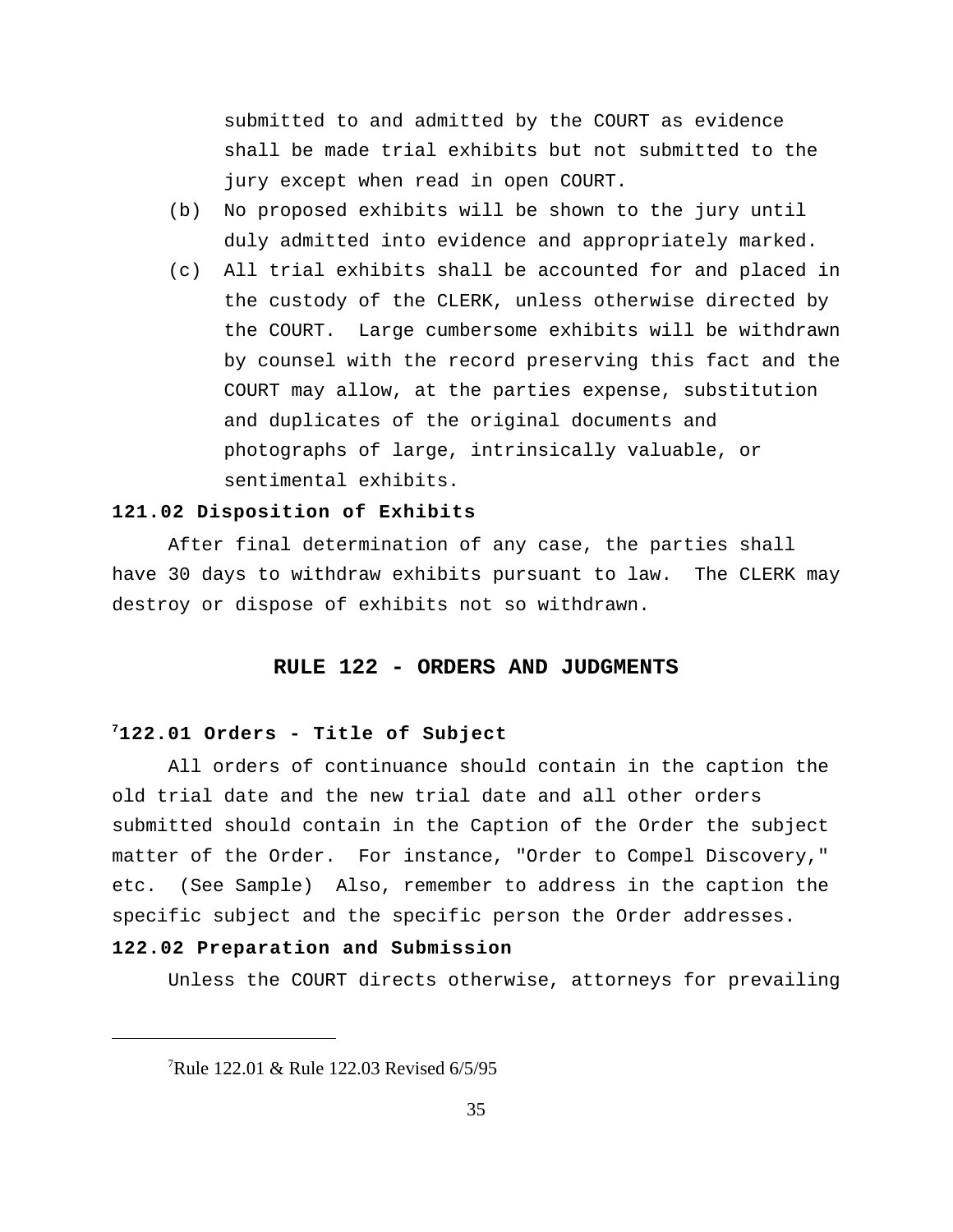parties will prepare orders for entry by the COURT. All orders of the COURT must be filed with the CLERK and served on opposing counsel within 10 days following the day on which the ruling is made by the COURT.

#### **122.03 Disagreements Over Contents of Orders and Judgments <sup>8</sup>**

Orders containing only the signature of the attorney preparing the order and certification that the attorney has sent a copy of the order to opposing counsel will not be entered immediately but will be held by the CLERK for 10 days. The CLERK will time stamp the receipt of the order. The 10 day period will not begin to run under this rule unless a certificate of service on the proposed order is present showing the order has been served on opposing counsel or party when appearing pro se. When opposing counsel has objections to the order, he shall notify the CLERK immediately. If no objections have been made within the 10 day period, the order will be submitted for the signature of the JUDGE. Where there is a disagreement as to the contents of the order, the attorney will set a hearing to resolve the controversy and provide a record of the JUDGE'S ruling when available and present a proposed order at the hearing. Sanctions may be imposed in proper cases. Orders filed pursuant to this rule shall state in the caption that the Order is disputed.

## **122.04 Court Cost**

- (a) All Final Judgments shall provide for taxing of Court Cost. The CLERK may refuse to enter any Agreed Final Judgment, Compromise and Settlement Order until there are provisions for Court Cost to be paid. The name and address of the person to whom court costs is assessed shall appear on the Final Judgment.
- (b) Whenever it appears to the CLERK that a judgment has

 $Rule$  122.03 Revised 6/9/95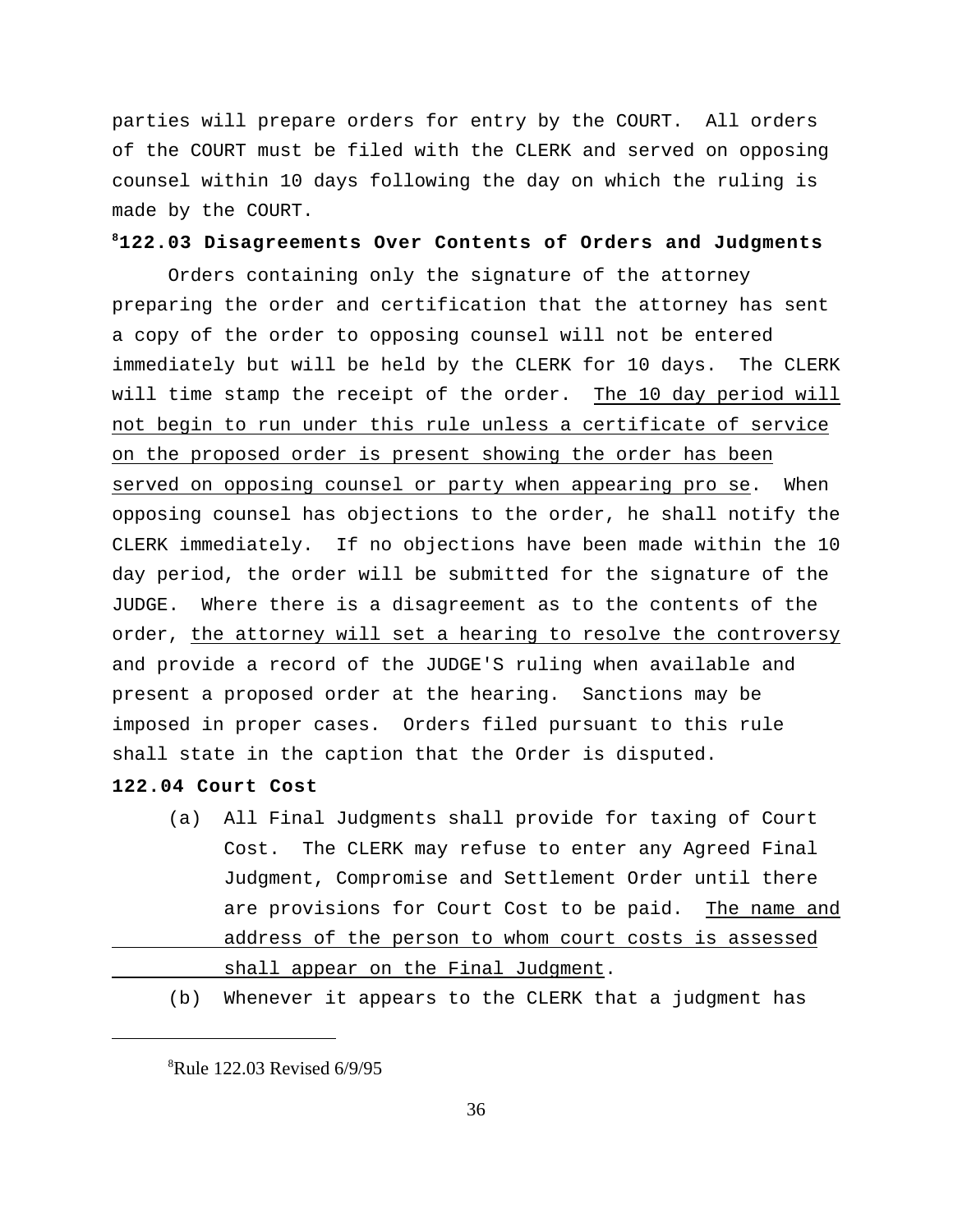been satisfied but that the Court Cost have not been paid, the CLERK may apply to the COURT for re-taxing of Court Cost. The CLERK shall notify the parties of the application and the date and time it will be considered by the COURT.

(c) (deleted in its entirety)

#### **122.05 "Need Order Date"**

There shall be announced each docket sounding a "Need Order Date" which shall be a date that final orders must be filed in the CLERK'S office or the case will be dismissed with the court cost taxed to the plaintiff.

## **RULE 123 - SUGGESTIONS FOR ADDITUR OR SUGGESTION FOR REMITTITUR - TIME FRAME**

The suggestion for Additur under the provisions of T.C.A. 20-10-101 in lieu of a new trial or suggestion of a Remittitur shall be exercised within 30 days from the hearing, or ruling, in which the Court granted the relief. Failure of the party to exercise one of the alternatives will be considered as an acceptance of the Remittitur or Additur.

#### **RULE 124 - NON-MINUTE ENTRY ORDERS**

Orders not affecting the legal course of an action, such as orders setting the case for trial, or acting on a request for a continuance, may be designated by the CLERK as non-minute entry orders. Such designated orders shall be placed in the file of the case but not spread on the minutes of the COURT.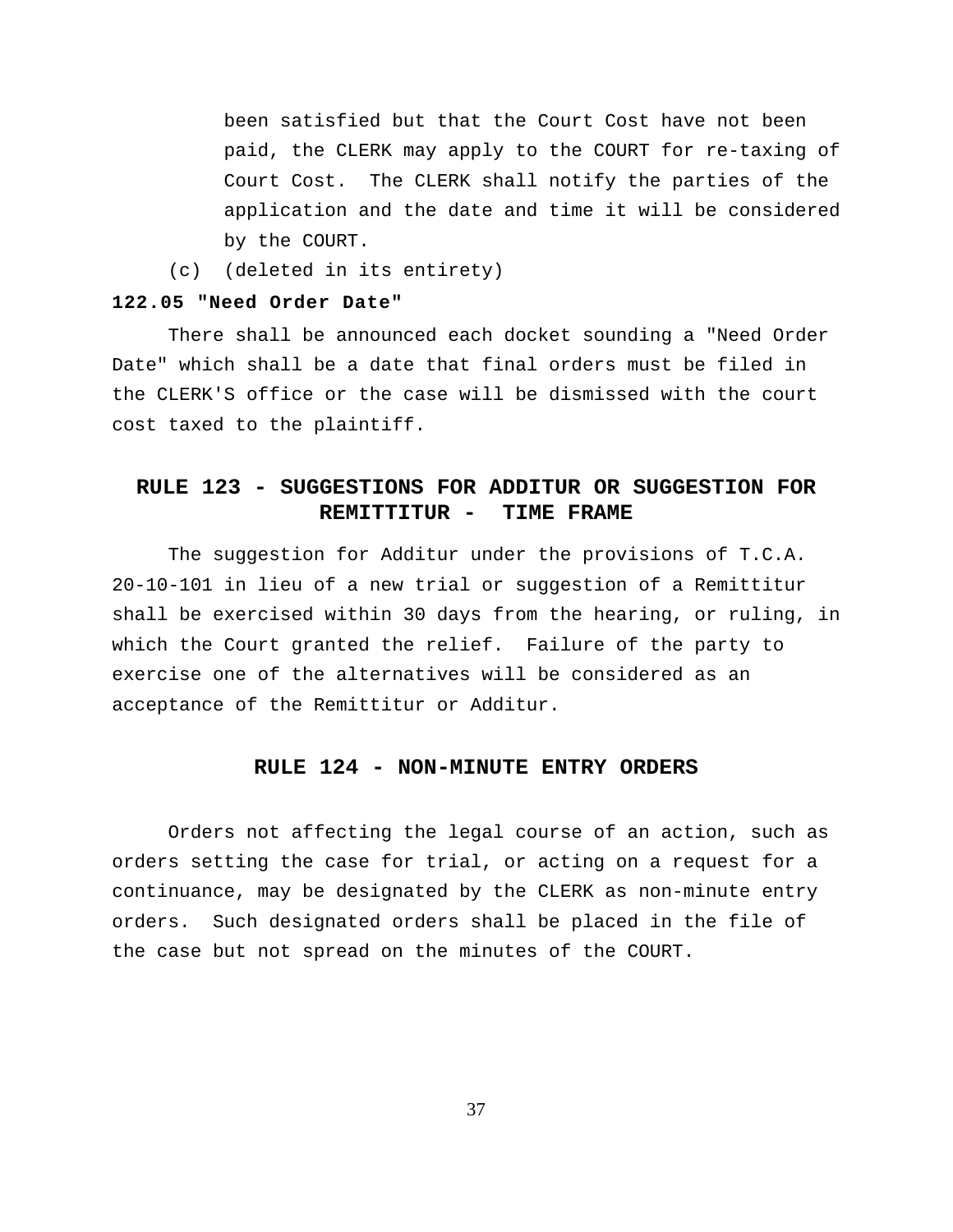#### **RULE 125 - PAYMENT AND SATISFACTION OF JUDGMENTS**

### **125.01 - Funds Held by the CLERK**

- (a) Funds paid to the CLERK by check will not be disbursed until 10 working days after the CLERK receives the check.
- (b) Orders for disbursing funds, other than agreed orders, must be final before the CLERK will disburse the funds.
- (c) Those funds to be held in trust will be disbursed only upon proper orders of the COURT and with identification sufficiently made known to the CLERK of the party receiving the funds of the trust account.
- (d) Tax information required and social security number shall be made available to the CLERK on orders disbursing funds.

## **RULE 126 - JUDGES' SIGNATURE - JURORS NAMES**

## **126.01 - Judges' Name on Orders**

All Judgments and Orders will have the JUDGE'S name **BOLDLY** typed below the signature line.

## **126.02 - Jurors Names Contained in Orders**

The attorney preparing orders reflecting the verdict in jury trials shall be responsible for placing the names of the jurors on the face of the judgment. Any judgment that fails to contain the names will be entered without the names recited in the judgment and placed in the minutes of the Court.

## **RULE 127 - SUBPOENAS**

#### **127.01 Subpoenas Issued by Clerk**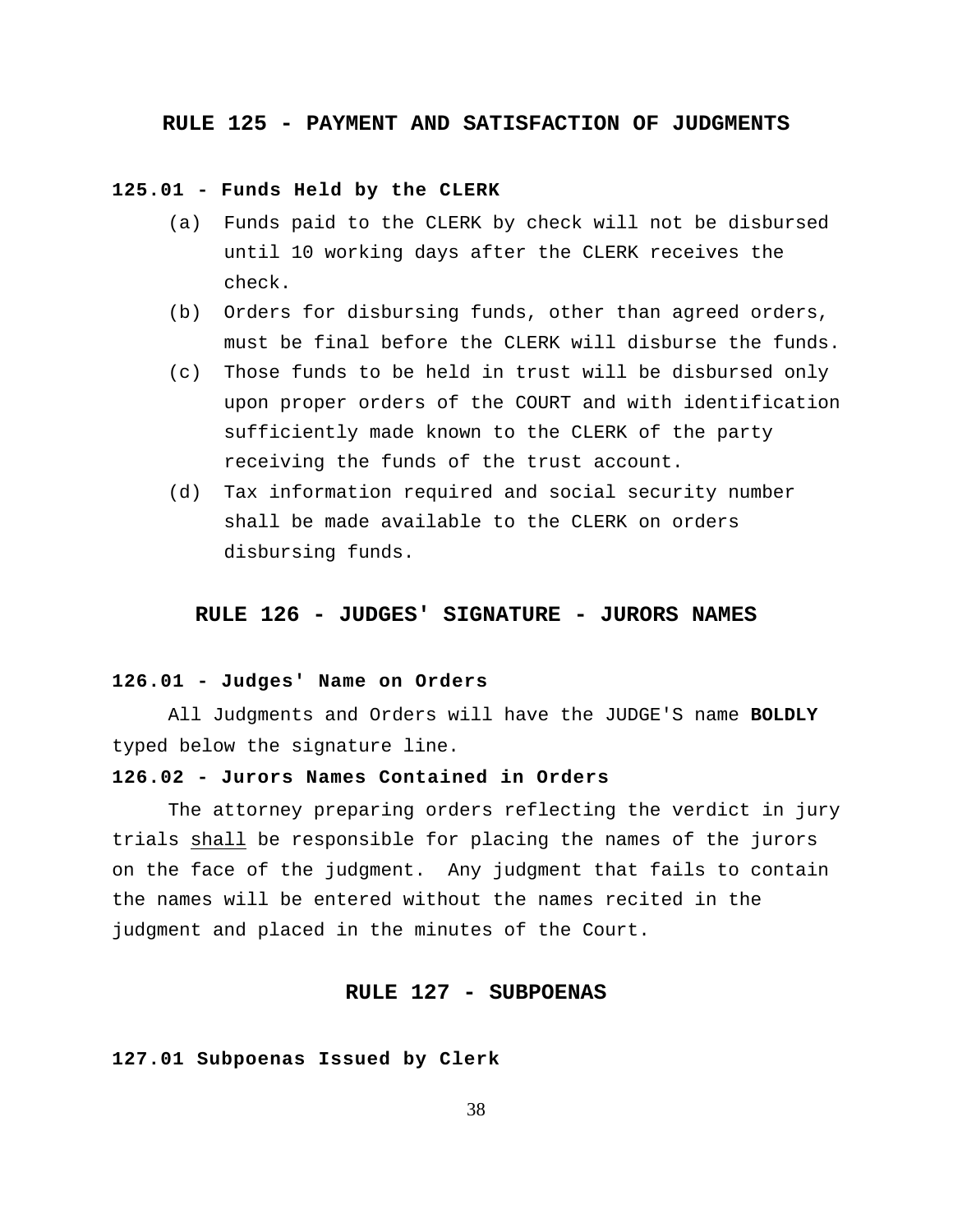All subpoenas for witnesses shall be issued by the CLERK in accordance with Rule 45 of the Tennessee Rules of Civil Procedure and T.C.A. 23-2-105.

#### **127.02 Time for Issuing Subpoenas**

Unless names of witnesses are exchanged incidental to discovery process or pursuant to these rules, subpoenas for all witnesses must be issued no later than 10 days before the date of trial.

#### **127.03 Responsibility of Counsel**

Counsel of record shall be responsible for issuance of subpoenas in accordance with this rule and the applicable rules of Tennessee Rules of Civil and Criminal Procedure as well as T.C.A. 23-2-105 or other applicable statutes.

#### **RULE 128 - COURT REPORTERS IN CIVIL CASES**

It is the responsibility of litigants and/or counsel to arrange for court reporters in civil cases.

#### **RULE 129 - WORKERS COMPENSATION**

### **129.01 Workers Compensation Benefit Review Conference**

In all Workers Compensation cases involving injuries received on or after August 1, 1992, the case may be referred for mediation by meeting in a benefit review conference. See T.C.A. 50-6-237 and 239(a).

## **129.02 Approval of Workers Compensation Settlements - Schedule**

All joint petitions for the approval of Workers Compensation, Legitimation and Minor's Claims must be filed with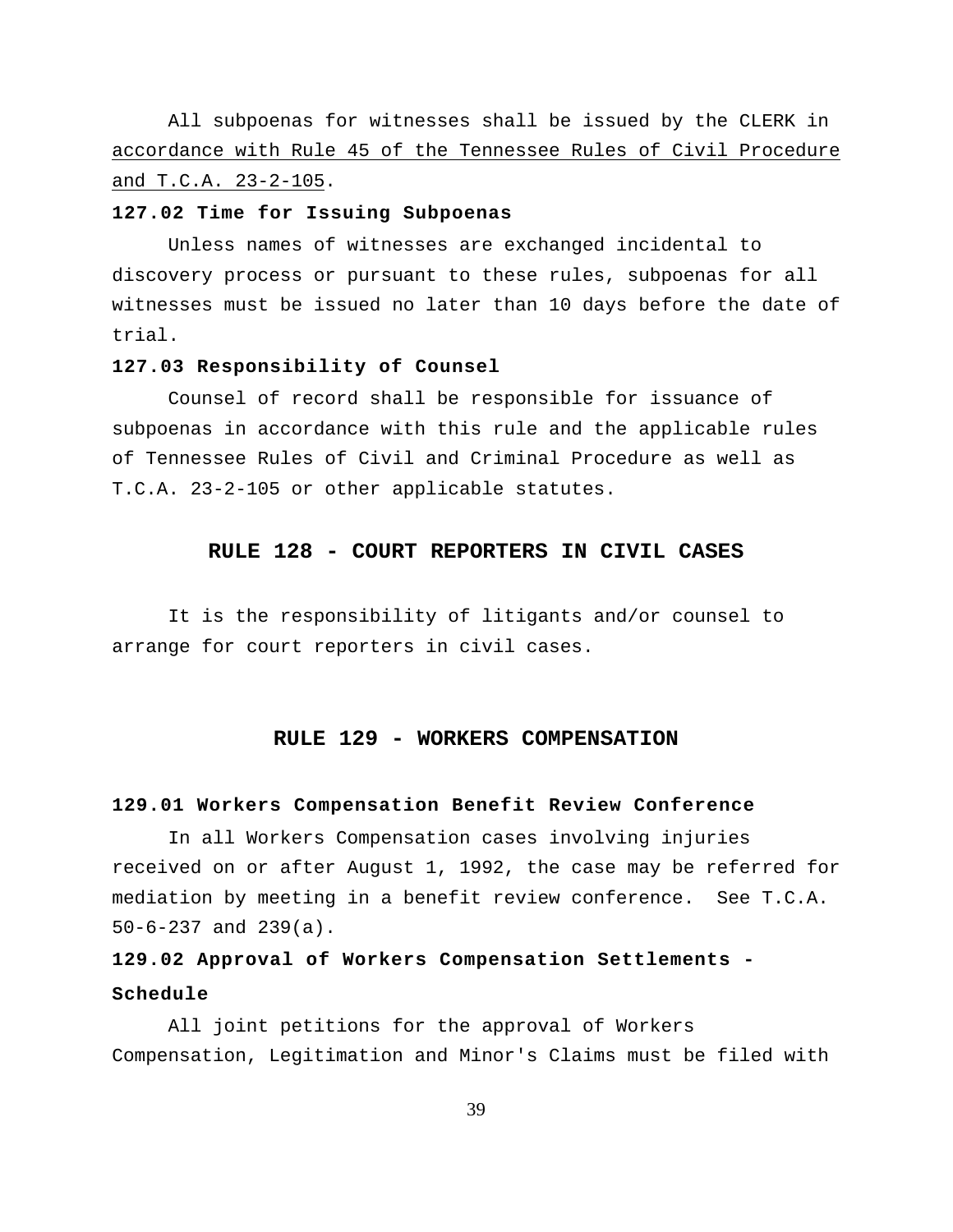the CLERK and scheduled with the JUDGE'S SECRETARY for a specific time for approval, before being presented to the JUDGE. In the event a minor or incompetent person is not represented by counsel, the COURT may require that a Guardian Ad Litem be appointed for the person if the COURT is not satisfied with the proposed settlement, and in the event, the fee of said Guardian Ad Litem will be taxed as part of the costs.

## **RULE 130 - DORMANT CASES: DOCKET CALLS**

#### **130.01 Dismissal of Dormant Cases**

To expedite cases, the COURT may take reasonable measures to purge the docket of old cases. A "Show Cause Hearing" will be held before dismissal. Those cases that have been previously set for a jury trial and are not tried for two years with separate settings at docket sounding will be subject to dismissal for want of prosecution.

## **130.02 Dismissal for Want of Prosecution**

After a Show Cause Hearing, copies of the order dismissing a case for want of prosecution "with prejudice" shall be mailed to all counsel of record or to any party in default without counsel of record. The cost will be TAXED against a plaintiff and/or cross-plaintiff.

#### **RULE 131 - DOCKET CALLS**

The COURT may hold docket calls to ascertain the status of cases and set deadlines for their disposition.

# **RULE 132 - AGREED ALTERNATE DISPUTE RESOLUTION (RESERVED)**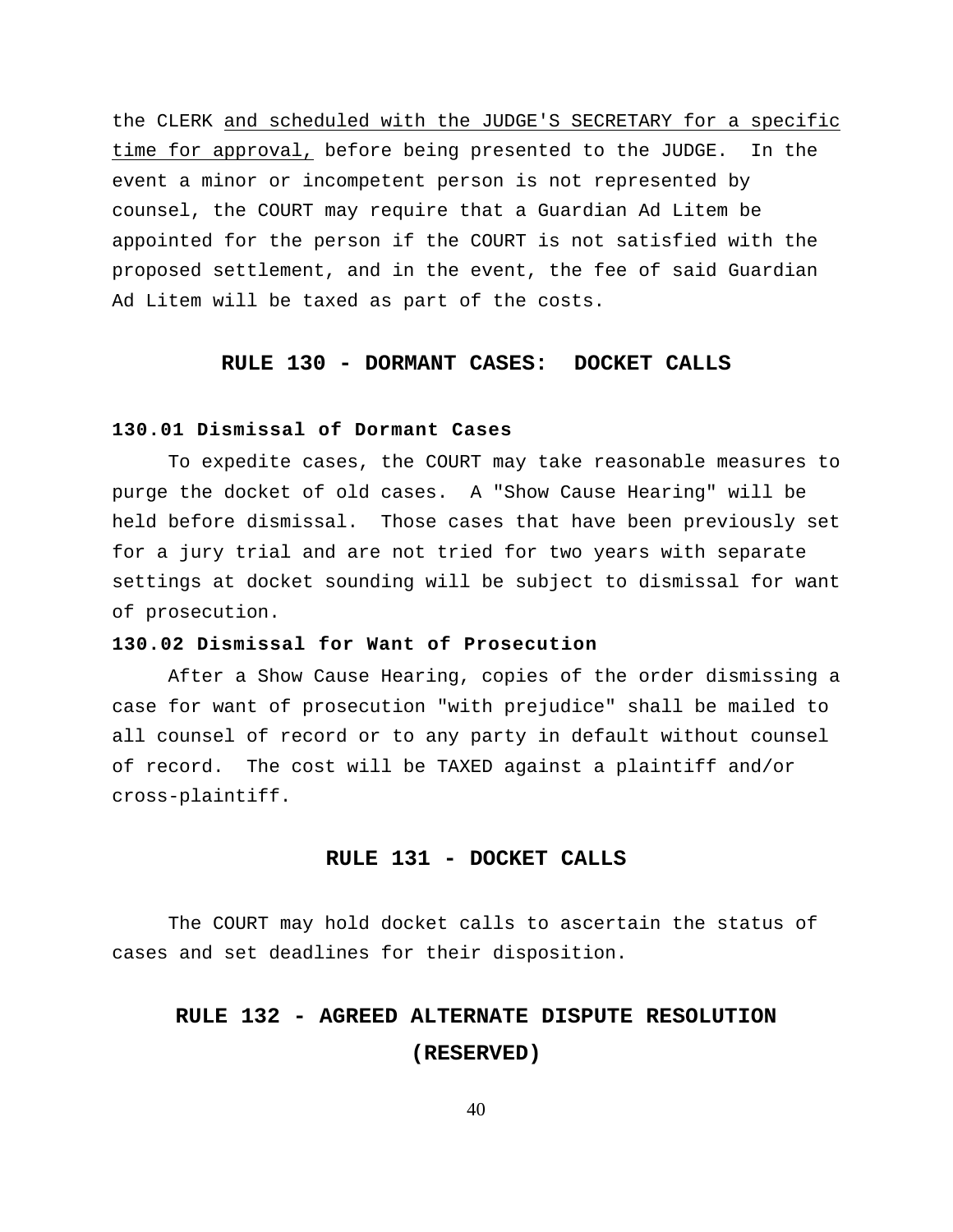#### **PART II: CHANCERY/PROBATE**

## **RULE 201 - PROBATE CASES**

## **201.01 Reports, Audits and Exceptions**

Reports submitted to the Clerk and Master for audit are automatically referred to the Clerk and Master for review. Where no exceptions are taken to the Clerk and Master's report within ten (10) days after filing, the report will stand approved and be entered in the minutes.

#### **201.02 Fees**

If approval in writing of all interested parties is not obtained, all requests for fees shall be approved by the Court by Order upon written applications, supporting affidavits and notice. All applications for fees shall be supported by affidavits which set forth the amount of time expended, the nature of the effort undertaken, and such other pertinent information as may be called for. Applications shall include a certificate of service on all interested parties.

## **201.03 Funds Paid Into Court**

No litigant funds shall be paid into Court without the Court's Order. Funds paid into Court are not invested for the benefit of the litigants unless the Court so directs. Upon Court order, the Clerk and Master shall invest the litigants' funds into a qualified financial institution as directed by the Order of the Court considering the circumstances involved. In the event the funds are to be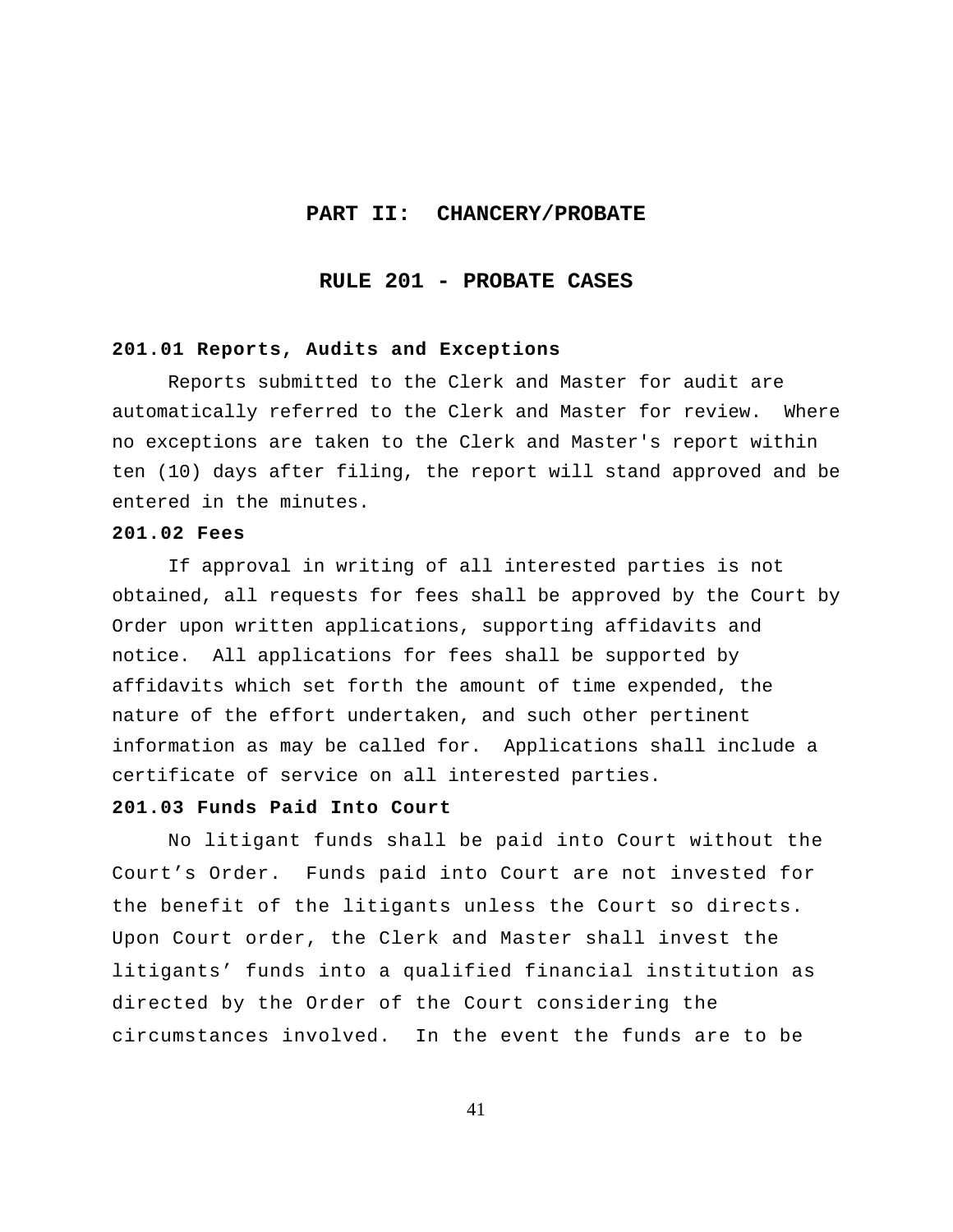invested at a particular institution, or to be invested in a particular type of account, the Order shall specify. The taxpayer identification number or social security number of all potential recipients of the funds shall be included in the Court's order. It is the duty of the attorney or litigant seeking investment of the funds to specifically call to the attention of the Clerk and Master that the funds are to be invested.

#### **201.04 (deleted in its entirety) <sup>9</sup>**

### **201.05 Pleadings and Orders**

Pleadings must be prepared and submitted for consideration by attorneys of by the personal representative. No forms, instructions or directions can be provided by non-attorney members of the Clerk and Master's office.

## **201.06 Clerk and Master Act**

Unless otherwise Ordered by the Court the Clerk and Master is empowered to hear without specific Order of Reference and following matters:

- (1) applications for letters testamentary and letters of administration;
- (2) adjudicate claims and exceptions thereto;
- (3) determine allowance to surviving spouse and family of deceased;
- (4) preside over assignment of homestead;
- (5) preside over proceedings for elective share; and
- (6) take all accounts and settlements.

The clerk shall make a written report of his findings and actions.

 $9^9$ Amendments effective 4/1/99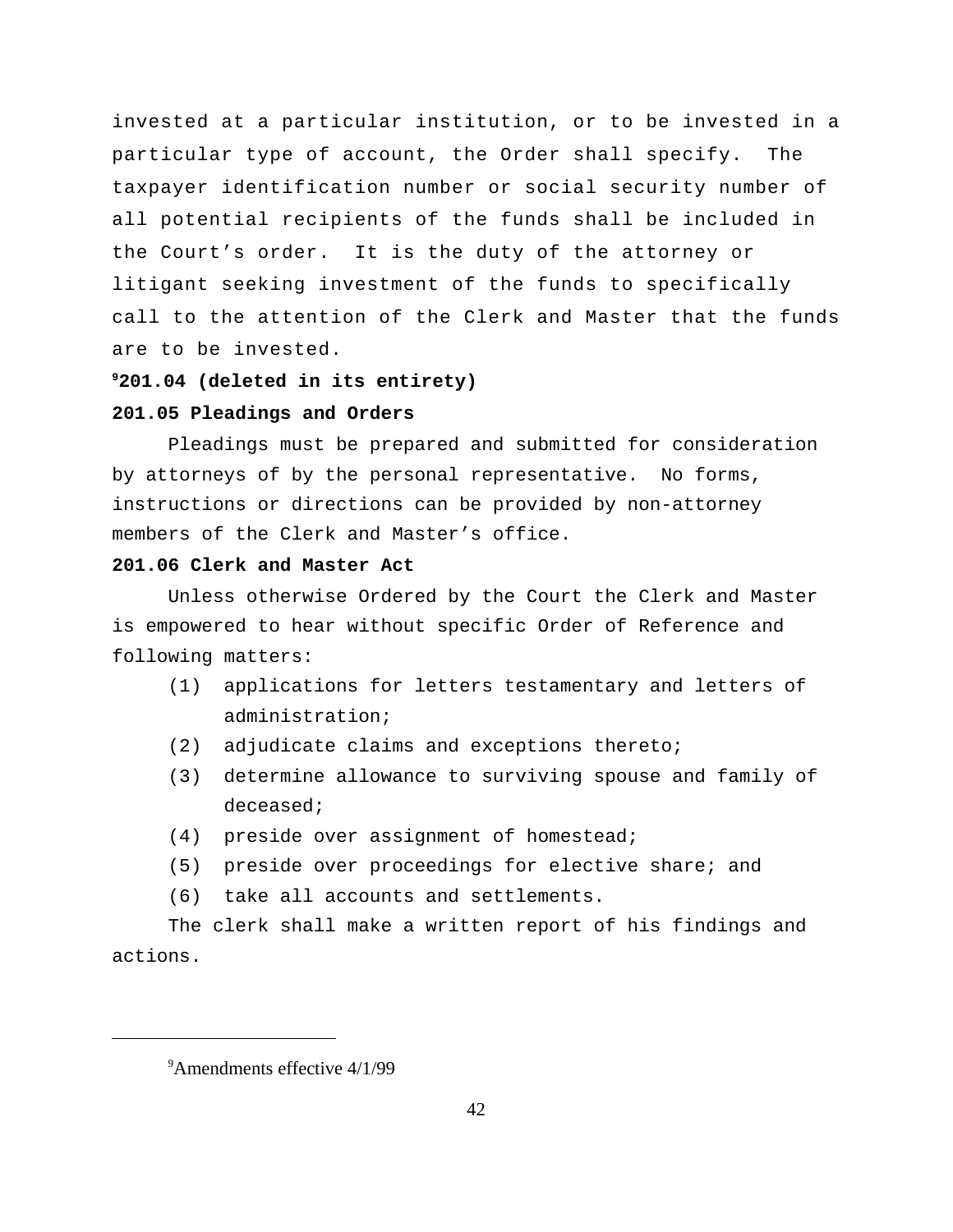#### **201.07 Review**

All actions of the Clerk and Master shall be subject to review by the Court upon exceptions thereto filed with ten (10) days together with a motion for review. If no exceptions are filed within the time period provided, counsel shall lodge an Order of Confirmation.

## **RULE 202 - JURY TRIALS IN CHANCERY**

#### **202.01 Jury Trials Demanded**

In any case in which a jury is demanded, the words "JURY DEMAND" shall be typewritten in capital letters in the caption of the case in the same manner as required in Rule 115.01 and Rule 115.02.

## **202.02 Issues for the Jury**

Not less than twenty (20) days before trial, the party demanding a jury shall submit in Jury Verdict Form, the issues to be submitted to the jury. Any other party may file objections to the proposed issues or additional or different issues for the jury not less than fifteen (15) days before trial.

#### **202.03 Jury Instructions**

The party first demanding a Jury shall submit, not less than ten (10) days before trial a proposed jury charge on the issues to be determined by the jury, and the other parties shall, not less than five (5) days before trial submit any proposed changes, additions or deletions to the said proposed jury charge.

#### **RULE 203 - DOMESTIC RELATIONS CASES**

#### **203.01 Financial Statements - Pretrial**

In all domestic relations cases where support is an issue,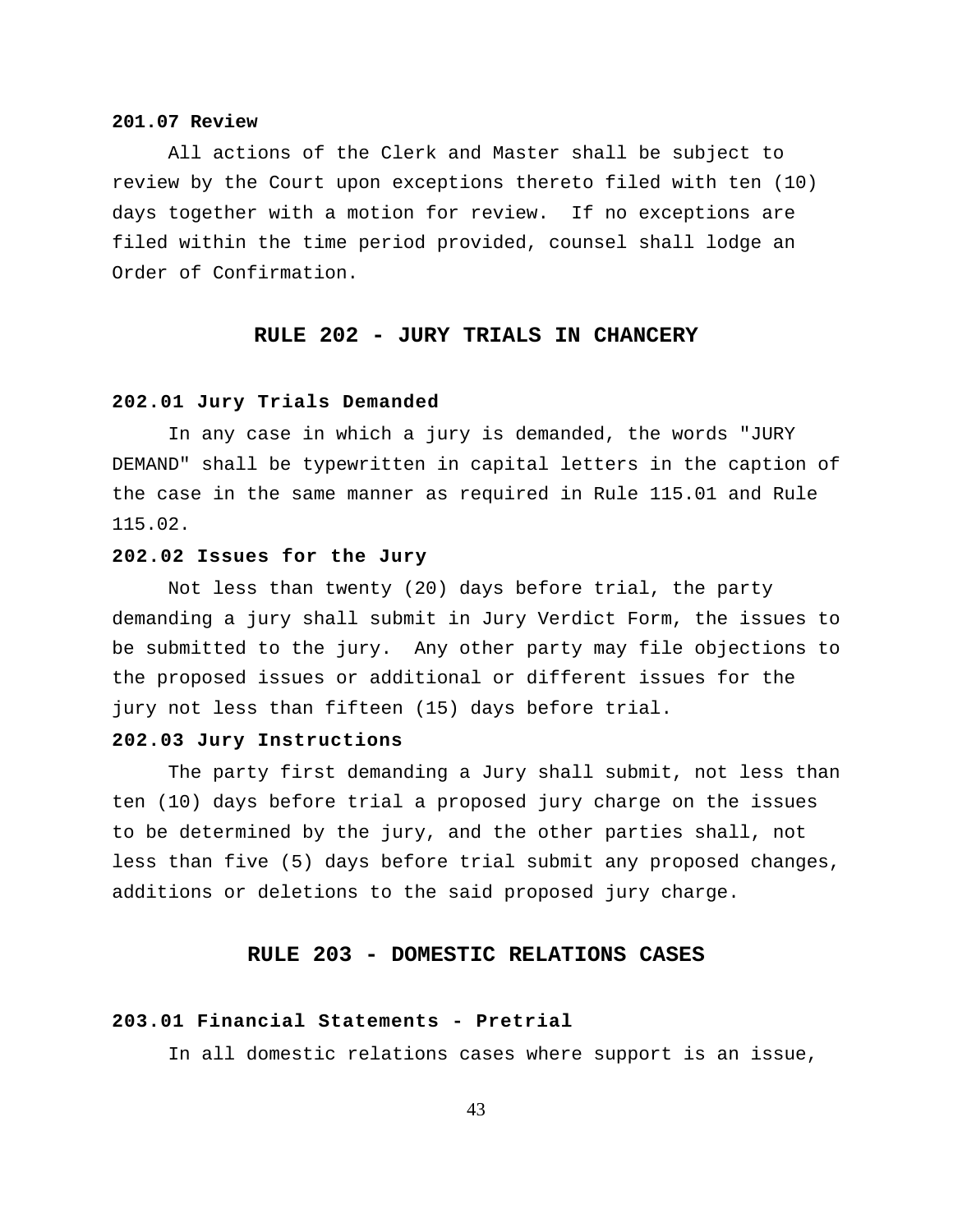both parties shall file and serve on adversary or adversary counsel at least ten (10) days before trial, on a form provided by the Clerk and Master, sworn income and expense statements.

In all divorce cases, both parties shall prepare and file with the Court at a scheduled pretrial conference at least ten (10) days before trial financial statements setting out a list of all assets, the date acquired, purchase price, any encumbrance, and the present value of any asset together with a list of all liabilities, date incurred, amount owed, and the amount of monthly payments owed thereon. The list of assets shall be inclusive of the assets and liabilities of the parties jointly and severally, and specify whether acquired before or during the marriage, and shall be verified under oath. The list of assets shall identify articles over which there exists no dispute as to division and further set forth the proposed equitable division of the marital assets of the parties.

In all contested divorce cases a pretrial conference shall be scheduled before the Clerk and Master on the 10th day preceding the trial. At such conference the filings required by this rule shall be delivered to the Clerk and Master. Upon receipt by the Clerk of both parties' financial statements, the Clerk shall distribute copies to opposing counsel. A scheduling Order shall be entered at the time the case is set on the docket establishing the date and time of the pretrial conference.

The Pretrial Conference required under this rule may be waived if all counsel of record enter an Agreed Order certifying compliance with all Local Rules and stating the case is ready for trial on its designated trial date.

### **203.02 Temporary Custody Proceedings**

In all proceedings in which temporary custody is an issue, evidence introduced during such hearing shall not be duplicated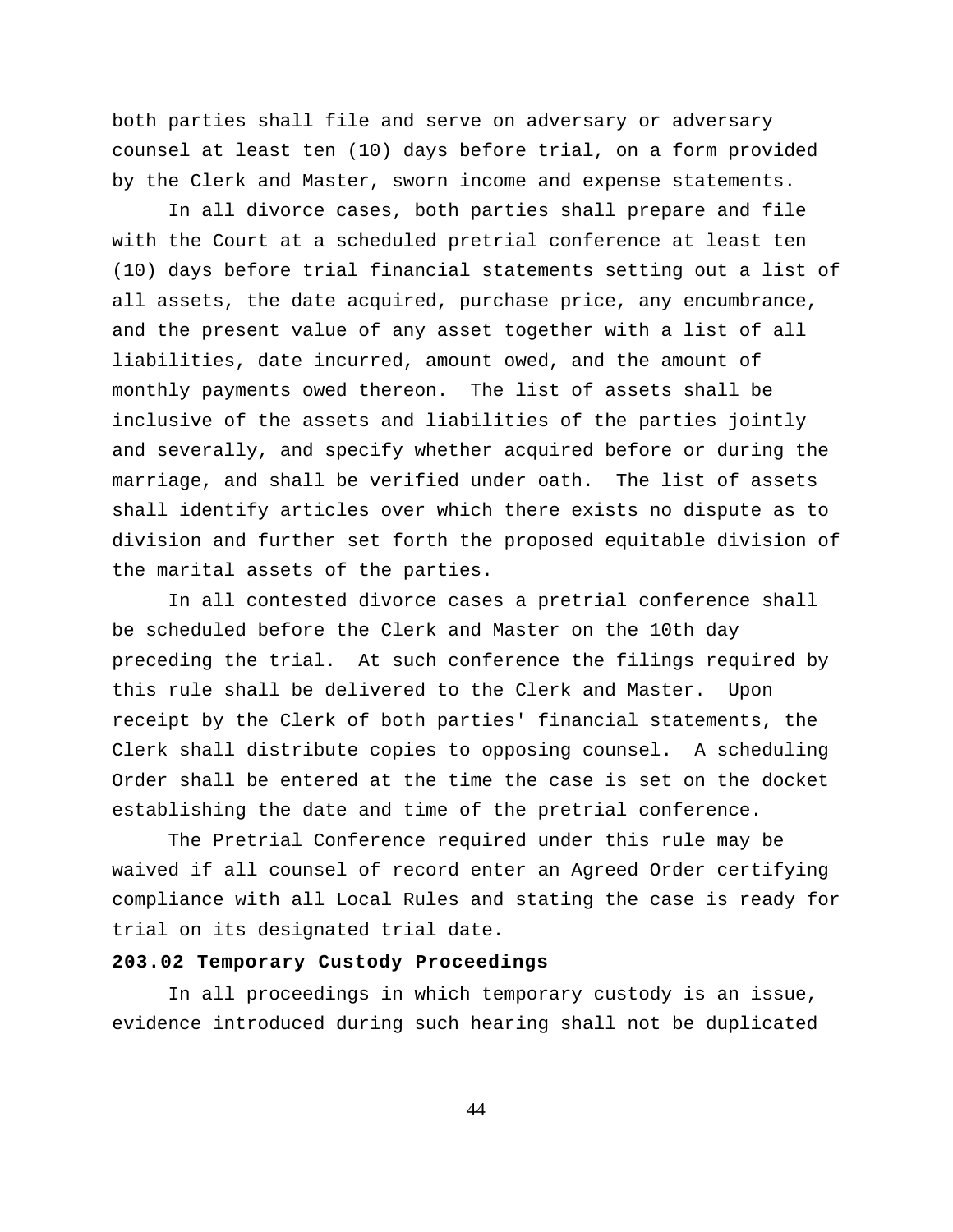or repeated at the final hearing, and all testimony and exhibits introduced shall be considered part of the record in the case and be considered by the COURT at the final hearing on the issue of custody.

## **203.03 Mediation**

Mediation is recognized and encouraged as a useful and beneficial process. This is especially true in cases involving custody of children. Voluntary participation by the agreement of the parties will be allowed to proceed, and the COURT will stay all proceedings until mediation has been concluded. If the parties elect to participate in mediation they shall file with the COURT a motion to stay proceedings together with a proposed order granting the stay. In the event that mediation does not resolve all issues, either party may by motion seek further hearing and resolution, and the case shall be set for hearing in the manner provided by these rules for setting cases for trial.

## **203.04 Announced Settlements in Domestic Cases <sup>10</sup>**

In all domestic cases scheduled for trial where settlements are announced prior to the date scheduled for hearing, the parties shall appear on the date of trial to announce the terms of settlement in open court. In lieu of appearance of both parties, counsel for at least one party shall, on or before trial, appear with a written decree for submission approved by all parties together with one party for the purpose of presenting to the court the agreement for approval.

## **203.05 Duration of Temporary Restraining Order in Domestic <sup>11</sup> Cases**

 $10$ Rule 203.04 Revised 2/10/00

 $^{11}$ Rule 203.05 Revised 2/10/00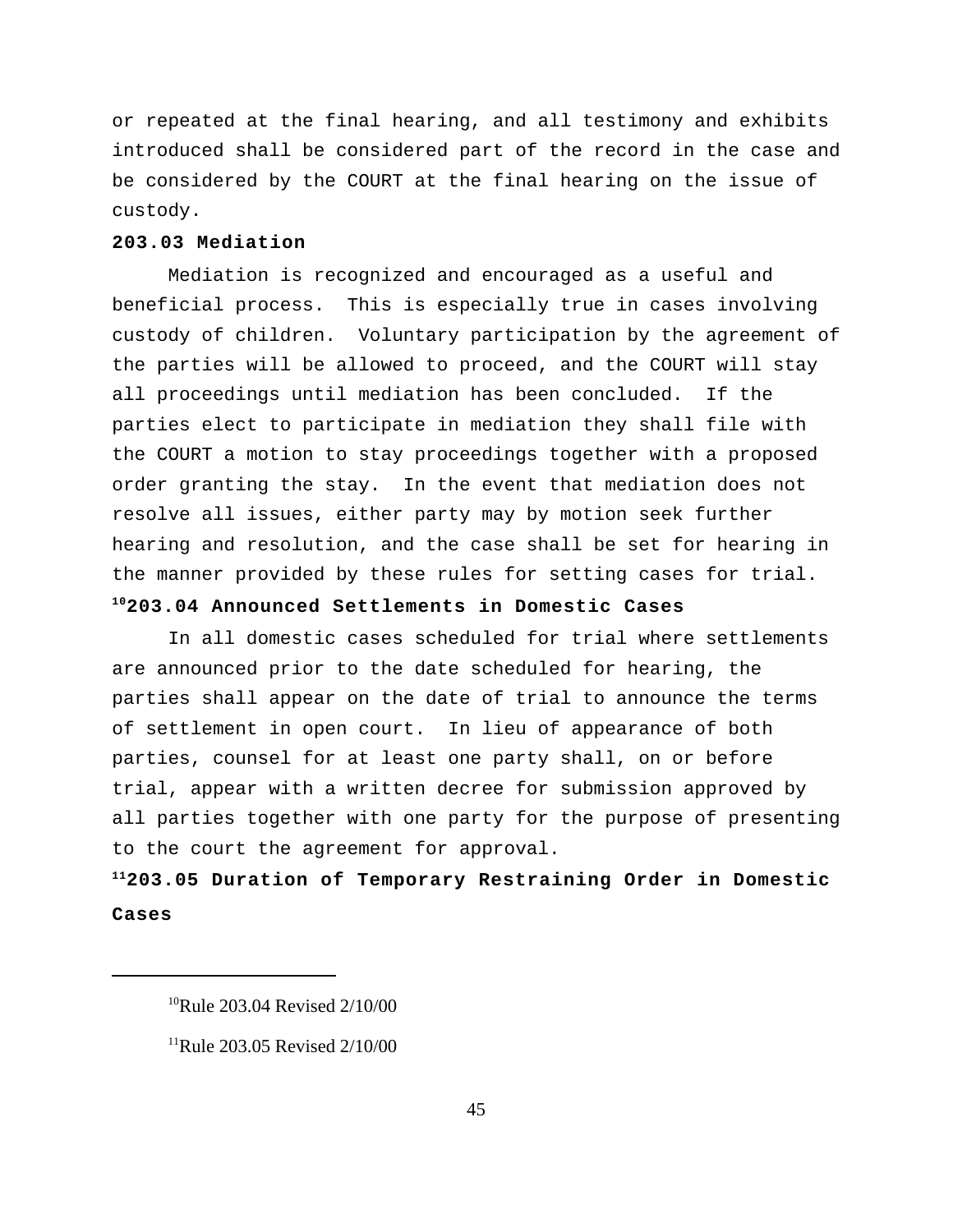(a) Upon application at the commencement of an action, and for good cause shown, a temporary restraining order may be issued without notice pursuant to Rule 65.07 of Tennessee Rules of Civil Procedure. The temporary restraining order shall contain a notice that the opposing party shall have the opportunity to appear on a date certain to be set within one (1) week from the date of issuance of the temporary restraining order to be heard with respect to any objections they may have to the terms of the temporary restraining order. If there are no objections, the temporary restraining order will continue until further order of the court.

(b) No temporary restraining order shall be sought without notice and hearing where counsel for the opposing side has made an appearance. A request for the issuance of a temporary restraining order shall be in the nature of a show cause hearing and will be scheduled by the court at the earliest available time. Failure to appear and contest will result in the entry of the requested temporary restraining order.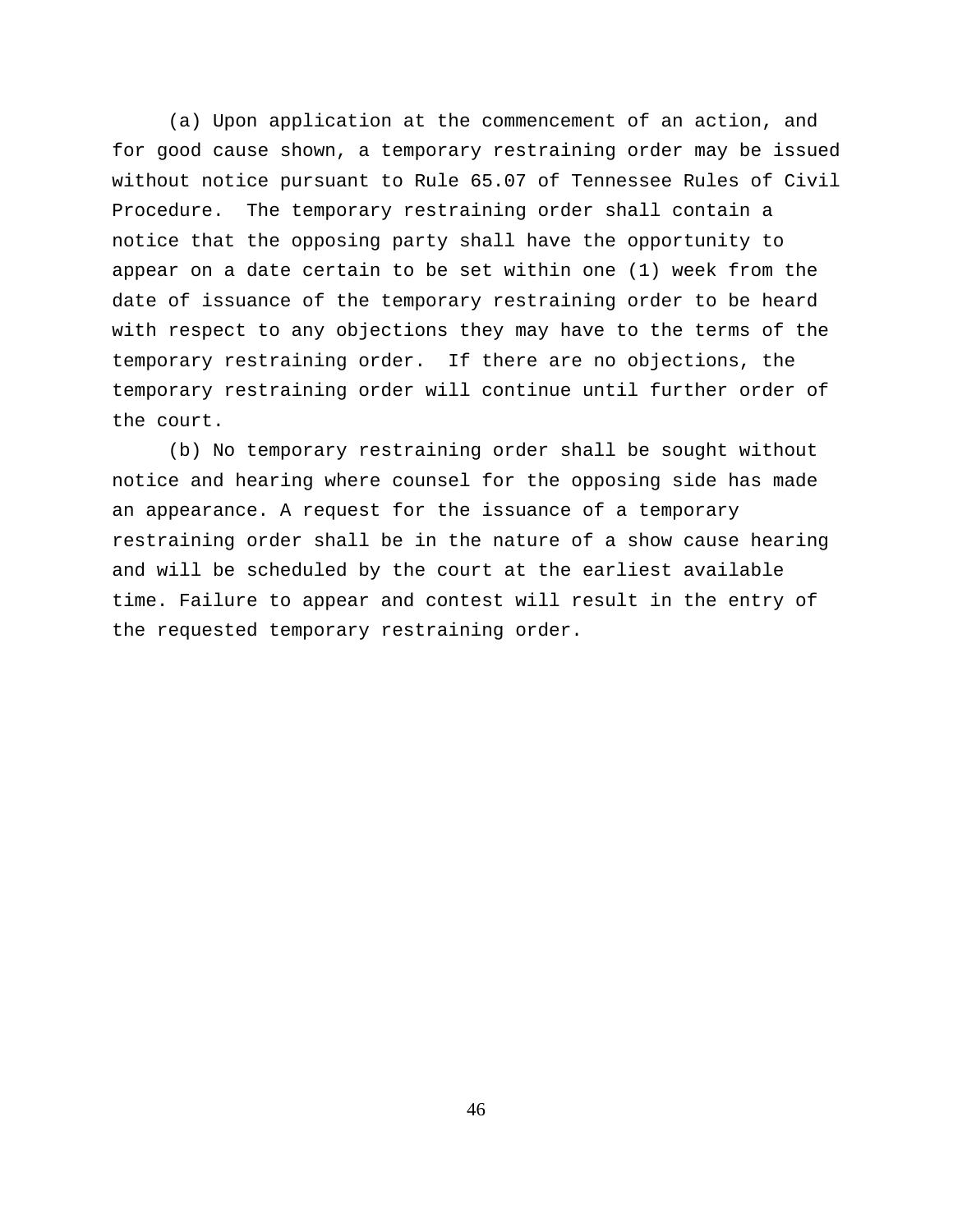## **SAMPLE**

**IN THE SEVENTH JUDICIAL DISTRICT FOR THE STATE OF TENNESSEE CIRCUIT DIVISION (CHANCERY) (PROBATE)**

**PLAINTIFF #1 (ADDRESS) PLAINTIFF #2 etc. (ADDRESS)**

**versus bocket #\_\_\_\_\_\_\_\_\_\_\_\_\_\_\_\_** 

**DEFENDANT #1** JURY DEMANDED 12 **DEFENDANT #2 etc. RULE #122.03 (ADDRESS)**

**(ADDRESS) FILED PURSUANT TO**

| (1)  | COMPLAINT OF (party)                            |
|------|-------------------------------------------------|
|      | (name type of action)                           |
| (2)  | CROSS COMPLAINT OF (party) AGAINST (party)      |
| (3)  | ANSWER OF (party)                               |
| (4)  | MOTION OF (party) FOR SUMMARY JUDGMENT          |
| (5)  | MOTION OF (party) FOR DISMISSAL                 |
| (6)  | ORDER OF CONTINUANCE FROM (date) TO (date)      |
| (7)  | ORDER OF NON-SUIT OF (party)                    |
| (8)  | ORDER OF DISMISSAL OF (party)                   |
| (9)  | ORDER TO COMPEL DISCOVERY OF (party) BY (party) |
| (10) | ORDER DENYING SUMMARY JUDGMENT AGAINST (party)  |
|      |                                                 |

**SIGNATURE LINE ATTORNEY OF RECORD PARTY ATTORNEYS ADDRESS AND BPR#**

**PARTY TAXED WITH COST (INCLUDING ADDRESS)**

> **SIGNATURE LINE FOR JUDGE (NAME OF JUDGE)**

**(see comment next page)**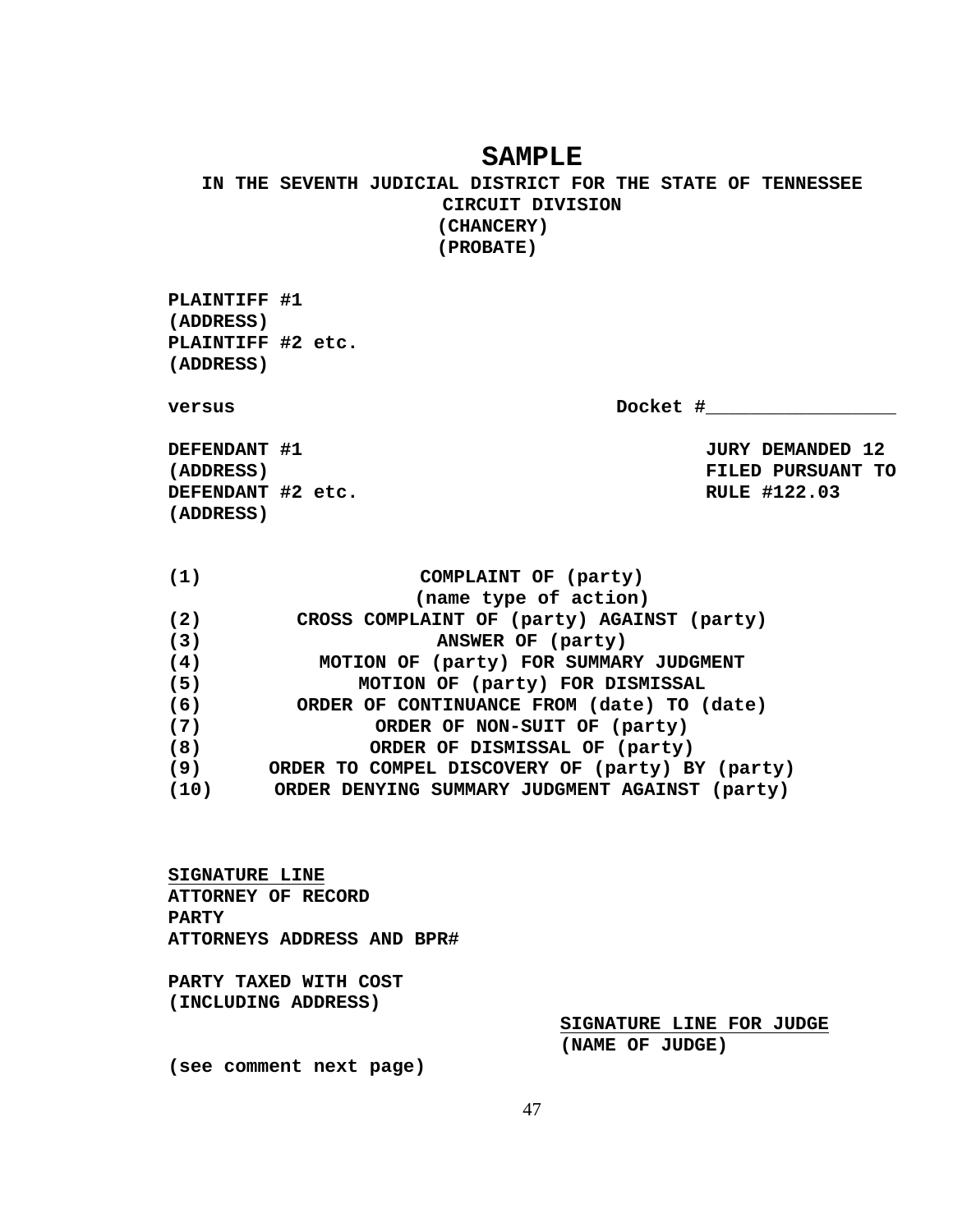(Comment: This sample is not designed to dictate to the attorneys the finite details of the practice of law. The sample is a strong recommendation for future pleadings so that Judges, Clerks, Lawyers and Secretaries can easily access documents in voluminous files. Rule #10 of the Tennessee Rules of Civil Procedure provides for the "Form of Pleadings" and hopefully this sample will compliment the spirit of Rule #10.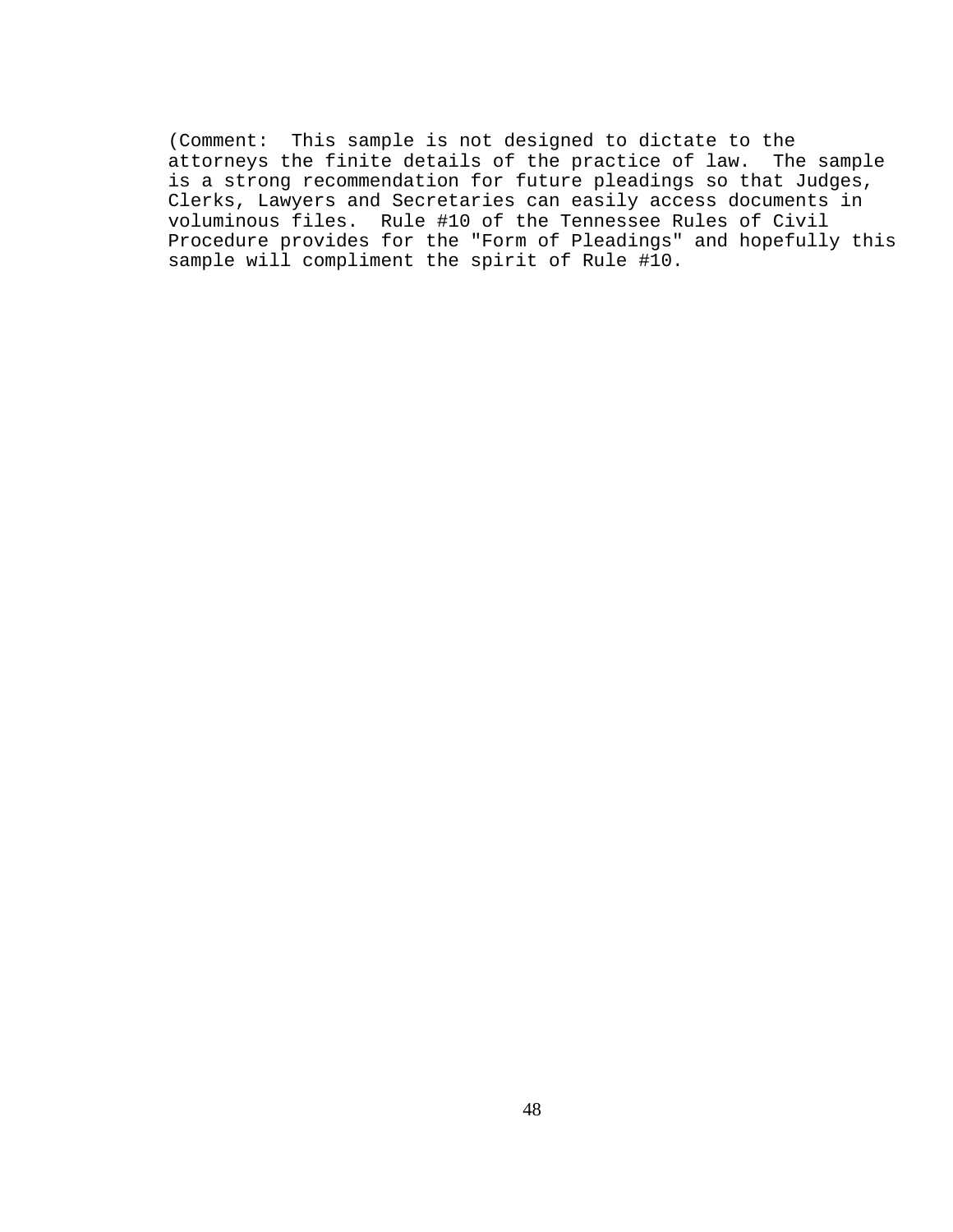## <sup>12</sup>PART III - CRIMINAL

#### **RULE 300 - DISCOVERY IN CRIMINAL CASES**

#### **300.01 Discovery by the Defendant**

All relevant deadlines relating to discovery by the defendant shall be addressed in the pre-trial scheduling order provided to the parties at the time of arraignment.

## **300.02 Discovery by the State**

All relevant issues relating to discovery by the State shall be addressed in the pre-trial scheduling order provided to the parties at the time of arraignment.

## **300.03 Notice of Intent to Use Audio/Visual Recording is Required**

When a party intends to offer an audio and/or visual recording as evidence in a jury trial, counsel must provide written notice to all adverse counsel at least thirty (30) days before a trial. Adverse counsel shall be permitted to review the recording in the form to be offered at trial and shall be allowed to copy the recording at his or her expense. Adverse counsel shall promptly advise the other attorney of each objection to the recording. The lawyers shall then attempt in good faith to resolve objections. If no resolution is reached, a motion in limine shall be filed and set sufficiently before trial so that the objections may be ruled on in time to allow any necessary editing. This does not void requirements of Tennessee Rules of Criminal Procedure 12(d).

## **RULE 301 - SUBPOENAS**

### **301.01 Subpoenas Issued by Clerk**

In criminal cases the issuance of subpoenas for witnesses shall comply with Criminal Court clerk policies.

 $^{12}$ Criminal Rules added 6/21/06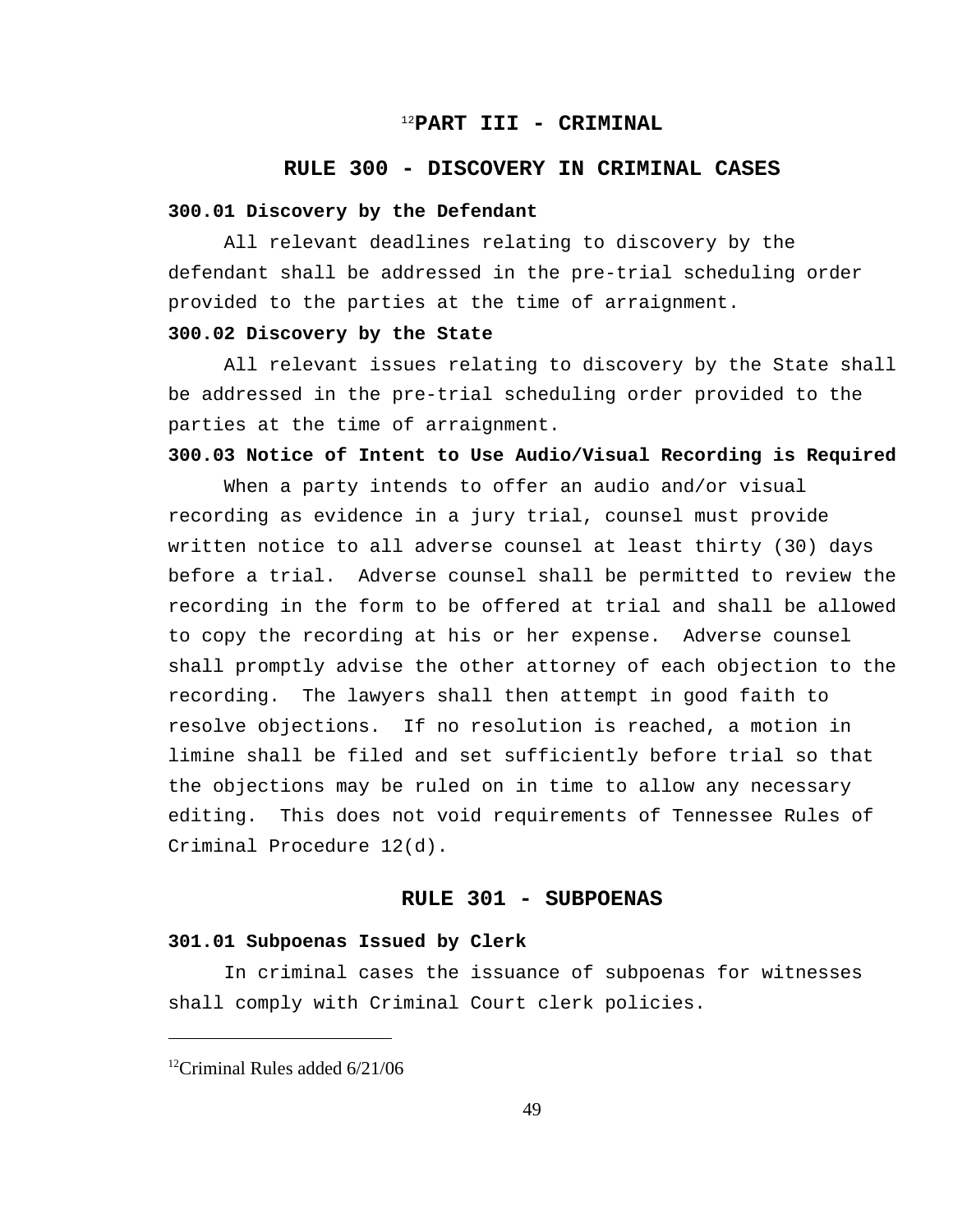#### **301.02 Time for Issuing Subpoenas**

Subpoenas for a local witness must be issued and dated by the clerk no later than ten (10) days before the date of trial unless prior approval has been granted by the Judge for an extension. If the witness is to be served our of the county, the subpoena must be issued by the clerk no later than twelve (12) days before the date on which the case is set for trial and promptly mailed or otherwise transmitted to the out of the county Sheriff or other authorized person to effect service of the subpoena. The foregoing notwithstanding, the clerk shall not refuse to issue a subpoena even if requested after the dates set forth above.

## **301.03 Address of Witness**

Counsel of record shall be responsible for providing street address and phone numbers, if known, on the requested subpoena(s).

#### **301.04 Prison Inmates Housed by the Department of Corrections**

The following rules apply to the appearance of prison inmates in court:

- a. When the prison inmate is a defendant in a criminal case, the District Attorney Generals office shall prepare, and have it signed by the Judge, an Order of Transport, which shall include the inmate's Department of Correction number, at least ten (10) working days prior to the trial or hearing date. A certified copy of this Order to Transport shall be promptly forwarded to the Sheriff's Department.
- b. Counsel needing prison inmates as witnesses in a criminal case must obtain a court order for the witnesses' appearance and this must be obtained at least ten (10) working days prior to the trial or hearing date.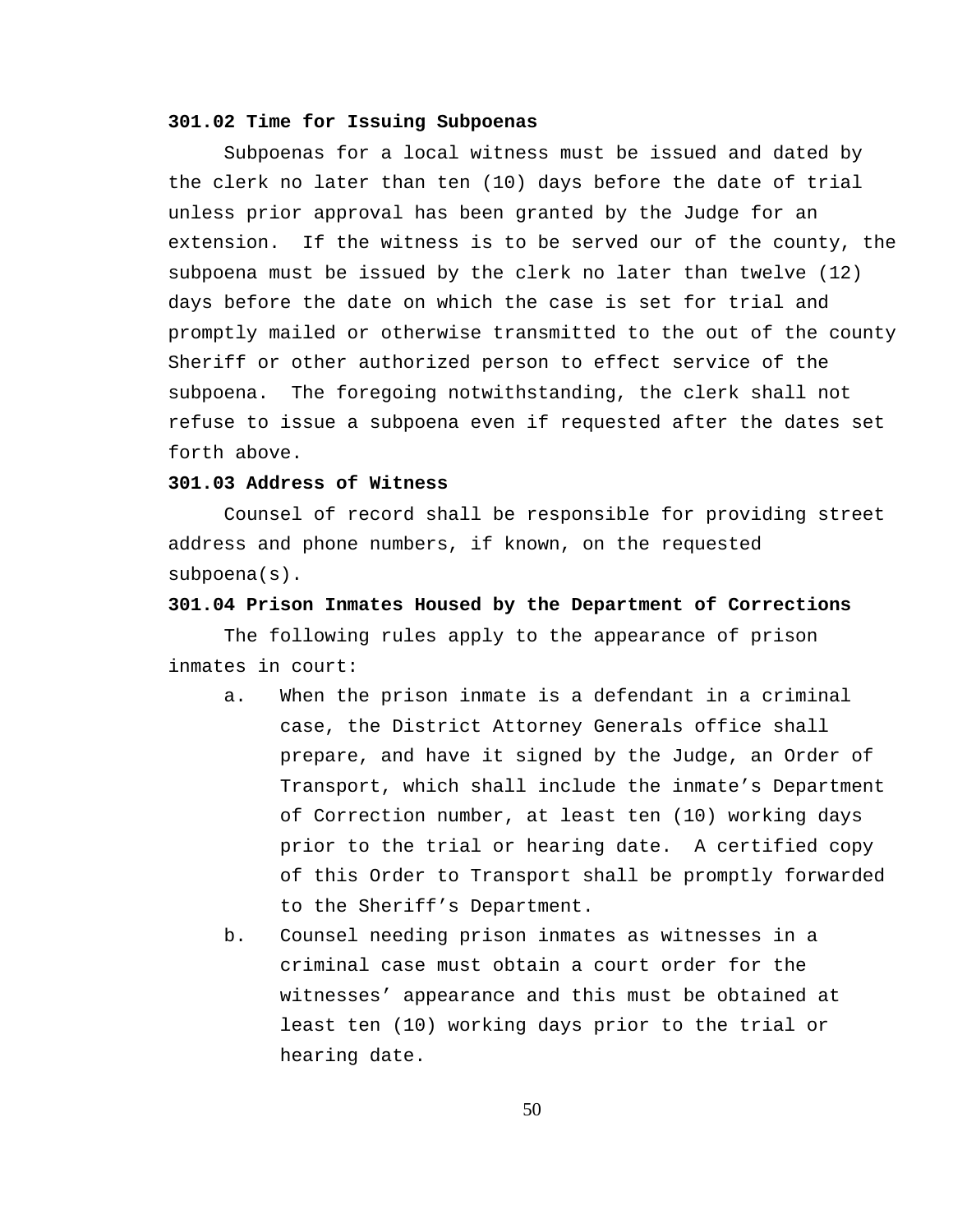c. Defense counsel in criminal cases shall make every effort to insure that prison inmates are not needlessly brought to court for a scheduled settlement docket (see Local Rule 304.02) unless the case is for actual settlement and/or there is a need to personally talk to the inmate.

#### **301.05 Prison Inmates Housed in Local Jails**

The following rules apply to the appearance of prisoners being housed in our local jail or jails in surrounding counties.

- a. If the prisoner is housed in our local jail, the jail will receive a faxed copy of the docket the day before the defendant is scheduled to appear so they can transport those prisoners in time for their scheduled Court appearance.
- b. If the prisoner is housed in a jail in a surrounding county the District Attorney Generals office shall prepare, and have it signed by the Judge, an Order of Transport no later than five (5) working days before the scheduled trial date or Court appearance. A certified copy of this Order of Transport shall be promptly forwarded to the Sheriff's Department.

## **RULE 302 - MOTIONS IN CRIMINAL CASES**

#### **302.01 Time for Filing Pre-Trial Motions**

All pre-trial motions shall be made pursuant to Tennessee Rules of Criminal Procedure as well as the pretrial scheduling order.

#### **302.02 Failure to Appear at a Motion Hearing**

If counsel for a movant does not appear at a scheduled hearing on a motion or any other matter scheduled to be heard on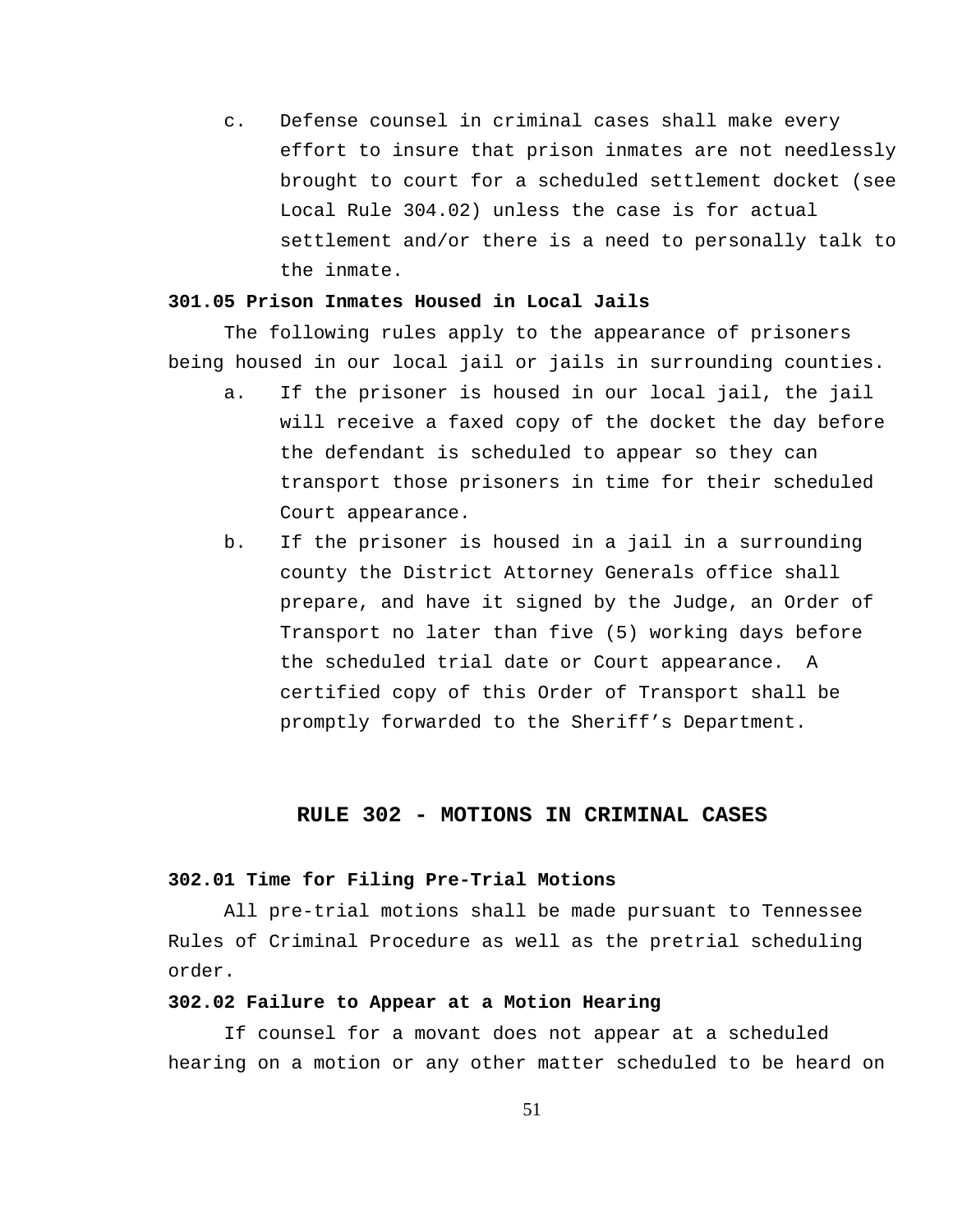the motion docket, the Court may strike, deny, or otherwise dispose of the motion.

## **302.03 Motions in Limine**

- a. Motions in limine relating to an audio and/or visual recording shall be governed by Local Rule 300.03.
- b. Motions in limine seeking to resolve a trial evidentiary matter shall be set at the discretion of the Court.
- c. Counsel are encouraged to raise appropriate evidentiary objections by written motion at least thirty (30) days before trial and the motion shall be heard at least fifteen (15) days prior to the date of the trial.

#### **302.04 Statement of Facts and Legal Authority**

Every motion and response which may require the resolution of an issue of law or evidence shall be accompanied by a brief statement of facts and legal authority in support of the position of the motion or response.

# **RULE 303 - SETTING CASES FOR TRIAL AND CONTINUANCES: CRIMINAL CASES**

#### **303.01 Method of Setting**

Cases shall be set for trial by the Court on the final Plea/ Set date.

#### **303.02 Continuances**

a. Cases may not be continued by agreement and may be continued only by leave of Court. When a case has been set for trial it will not be continued except for good cause, which shall be brought to the attention of the Court as soon as practicable before the date of the trial.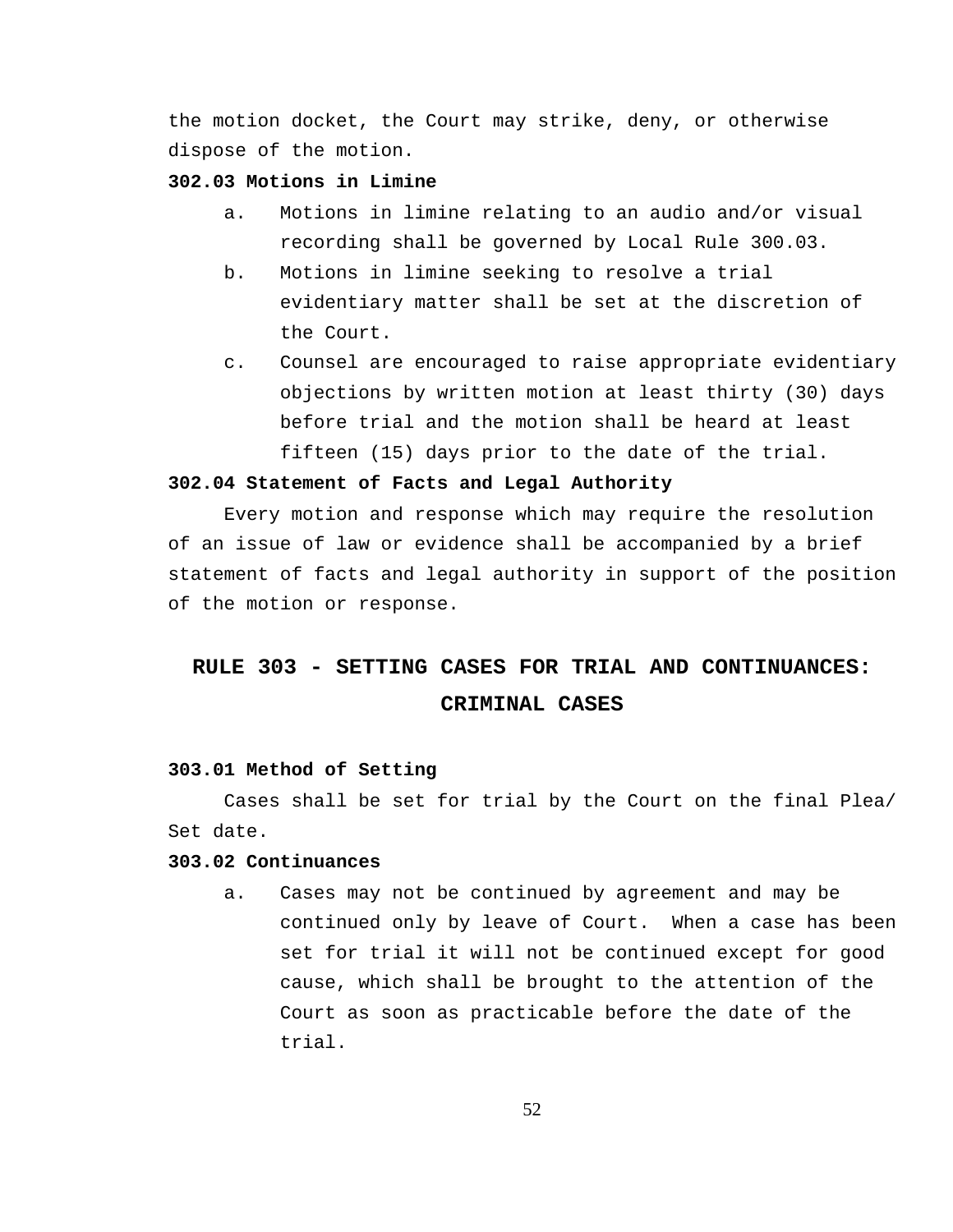- b. Absence of a witness will not be a ground for a continuance unless the witness has been subpoenaed in accordance with the requirements of these rules and Rule 17, Tennessee Rules of Criminal Procedure.
- c. If a case is continued, a new trial date will be assigned at the time of the continuance.

#### **303.03 Jury Instructions and Verdict Forms**

- a. Counsel shall submit to the Court five (5) days before trial those proposed jury instructions that the parties can agree upon. Those jury instructions upon which counsel agree upon shall be submitted jointly. Those proposed jury instructions upon which counsel cannot agree shall be submitted separately also five (5 ) days before trial.
- b. Counsel shall submit to the Court five (5) days before trial a proposed jury verdict form. All issues in the jury verdict form that counsel can agree to shall be filed jointly. Any portion in the jury verdict form that the parties cannot agree upon shall be filed separately five (5) days before trial.

# **RULE 304 - NEGOTIATIONS AND SETTLEMENTS IN CRIMINAL CASES**

#### **304.01 Pre-Trial Order**

At arraignment the Court shall notify the parties of the deadline of filing pre-trial motions, the date(s) for the hearing on pre-trial motions and the plea/set date(s). The above date(s) will be provided to the parties in the form of an Arraignment Order, copies of which shall be furnished to the parties. The clerk will retain the original order in its file but need not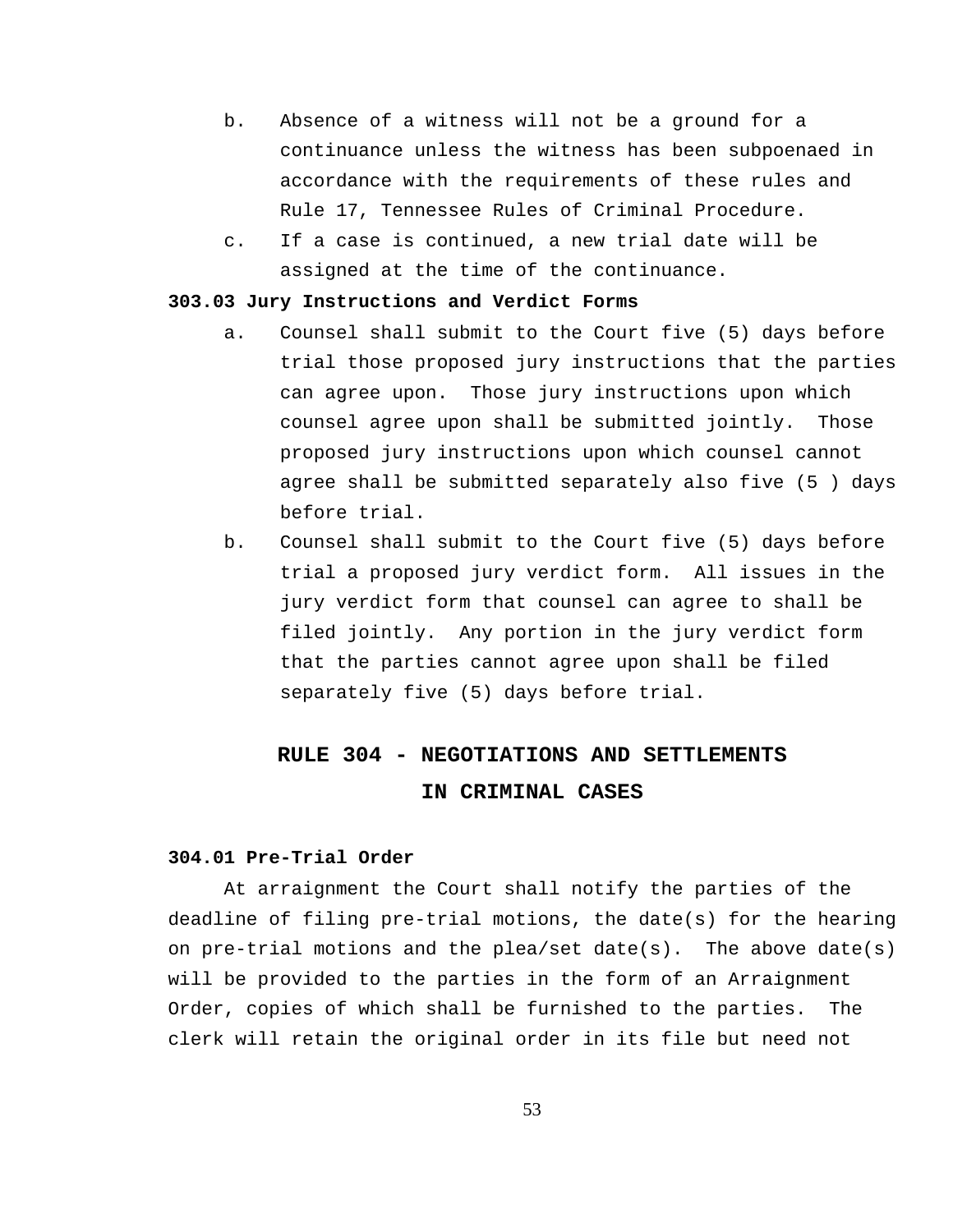copy it on the minutes.

#### **304.02 Plea/Set Deadline**

At arraignment the Court will assign a court date for announcement of whether the case will be a plea or will be set for jury trial of the case. Said date shall be contained in the Arraignment Order which will be the deadline for acceptance of a negotiated disposition. At the final plea/set date, if the case has not been disposed of the Court will set the case for trial. Once a case has been set for trial, the Court will not accept any settlement except for good cause which shall be brought to the attention of the Court as soon as practicable before the date(s) of the trial. On the day of the trial, the case may be resolved only by trial, the State's motion for dismissal with prejudice, or the defendant's plea of guilty to the offense(s) charged in the indictment. Nothing in this rule shall prohibit the defendant's election to enter a plea of guilty to one or more counts of an indictment while demanding a trial on one or more counts of the same indictment. Likewise, counsel for the State may move to dismiss with prejudice one or more counts of the indictment while demanding trial on one or more counts.

## **304.03 Notice to Victims**

In recognition of Tennessee Code Annotated §40-38-101, in cases involving plea agreements pursuant to Tennessee Rules of Criminal Procedure 11, the Court may refuse to accept the plea unless the prosecuting attorney states on the record that he or she has, before the plea, communicated with the victim regarding the plea or made a good faith effort to communicate with the victim. This rule shall apply to pleas in cases where the defendant is indicted for the following offenses:

- a. murder or the attempt, facilitation or solicitation to commit murder;
- b. voluntary manslaughter, reckless homicide, criminally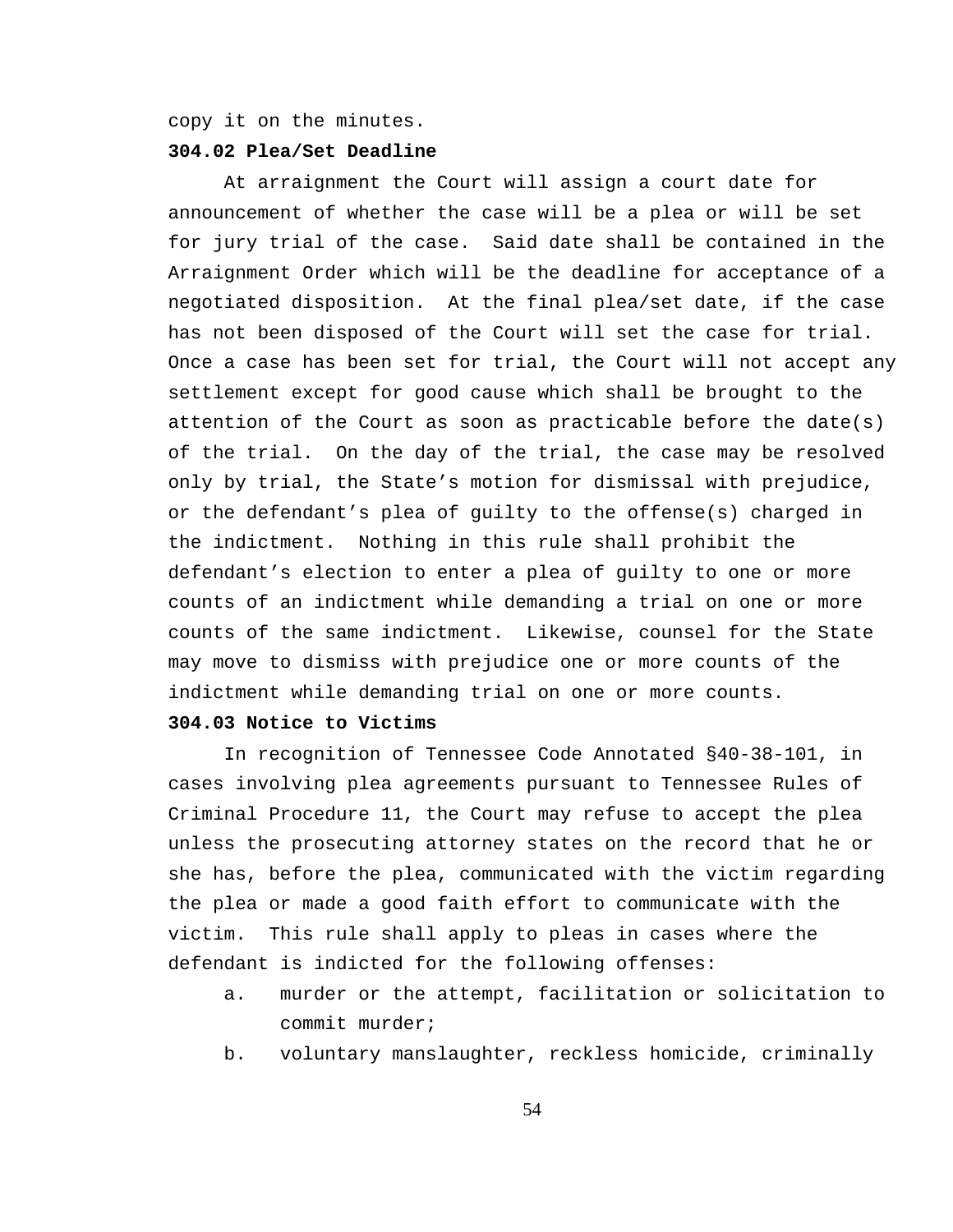negligent homicide or the attempt, facilitation or solicitation to commit these crimes;

- c. vehicular homicide;
- d. aggravated assault;
- e. aggravated kidnaping, kidnaping or the attempt, facilitation of solicitation to commit these crimes;
- f. all felonies described as Sexual Offenses under Tennessee Code Annotated §39-13-501, et seq. or the attempt, facilitation or solicitation to commit these crimes;
- g. aggravated arson and arson or the attempt, facilitation or solicitation to commit these crimes;
- h. robbery, aggravated robbery and theft of property from the person;
- i. especially aggravated burglary or aggravated burglary or the attempt, facilitation or solicitation to commit these crimes;
- j. all felonies described as Offenses Against the Family under Tennessee Code Annotated §39-15-101, et seq., or the attempt, facilitation or solicitation to commit these crimes;
- k. vandalism;
- l. stalking; and
- m. all other crimes involving individual victims where the Judge deems it appropriate that prior communication is made to the victim.

# **RULE 305 - ORDERS AND JUDGMENTS IN CRIMINAL CASES 305.01 Preparation and Submission of Orders and Judgments by Counsel**

Unless otherwise directed by the Court the District Attorney General will prepare orders and judgments for entry by the Court.